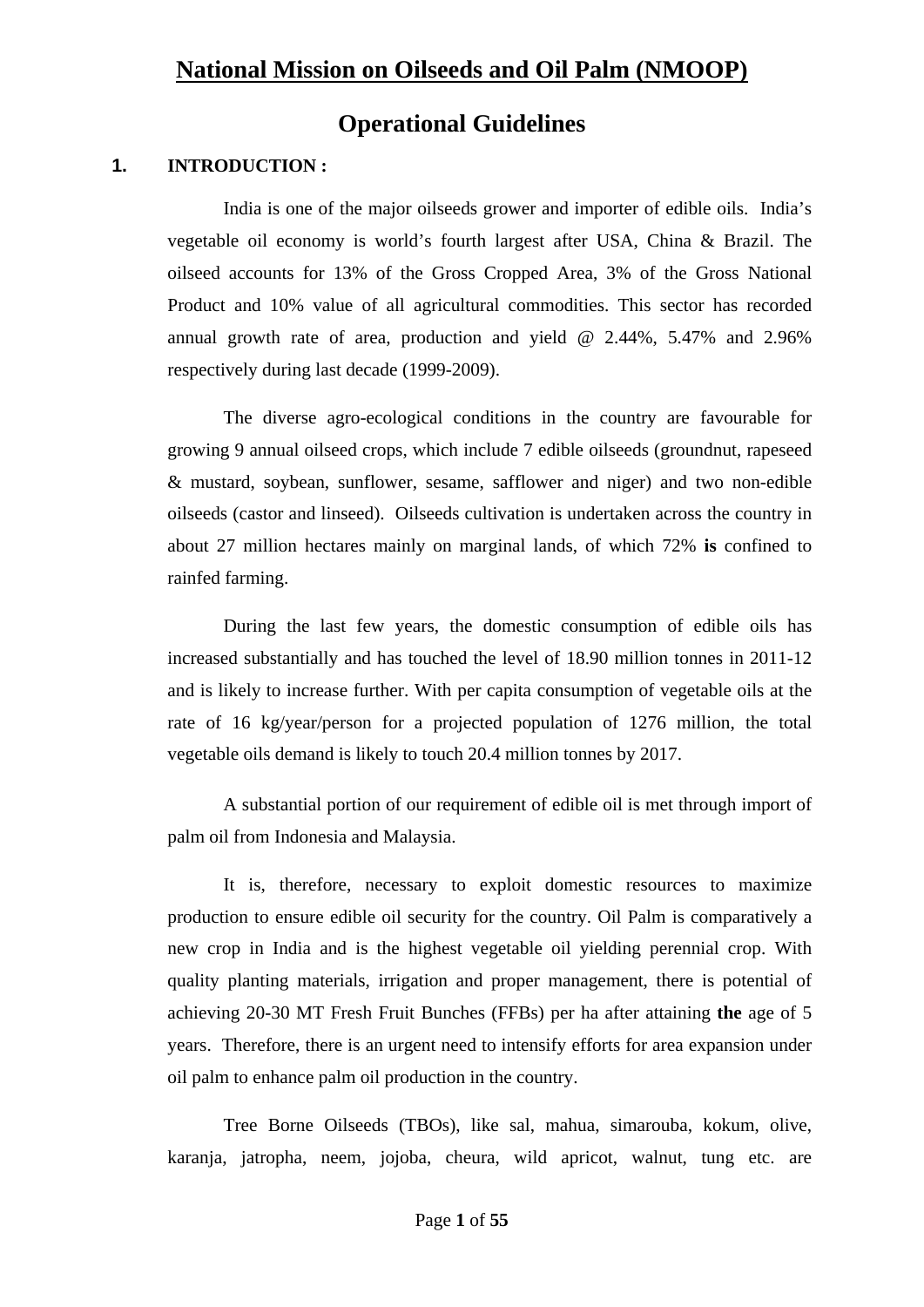cultivated/grow**n** in the country under different agro-climatic conditions in a scattered form in forest and non-forest areas as well as in waste land /deserts/hilly areas. These TBOs are also good source of vegetable oil and therefore need to be supported for cultivation.

# **2. MISSION TARGETS:**

National Mission on Oilseeds and Oil Palm (NMOOP) envisages increase in production of vegetable oils sourced from oilseeds, oil palm and TBOs from 7.06 million tonnes (average of 2007-08 to 2011-12) to 9.51 million tonnes by the end of Twelfth Plan (2016-17). The Mission is proposed to be implemented through three Mini Missions with specific target as detailed below:

| <b>Mini Mission (MM)</b> | Target of 12 <sup>th</sup> Plan                                 |
|--------------------------|-----------------------------------------------------------------|
| MM I on Oilseeds         | Achieve production of 35.51 million tones and productivity      |
|                          | of 1328 kg/ha of oilseeds from the present average              |
|                          | production $\&$ productivity of 28.93 million <b>tonnes</b> and |
|                          | 1081 kg/ha during the $11th$ Plan period respectively.          |
| MM II on Oil Palm        | Bring additional 1.25 lakh hectare area under oil palm          |
|                          | cultivation through area expansion approach in the States       |
|                          | including utilization of wastelands with increase in            |
|                          | productivity of fresh fruit brunches (FFBs) from 4927 kg        |
|                          | per ha to 15000 kg per ha.                                      |
| MM III on TBOs           | Enhance seed collection of TBOs from 9 lakh tonnes to 14        |
|                          | lakh tonnes and to augment elite planting materials for area    |
|                          | expansion under waste land.                                     |
|                          |                                                                 |

# **3. STRATEGY:**

The strategy to implement the proposed Mission will include increasing Seed Replacement Ratio (SRR) with focus on Varietal Replacement; increasing irrigation coverage under oilseeds from 26% to 36%; diversification of area from low yielding cereals crops to oilseeds crops; inter-cropping of oilseeds with cereals/ pulses/ sugarcane; use of fallow land after paddy /potato cultivation; expansion of cultivation of Oil Palm & TBOs in watersheds and wastelands; increasing availability of quality planting materials of Oil Palm & TBOs; enhancing procurement of oilseeds and collection & processing of TBOs. Inter cropping during gestation period of oil palm and TBOs would provide economic return to the farmers when there is no production. The scheme would be implemented in a mission mode through active involvement **o**f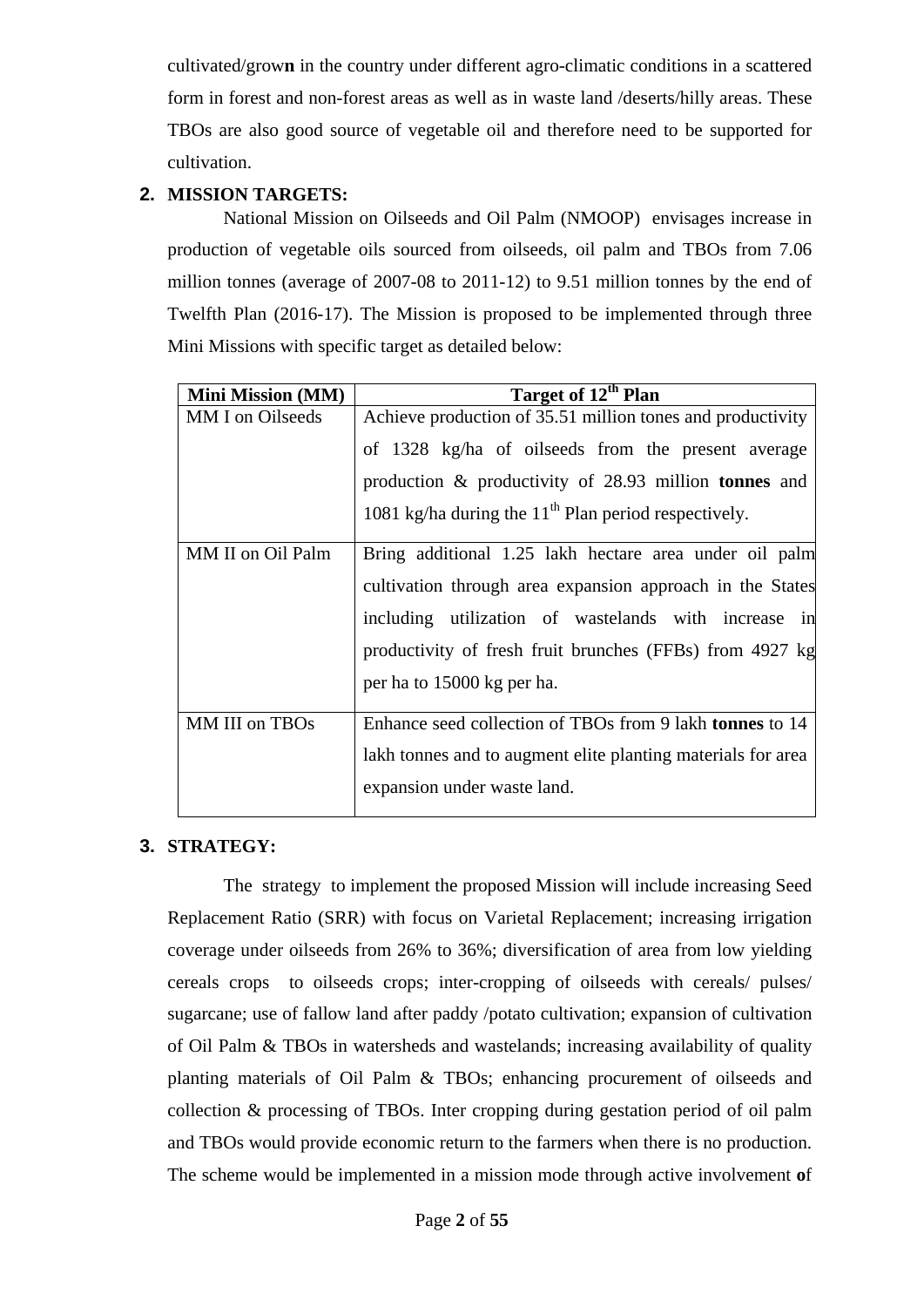all the stakeholders. Fund flow would be monitored to ensure that benefit of the Mission reaches the targeted beneficiaries in time to achieve the targeted results.

### **4. FUNDING PATTERN & FUND FLOW:**

 Cost of the interventions proposed under the Mission will be in the ratio of 75:25 between the Central and the State Government**s**, except in case of few ongoing interventions like, purchase of Breeder seeds, supply of seed minikits, infrastructure development for seed production through Public Sector agencies like NSC, SFCI, SAUs including KVKs, for FLDs**,** procurement support to NAFED, TRIFED; R&D support for ongoing research projects. Upto 1% of the funds allocated under the Mission will be earmarked at national and state level to meet the contingency expenditure including engagement of contractual manpower for monitoring of implementation of the Mission.

 The funds will be released to the Departments of Agriculture/Horticulture of the State Governments. As far as possible, electronic banking will be used for transfer of funds to the State /Agencies. The private sectors and NGOs could be involved through the State Department**s** of Agriculture and Horticulture only. The Government of India will release the funds to the agencies for the direct funded components/activities at Central level. The State Govt. will be responsible for release of 25% share of the allocation annually in the beginning of the financial year. The oilseeds and oil palm development programme of ISOPOM **alongwith** liability of ISOPOM and tree borne oilseeds development programme for the approved programme will be subsumed under the Mission. The oilseeds development components of MMA stand discontinued in the States of Assam, Jammu & Kashmir, Jharkhand, Tripura and Nagaland with the launch of NMOOP. No permanent posts will be created by the Central or the State Governments under NMOOP.

 Past experiences reveal that most of the State Governments held up the allocated/released funds of the Governments of India, besides, non-accordance of sanction for the States matching share. Delayed/not issuing of State's contribution well before each sowing season hamper implementation of the programme. States would, therefore, ensure issue of States sanction including release of State matching share in time. Inordinate delay/non-utilization of budget may result in non-release of Central share and also diversion of the same to the other performing States.

 As per the guideline**s** of Ministry of Finance, 10% of the Plan budget of NMOOP would be earmarked as flexi-fund to meet the following objective: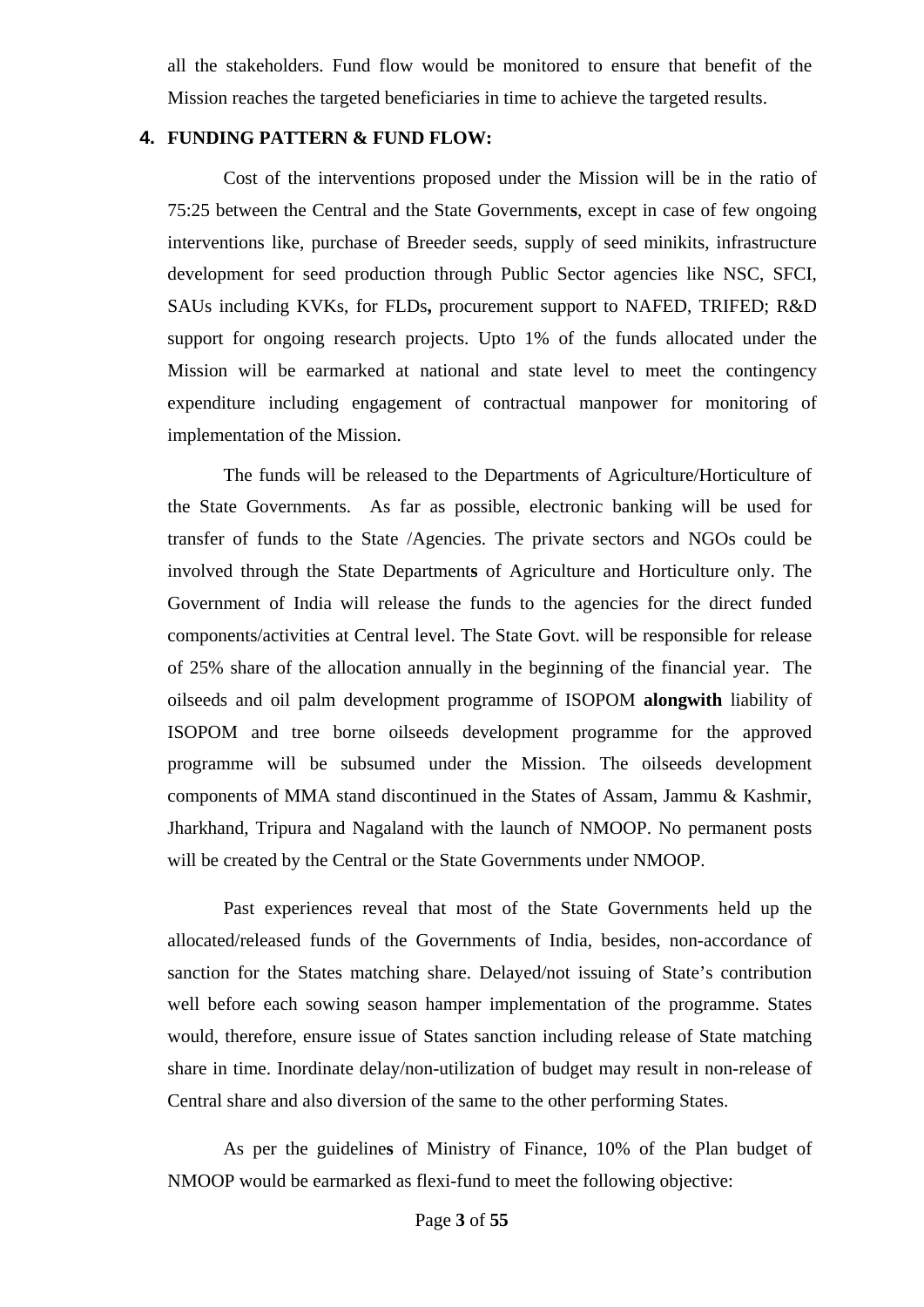- (i) To provide flexibility to States to meet local needs and requirement within the overall objective of NMOOP;
- (ii) To pilot innovations and improved efficiency within the overall objective of the Scheme and its expected outcomes;
- (iii) To undertake mitigation/restoration activities in case of natural calamities in the oilseeds sector.

Release of flexi-funds would be made on a pro-rata basis along with normal releases of NMOOP. In other words, no separate system for release or for utilization certificate for flexi-funds would be required. Flexi funds will be subject to same audit requirements as the NMOOP including audit by the Comptroller & Auditor General of India (CAG).

 Outcomes and outputs need to be part of MIS alongwith pictures/images and good practices to ensure greater transparency and cross learning across States. Evaluation of flexi-funds would be done through the proposed evaluation process of NMOOP.

# **5. MISSION STRUCTURE:**

# **5.1 National Level**

**5.1.1 Executive Committee (EC):** At the apex level, the Mission will be monitored by a high level Executive Committee (EC) Chaired by the Union Minister of Agriculture. The heads of various Divisions of DAC may also be invited for consultations in EC. The composition of EC will be as under:

|     | <b>Agriculture Minister</b>                                      | Chairperson |
|-----|------------------------------------------------------------------|-------------|
| 2.  | Secretary (A&C)                                                  | Member      |
| 3.  | Secretary (DARE) & DG (ICAR)                                     | Member      |
| 4.  | Additional Secretary, looking after NMOOP                        | Member      |
| 5.  | Additional Secretary & Financial Advisor (DAC)                   | Member      |
| 6.  | Agriculture Commissioner, DAC, GOI                               | Member      |
| 7.  | Joint Secretary, Environment & Forest (MFP)                      | Member      |
| 8.  | Joint Secretary, Food & Public Distribution                      | Member      |
| 9.  | Joint Secretary, Ministry of Tribal Affairs (looking after TBOs) | Member      |
| 10. | <b>Executive Director, NOVOD Board</b>                           | Member      |
| 11. | Adviser (Agriculture), Planning Commission                       | Member      |
| 12. | Joint Secretary (Oilseeds), Mission Director                     | Member      |
|     |                                                                  | Secretary   |

 EC will be the policy making body providing suitable directives and guidance to the Mission and reviewing the overall progress and development of the Mission.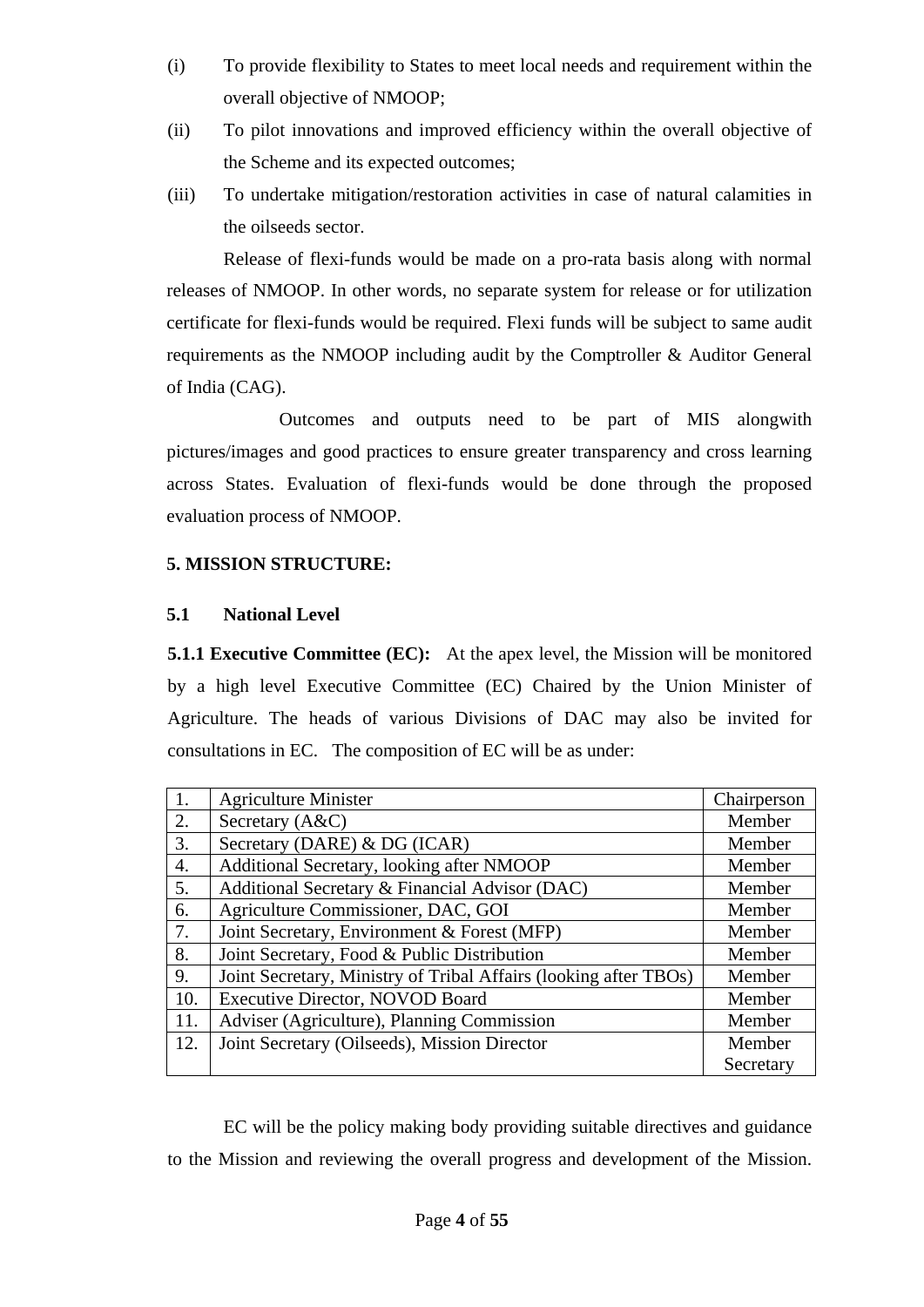EC will lay down and also amend the operational guidelines **regarding day to day operation of the Mission.** EC will consider and approve inclusion of any other States under all the three Mini Mission. EC will be empowered to include/exclude a new agency/organization under the Mission from Governments Central/State/Semi Government/ Government Autonomous/Cooperatives/PSUs. The Chairman, EC would be empowered to take decision on file subject to ratification by the Committee. The private sector could, however, be involved only through State Government for undertaking any of the identified activities. The Chairman, EC would be empowered to take decisions on file subject to ratification by the Committee. EC will also be empowered to amend/ratify the decisions taken by the Standing Committee of NMOOP and will meet at least twice a year.

 **5.1.2 Standing Committee (SC)**: A Standing Committee will be constituted under the Chairmanship of Secretary (A&C) to oversee activities of the Mission and to approve the Annual Action Plans (AAP) of the states and implementing agencies under the Mission. Joint Secretary and Mission Director (NMOOP) will be the Member Secretary of SC. The Standing Committee/Chairperson of the Standing Committee will be empowered to decide need based allocation/re-allocation of resources across States/Implementing Agencies, approve the allocation of the seed minikits to the implementing states under the component of "Distribution of Seed Minikits" of the Mini Mission-I on Oilseeds. The Chairman may nominate more members to the Committee as per the requirement. The Mission Director, however, will be empowered to approve inter-component changes in the approved AAP. The Chairman, SC would be empowered to take decisions on file subject to ratification by the Committee. SC will also be empowered to amend/ratify the decisions taken by the Mission Monitoring Committee of NMOOP. The meeting of Standing Committee will be held as and when required but at least twice a year. The composition of the Standing Committee will be as under;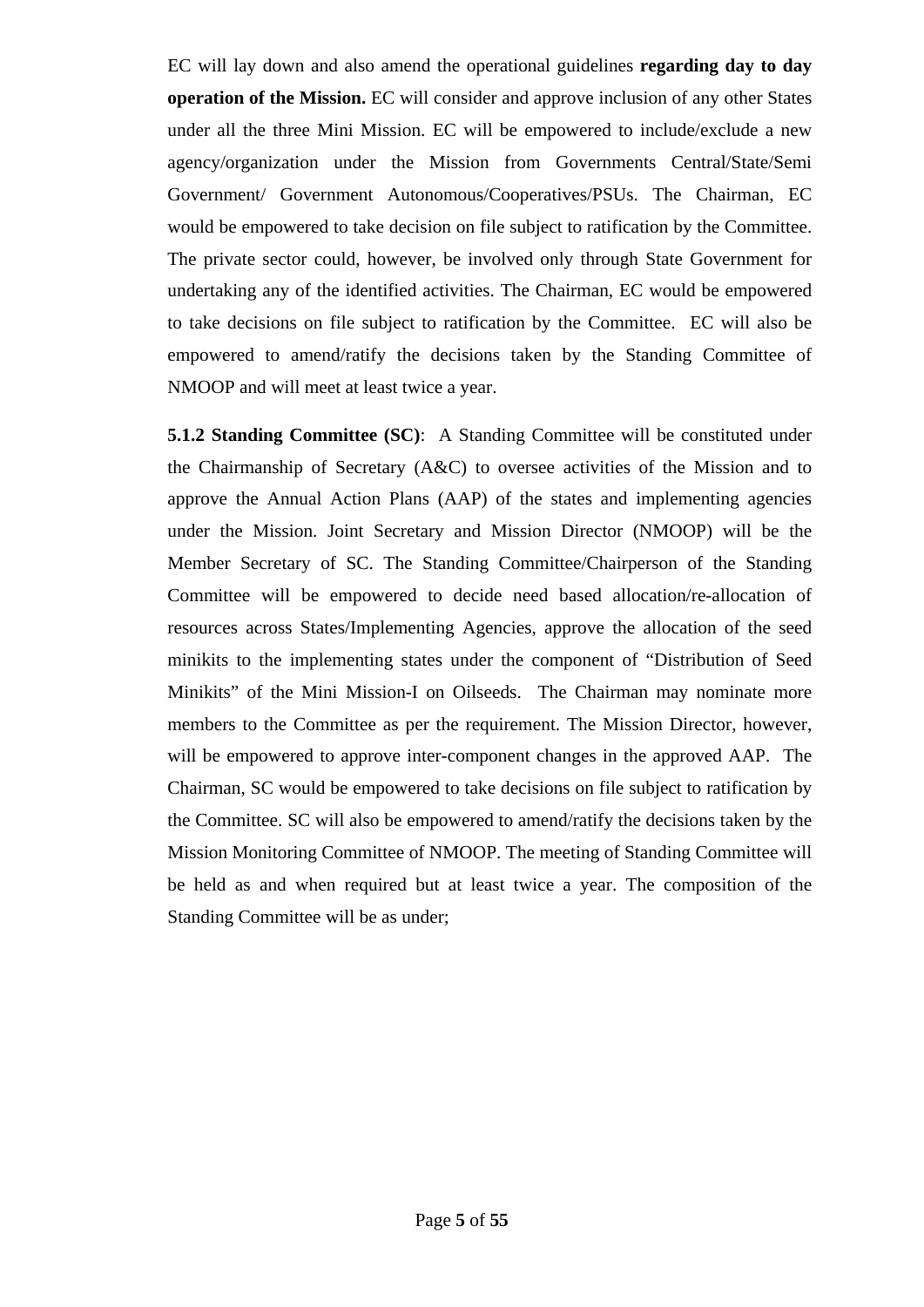| 1.  | Secretary (A&C)                                  | Chairperson             |
|-----|--------------------------------------------------|-------------------------|
| 2.  | Additional Secretary & Financial Advisor (DAC)   | Member                  |
| 3.  | Additional Secretary, looking after NMOOP.       | Member                  |
| 4.  | Agriculture Commissioner, DAC                    | Member                  |
| 5.  | Joint Secretary (NRM & RFS)                      | Member                  |
| 6.  | Executive Director, NOVOD Board, Gurgaon         | Member                  |
| 7.  | Assistant Director General (O&P), ICAR           | Member                  |
| 8.  | Director, Directorate of Oil Palm Research, ICAR | Member                  |
| 9.  | Director, Directorate of Oilseeds Research, ICAR | Member                  |
| 10. | Joint Secretary (Oilseeds), Mission Director     | <b>Member Secretary</b> |

To meet the administrative expenditure in implementation of NMOOP, DAC may retain a proportion of outlay i.e. up to 1% of the funds allocated for NMOOP at its level. This amount will also be used in organising pan India activities including evaluation, monitoring, hiring of vehicles, manpower etc, or for such administrative contingencies that may arise at various times. The Standing Committee of NMOOP will be empowered to increase or decrease the administrative expenditure within the mission funds depending up on such actual need but will not exceed the 1% limit.

 **5.1.3 Mission Monitoring Committee (MMC)**: A Mission Monitoring Committee will be constituted under the Chairmanship of Joint Secretary (Oilseeds) DAC who will also be the Ex-Officio Mission Director of NMOOP, to oversee the monitoring activities of the three Mini Missions and to review the physical & financial progress made there under. The Chairman may nominate more members to the Committee as per the requirement. The Committee will also review the status of the releases made to the state and implementing agencies/organizations, status of Utilization Certificates received, requirement/surrender of funds at BE, RE and final batch of supplementary grants. The Chairman, MMC would be empowered to take decisions on file subject to ratification by the Committee. The Mission Monitoring Committee will meet as and when required but at least once in each quarter of the financial year. The composition of the Mission Monitoring Committee is as under:

| 1.  | Joint Secretary (Oilseeds), Mission Director       | Chairperson             |
|-----|----------------------------------------------------|-------------------------|
| 2.  | Executive Director/Secretary, NOVOD Board, Gurgaon | Member                  |
| 3.  | Dy. Secretary (TMOP)/ Director (Oilseeds)          | Member                  |
| 4.  | Addl. Commissioner (Crops)                         | Member                  |
| 5.  | Addl. Commissioner (INM)                           | Member                  |
| 6.  | Director (Finance), IFD, DAC                       | Member                  |
| 7.  | <b>Mission Directors of implementing States</b>    | Member                  |
| 8.  | CMD of Central seed producing/supplying agencies   | Member                  |
| 9.  | <b>Additional Commissioner (Extension)</b>         | Member                  |
| 10. | CMD, NAFED                                         | Member                  |
| 11. | <b>Additional Commissioner (Oilseeds)</b>          | <b>Member Secretary</b> |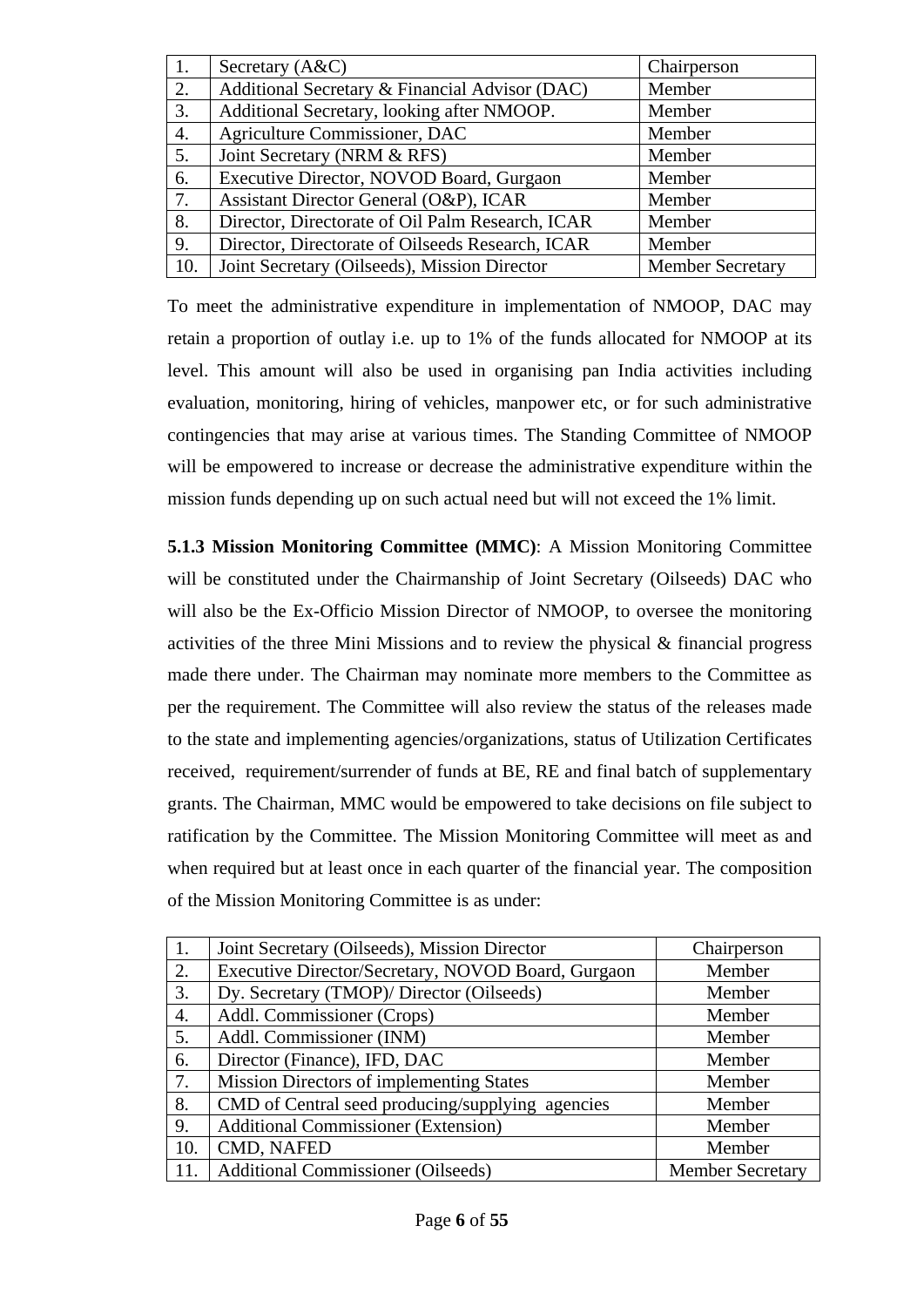A State Level Standing Committee will be constituted by the State Government under the Chairmanship of Agriculture Production Commissioner/Principal Secretary/Secretary (Agriculture) of the State to decide the priorities, to consider AAPs and review the progress of each Mini Mission being implemented in the state. The State Government would involve the officials of various line Department /Ministry and stake holders. A State Mission Director will be designated by the State Governments for all three Mini-Missions, who should at least be an officer of the level of Commissioner/Director of the Department of Agriculture/ Horticulture. State Government will constitute a Project Management Team (PMT) at District Level for smooth implementation & monitoring of the various Mission activities.

The Mission Director of the State will be the State Nodal Officer for the Mission and will be responsible for preparation of State Action Plan (SAP) for the entire Twelfth Plan period with year wise Annual Action Plans based on the priorities/targets of each intervention subject to approval by the Central Government. The SAP and AAP should have a clear road map for achieving the mission objectives and targets. AAP of the State will be first approved by the Standing Committee of the State before seeking approval of the Standing Committee of NMOOP.

# **6. ROLE OF PANCHYAT RAJ INSTITUTION:**

The State Governments may have in place a sound mechanism for involvement of PRIs in the formulation, prioritization of activities & identification of beneficiaries at grass root level and ensure involvement of Panchayati Raj Institutions. An illustrative Activity Mapping for involvement of PRI is given below:

| <b>Activity</b><br>Category | <b>Union Government</b><br>(Ministry of<br>Agriculture, DAC)               | <b>State Government</b>                                                                                                                                                                           | <b>District</b><br>Level |                     | <b>LOCAL GOVERNMENTS AND</b><br><b>PLANNING BODIES</b>                                   |                             |
|-----------------------------|----------------------------------------------------------------------------|---------------------------------------------------------------------------------------------------------------------------------------------------------------------------------------------------|--------------------------|---------------------|------------------------------------------------------------------------------------------|-----------------------------|
|                             |                                                                            |                                                                                                                                                                                                   |                          |                     | Panchayati Raj System                                                                    |                             |
|                             |                                                                            |                                                                                                                                                                                                   |                          | Distt.<br>Panchavat | Intermediate<br>Panchayat                                                                | <b>Village</b><br>Panchayat |
| Setting<br>Standard         | Formulation and<br>circulation<br>οf<br>quidelines<br>οf<br>implementation | <b>Constitution of State</b><br>Standing<br>level<br>Committee headed<br>APC/PSA<br>to<br>bv<br>decide the priorities.<br>consider AAP<br>and<br>the<br>review<br>to.<br>οf<br>progress<br>NMOOP. |                          |                     | Constitution of a Project Management Team at<br>District level in consultation with PRI. |                             |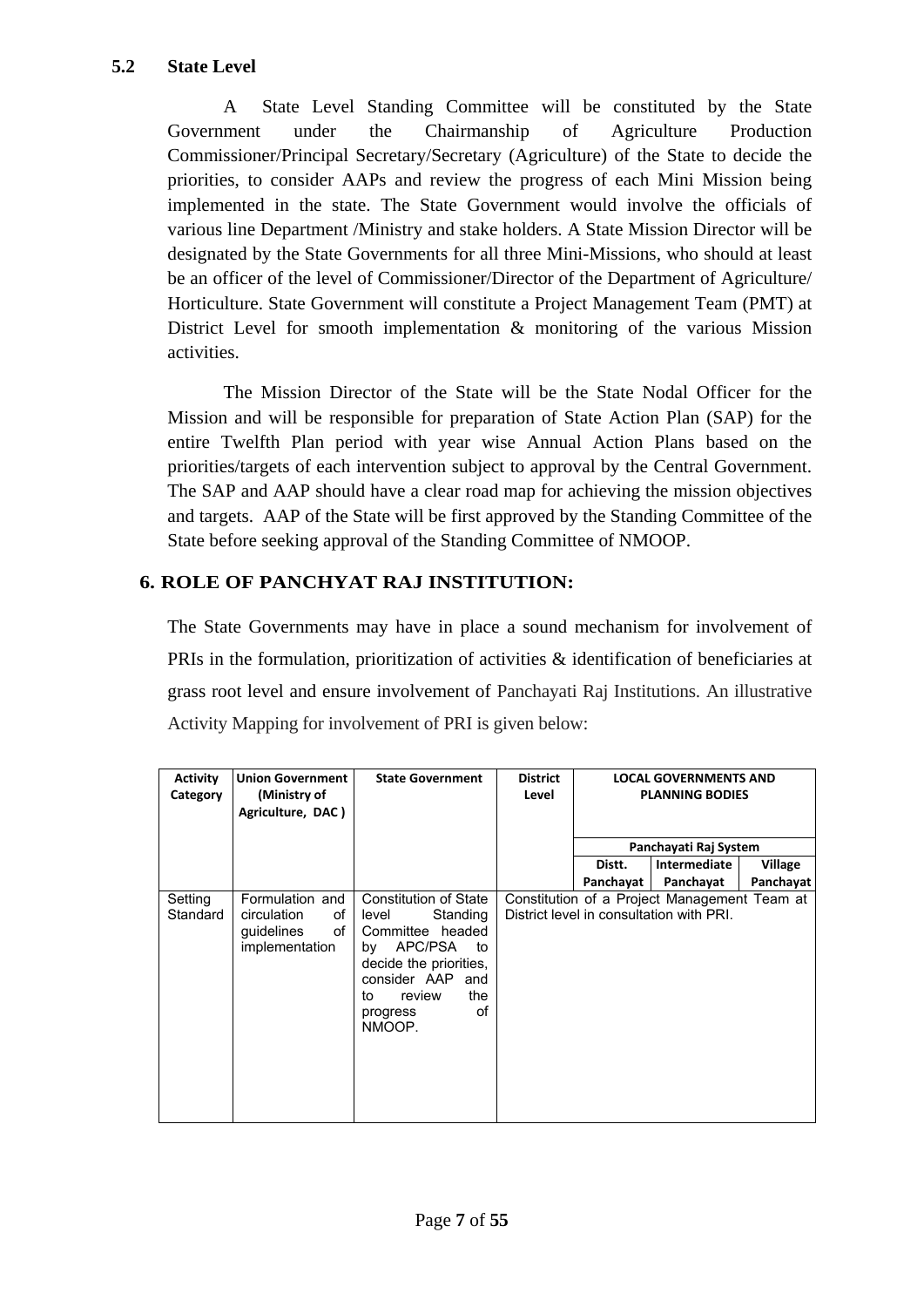| <b>Activity</b><br>Category       | <b>Union Government</b><br>(Ministry of<br>Agriculture, DAC)                                                                                                                                                                                                  | <b>State Government</b>                                                                                                                  | <b>District</b><br>Level                                                                     |                                   | <b>BODIES</b>                                                                                                                                     | <b>LOCAL GOVERNMENTS AND PLANNING</b> |
|-----------------------------------|---------------------------------------------------------------------------------------------------------------------------------------------------------------------------------------------------------------------------------------------------------------|------------------------------------------------------------------------------------------------------------------------------------------|----------------------------------------------------------------------------------------------|-----------------------------------|---------------------------------------------------------------------------------------------------------------------------------------------------|---------------------------------------|
|                                   |                                                                                                                                                                                                                                                               |                                                                                                                                          |                                                                                              |                                   | Panchayati Raj System                                                                                                                             |                                       |
|                                   |                                                                                                                                                                                                                                                               |                                                                                                                                          |                                                                                              | Distt.<br>Panchayat               | Intermediate<br>Panchayat                                                                                                                         | Village<br>Panchayat                  |
| Planning                          | of<br>Approval<br>Annual<br>Action<br>Plan of the States<br>Standing<br>bν<br>Committee<br>headed<br>by<br>Secretary (A&C).                                                                                                                                   | Approval<br>οf<br>consolidated<br><b>District</b><br>Annual Action Plans<br>(DAAPs)<br>by<br><b>SLSC</b><br>before submission to<br>Gol. | Formulation of DAAPs in consultation with PRI.                                               |                                   |                                                                                                                                                   |                                       |
| Implement<br>ation                | Release of funds<br>against<br>the<br>approved AAPs.                                                                                                                                                                                                          | Release of funds to<br>Line<br>concerned<br>Departments.                                                                                 | Identification of areas for cluster / Front Line<br>Demonstrations in consultation with PRI. |                                   |                                                                                                                                                   |                                       |
| Operation<br>&<br>Maintena<br>nce | Review<br>οf<br>physical<br>and<br>financial<br>by<br>progress<br>Mission<br>Monitoring<br>Committee<br>at<br>National level.                                                                                                                                 | Coordination<br>and<br>with<br>convergence<br>Line<br>the<br>Department/Agenci<br>es through SLSC.                                       | in consultation with PRI.                                                                    |                                   | Prioritization of resources like water bodies<br>created / wasteland development under other<br>schemes for utilization under oilseed cultivation |                                       |
| Monitoring<br>&<br>Evaluation     | Monitoring<br>by<br>Executive<br>Committee<br>headed by AM<br>Standing<br>and<br>Committee<br>headed<br>by<br>Secretary<br>$(ABC)$ .<br>Concurrent,<br>Mid-term<br>and<br>Plan End Impact<br>Evaluation<br>through<br>an<br>Agency<br>appointed<br>by<br>Gol. | Reporting<br>of<br>progress<br>through<br>Web based<br>MIS.<br>Concurrent<br>and<br>Impact Assessment<br>year-to-year<br>on<br>basis.    | Involvement<br>review<br>implementation<br>feedback<br>programme.                            | of PRI<br>of<br>progress<br>about | in<br>$\mathsf{of}$<br>Sabha<br>and<br>the                                                                                                        | Social Audit by Gram                  |

# **7. AREA OF OPERATION:**

NMOOP will be implemented in the following states:

(i) Mini Mission – I on Oilseed: Andhra Pradesh , Bihar, Chhattisgarh, Gujarat, Haryana, Karnataka, Madhya Pradesh, Maharashtra, Odisha, Punjab, Rajasthan, Tamil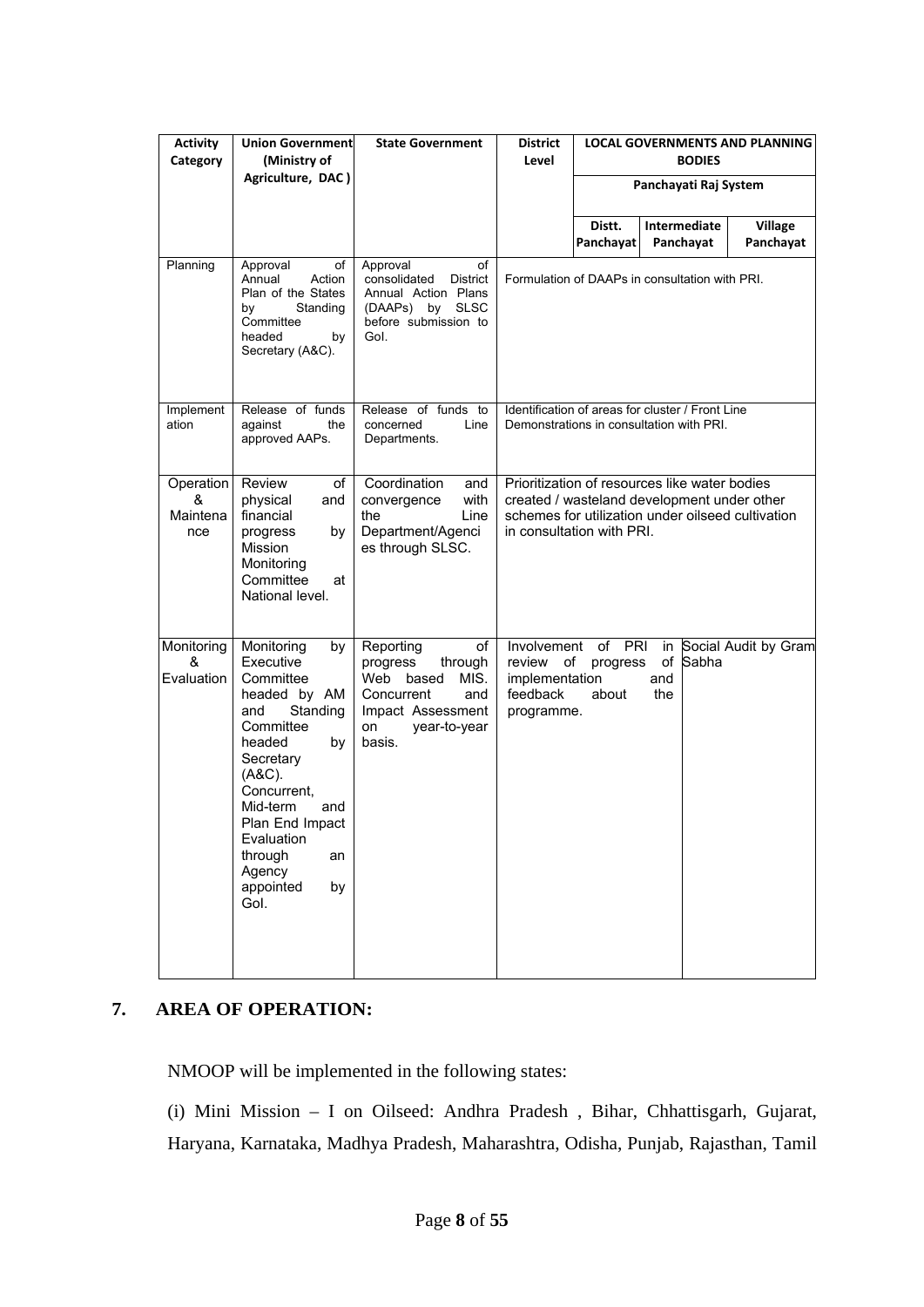Nadu, Uttar Pradesh, West Bengal, Assam, Jammu & Kashmir, Jharkhand, Nagaland and Tripura.

(ii) Mini Mission- II on Oil Palm: Andhra Pradesh , Chhattisgarh, Goa, Gujarat, Maharashtra, Mizoram, Karnataka, Kerala, Odisha, Tamil Nadu, Arunachal Pradesh, Assam, Bihar, Manipur, Meghalaya, Nagaland, Sikkim, Tripura and West Bengal.

(iii) Mini Mission-III on TBOs: Andhra Pradesh, Assam, Arunachal Pradesh, Bihar, Chhattisgarh, Gujarat, Goa, Haryana, Himachal Pradesh, Jammu & Kashmir, Jharkhand, Karnataka, Kerala, Madhya Pradesh, Maharashtra, Manipur, Meghalaya, Mizoram, Nagaland, Odisha, Punjab, Rajasthan, Sikkim, Tamil Nadu, Tripura, Uttar Pradesh, Uttarakhand and West Bengal.

Executive Committee headed by the Agriculture Minister would be empowered for inclusion of additional States.

# **8 MONITORING, REPORTING & EVALUATION:**

**8.1 Monitoring :** National Level Monitoring Teams (NALMOTs) comprising of the technical officers from Department/Crop Development Directorates (CDDs), States' Department of Agriculture/Horticulture & the scientists of ICAR/SAUs including retired scientists with specialization in the crops concerned would be constituted under the Mission for monitoring of the Mission activities at the field level. The progress of implementation would also be reviewed by the senior officers of the Department during their visits to the states. The overall progress of implementation would be reviewed regularly by the Mission Monitoring Committee. The Standing Committee (SC) and Executive Committee (EC) of the Mission would be apprised of the outcome of the monitoring activities for taking necessary corrective measures, if any. The States would constitute State Level Monitoring Team (SALMOT) at the state level and Project Management Team (PMT) at the district level. The Technical Support Groups would be actively involved in monitoring activities both at National & States level. Monitoring of implementation of the Mission should be as frequent as possible, both at the field level and also through video conferencing**.** 

 The Concurrent, Mid-term and Plan End Impact evaluation of the Mission will be undertaken at National level through an agency appointed by GOI. Besides the State Government would also undertake concurrent & impact assessment on year to year basis. A baseline survey will be conducted by the State's Department of Economic &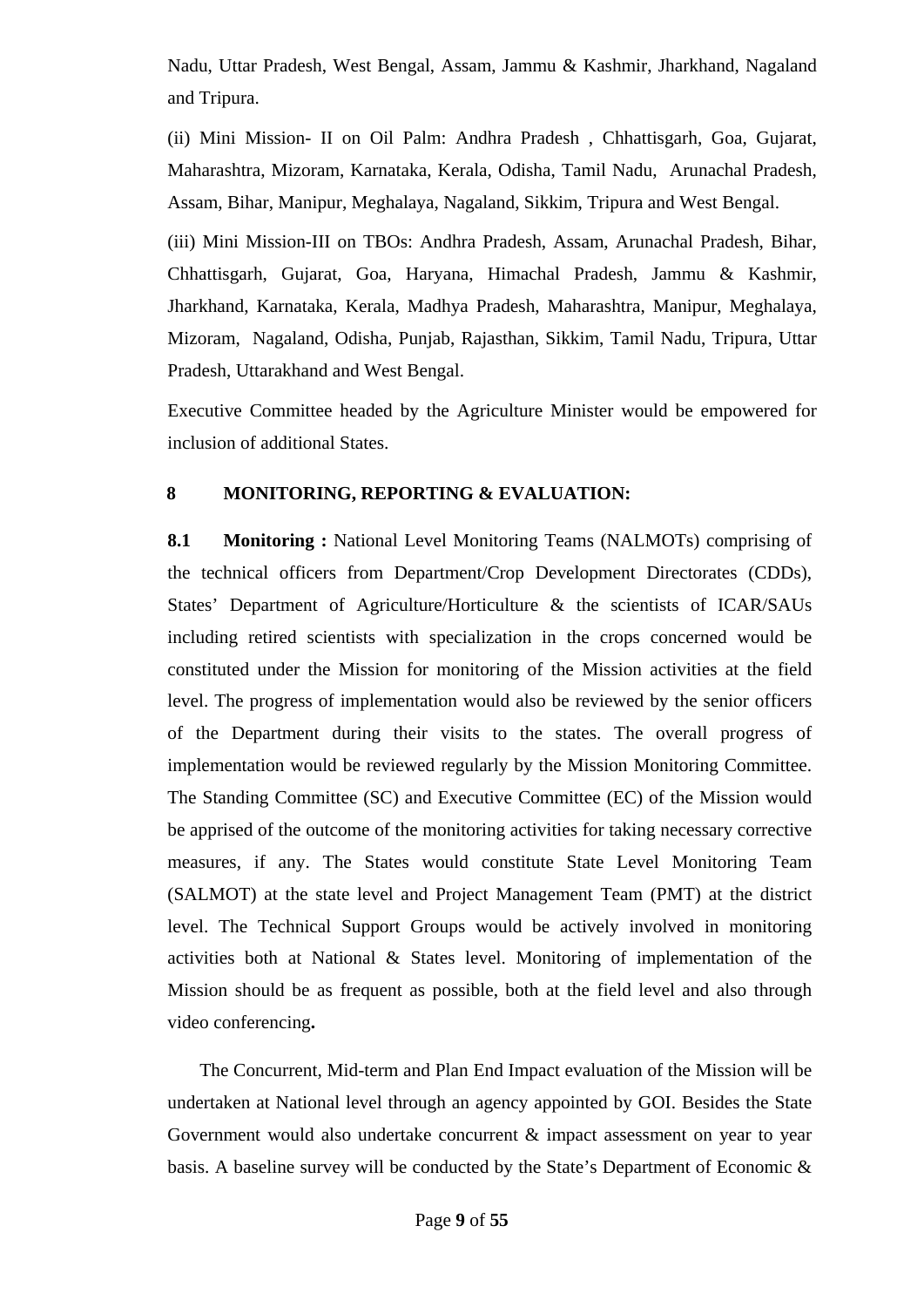Statistics to ascertain the productivity level of oilseeds prior to implementation of NMOOP. The State Mission Director will also conduct a base line survey in respect of oil palm for productivity of FFB of oil palm at farmer's field.

 **8.2 Reporting System:** Information Technology tools developed in collaboration with NIC will be used for monitoring and evaluation of the Mission. States will compile & furnish the physical and financial status on implementation of the Mission through a Web-enabled Monitoring System. The State Mission Director will be responsible for reporting the progress of implementation of the Mission.

- The States will be allowed to dovetail the resources of other programmes of GOI, wherever required to supplement the efforts of NMOOP. The approved/**existing** committed liability arising out of implementation of ongoing schemes on oilseeds, oil palm and TBOs will be taken over by NMOOP except the liability of the staff. However, in future, implementing agencies would be required to undertake activities only within the allocations approved by GOI & corresponding State share. No claim relating to expenditure over and above approved allocation funds would be entertained in DAC.
- Under MM-I on Oilseeds, flexibility will given to the States for inter component diversion of funds up to 20% except seeds components. Inter Component changes in the approved AAPs of the states under MM-II on Oil Palm can only be allowed with the approval of SC of NMOOP.
- A minimum of 25% of the funds allocated for implementation of beneficiary oriented components viz. planting material, demonstration, training, supply of farm implements including sprinkler/drip irrigation will be earmarked by the State Government for the utilization of the farmers belonging to Schedule Caste (17%) and Schedule Tribe (8%). However, allocation to SC/ST farmers may be made proportionate to their population in the districts by the States.
- The States will be allowed to cover local initiatives, if any, which may be crucial and not covered as an intervention under NMOOP. The State may include such interventions with subsidy not more than 50% of the cost of the item/services within 1% allocation of AAP under each Mini-Mission per year.

 **8.3 Evaluation**: A baseline survey will be conducted by the States Mission Directors to ascertain the productivity level of oilseeds under MM-I. Under MM-II, a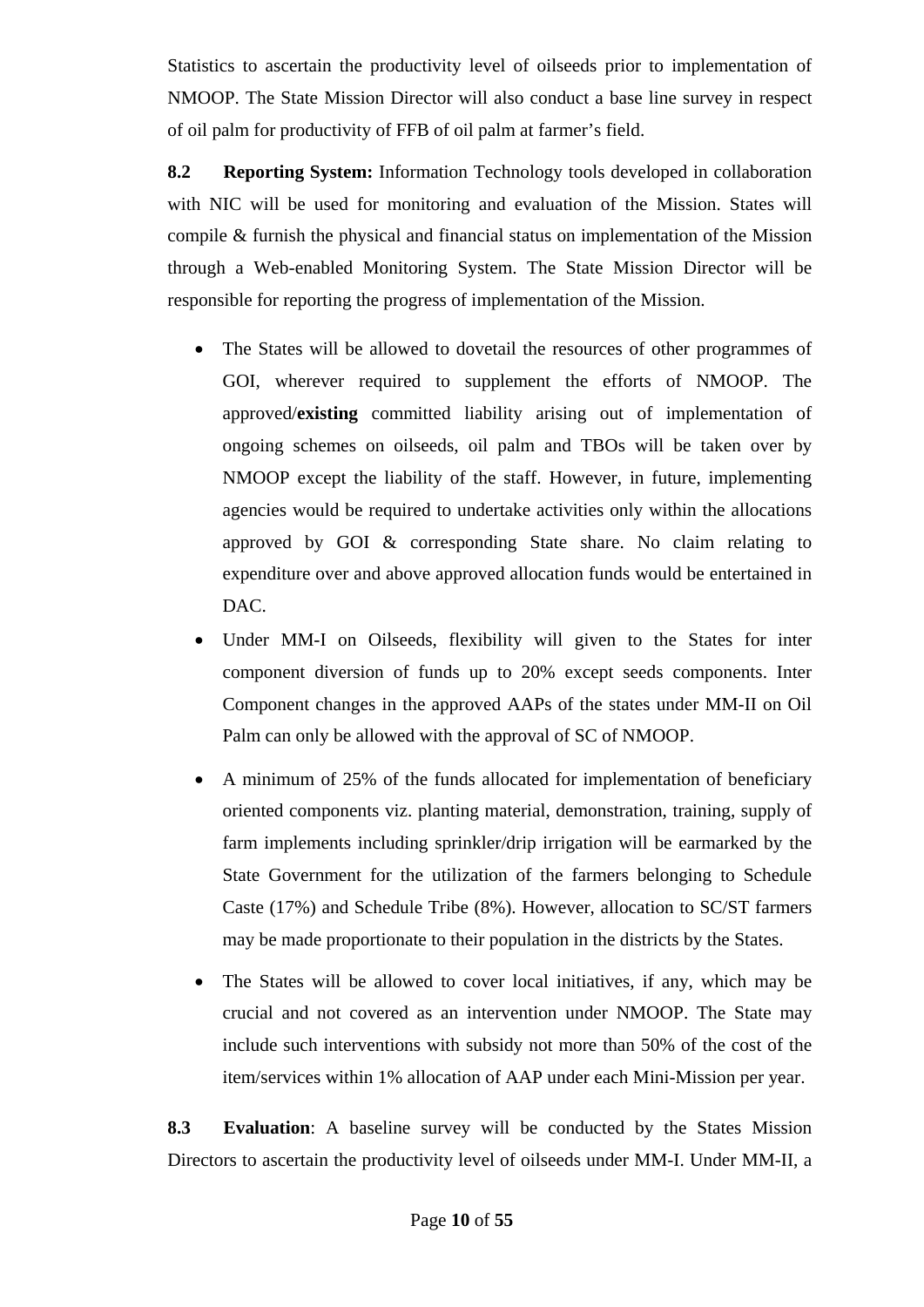baseline survey for the productivity of oil palm at farmers' field in each block already harvesting FFBs from earlier plantations will be conducted. Similarly benchmark survey will be made under MM-III for current area and production of TBOs/oils. The respective State Governments will undertake concurrent evaluation on year-to-year basis and the Government of India will undertake a mid-term evaluation at the national level through an independent agency/organization after the  $3<sup>rd</sup>$  year of implementation of the Mission to assess performance and shortcomings so as to take remedial measures, if any, in the method of implementation. An impact evaluation at the national level will also be undertaken through an independent agency to assess the impact of the mission in increasing the productivity of oilseeds crops under MM-I & overall development under MM-II and MM-III by the end of the Twelfth Plan Period.

### **9. MISSION INTERVENTIONS:**

All interventions suitable for integrated farming system depending on the climatic conditions and natural resource base for optimizing farm returns in a sustainable manner have been included under NMOOP. The Mission imbibes the inputs delivery of existing programmes on oilseeds and oil palm and also restructures the interventions by inclusion/deletion and rationalizing the subsidy thereon. The components under Mini Mission-I on Oilseeds, Mini Mission-II on Oil Palm and Mini Mission-III on Tree Borne Oilseeds (TBOs) are described separately.

# **9.1 Mini Mission-I (MM-I) on Oilseeds:**

The components of the Annual Action Plan (AAP) under MM-I on Oilseeds will be classified broadly in three categories namely Seed Components, Production Components and Transfer of Technology. The illustrative expenditure thereon is as under:

# **9.1.1 Seed Components:**

Production of seed is time-consuming, cost intensive and risky under rainfed conditions in which oilseeds are grown. The planning for anticipated requirement of Breeder seeds is done in advance to produce Foundation and Certified seeds in subsequent generations. Therefore, the chain of the quality seeds production begins from Breeders seeds. The high seed volume crops of groundnut and soybean need strategic planning for Breeder seeds production to meet the certified seed requirements. The Central Seed Producing Agencies can also produce the Foundation and Certified seeds in the states, which are not covered under the Mission. The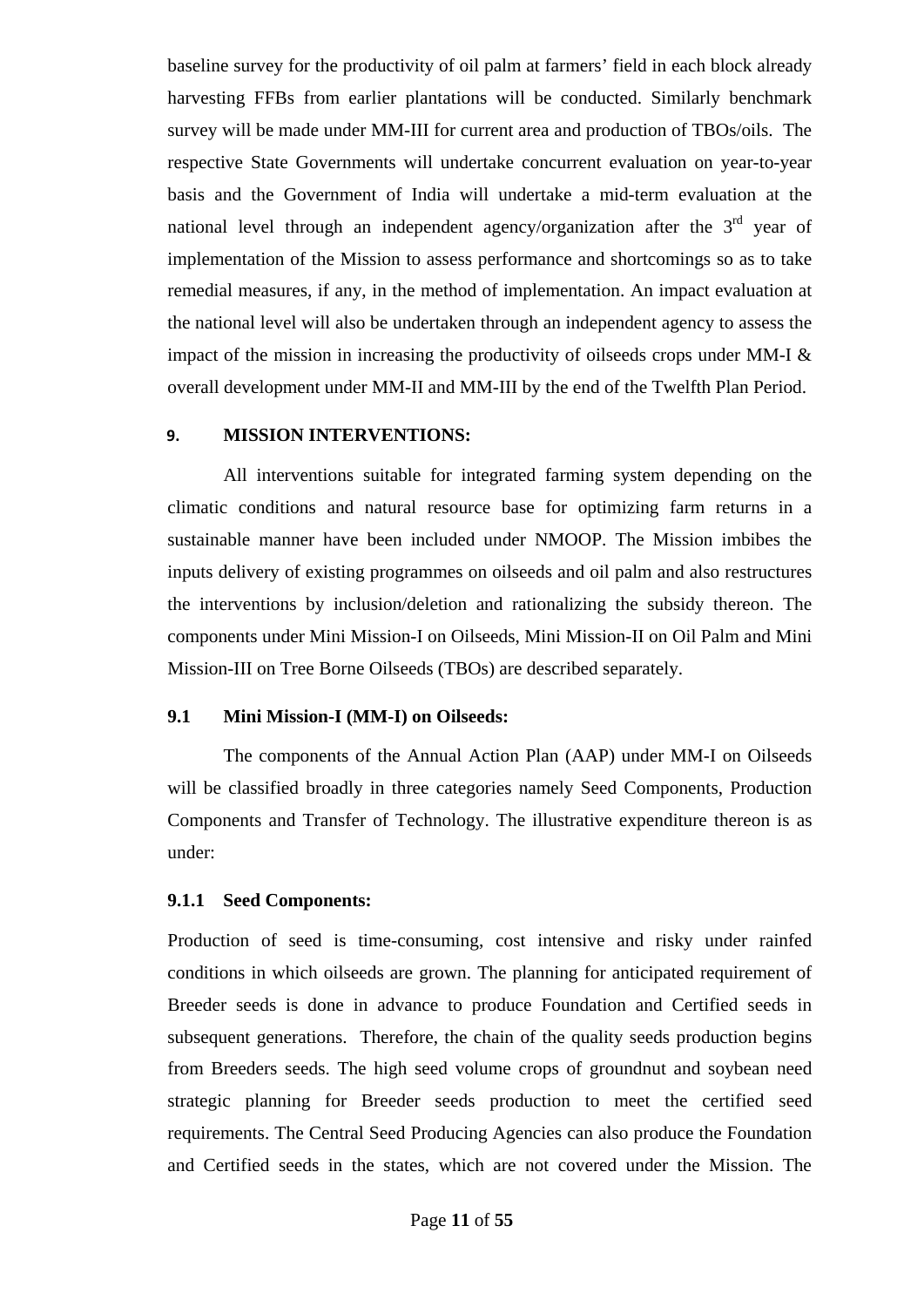popularity of hybrids seeds in sunflower, castor and safflower also require maintenance of parental material and special techniques for hybrids seed production.

### **9.1.1.2. Purchase of Breeders seeds / parental lines (hybrid seed)**

 ICAR is the nodal agency for the production of Breeder seeds of oilseeds. The ongoing support for Breeder seed production to ICAR has been discontinued from 2013-14. However, the financial liability accrued on the breeder seed production under ISOPOM upto Eleventh Plan would be considered under the Mission. The breeder seeds are produced by the breeders of the organizations such as ICAR/SAUs/KVKs etc. The Mission will reimburse 100% cost of production of the Breeder seeds/parental lines to Central Seed Producing Agencies at the Government of India level. Department of Agriculture of the State Government will however, reimburse 100% cost of Breeder seeds as per cost norms mentioned in Annexure I (a), for the approved targets included under AAPs of the states, to the agencies like SAUs/KVKs/State Seed Corporation/ Federations etc.

### **9.1.1.3. Production of Foundation and Certified seeds**

 Subsidy assistance will be provided limited to Rs. 1000/quintal for all varieties/hybrids released during the last 10 years with additional assistance of Rs.100/qtl on the varieties/hybrids released in the last 5 years. 75% of the subsidy amount is meant for farmers and 25% for the seed producing agencies for meeting expenditure towards certification & production etc. The support will be provided to i) States' Department of Agriculture (SDAs)/ State Seeds Corporations (SSCs) at State level under AAP of the State and to ii) NSC/SFCI/NAFED/KRIBHCO/ IFFCO / IFFDC/Central Multi-State Cooperatives such as NCCF/ Hindustan Insecticides Limited (HIL) or other agency approved by the Executive Committee as central nodal agency at national level, based on the approved Plan for these agencies at Central level. The support for particular variety/hybrids may be decided by Standing Committee of the Mission.

### **9.1.1.4 Distribution of Certified Seeds**

Assistance @50% of the cost limited to Rs.1200/- per quintal for varieties of oilseeds not older than 10 years. For hybrids, assistance for distribution of certified hybrids seeds @ 50% of the cost limited to Rs. 2500/- per quintal for hybrids of oilseeds not older than 10 years. The support will be provided to i) SDAs / SSCs at State level under AAP of the State and to ii) NSC / SFCI / NAFED / KRIBHCO /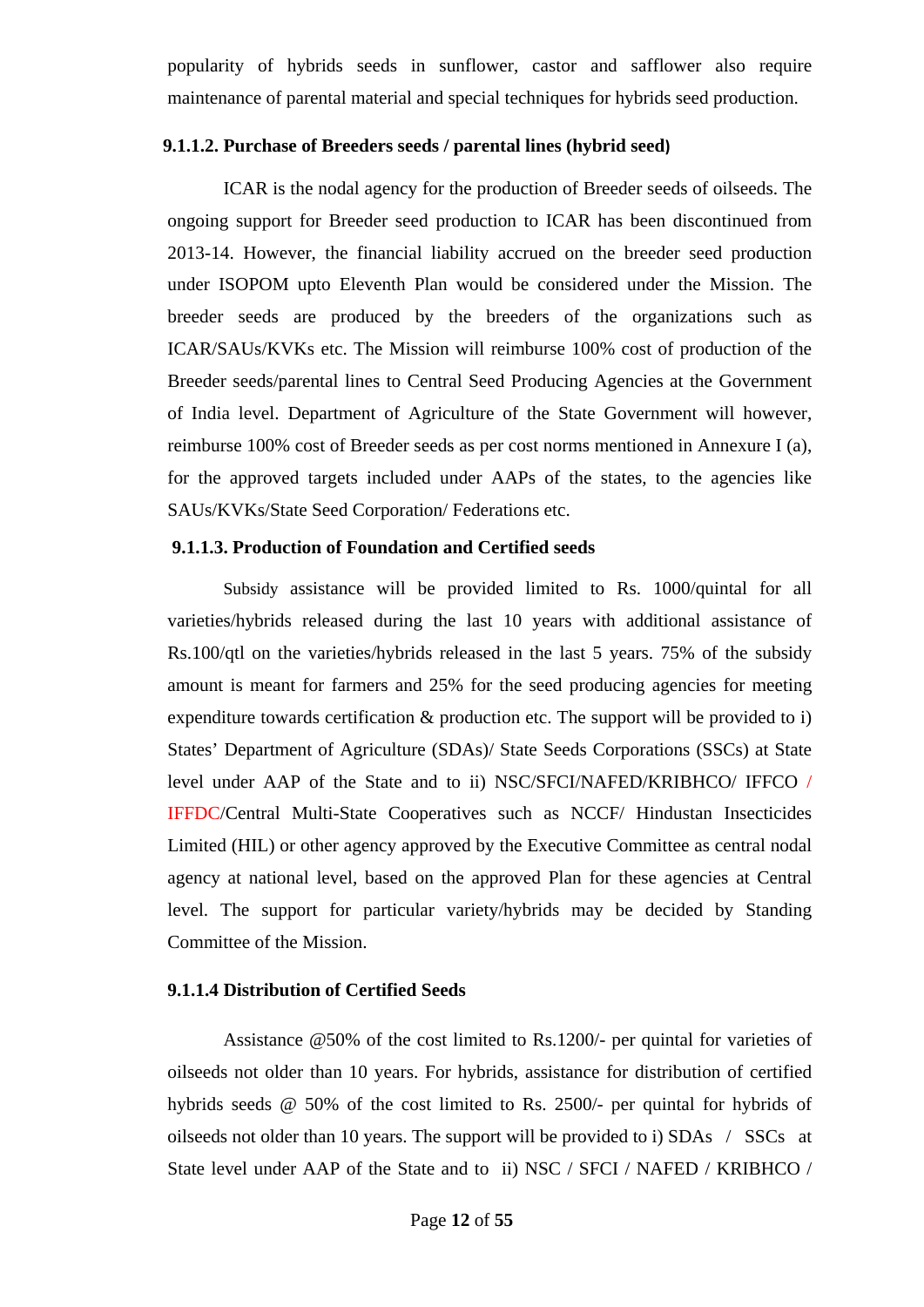IFFCO/IFFDC/ HIL / Central Multi-State Cooperatives such as NCCF based on the approved Plan for these agencies at Central level. The support for particular variety/hybrids may be decided by SC of the Mission. SHGs/ FIGs/FPOs/Women groups/Co-operatives etc. could also be involved by the States in distribution of Certified Seeds. Subsidized Certified Seed distribution should be done only through own outlets/dealers of Nodal Agencies subject to a ceiling of 5 ha area per farmer for all crops of oilseeds.

Subsidy assistance would be available to only such organizations and for such varieties/hybrids whose production, certification and availability is ensured through the website of DAC.

### **9.1.1.5. Distribution of Minikit (Varietal Diversification)**

 Minikits are meant for introduction and popularization of latest released/prereleased varieties/hybrids not older than 10 years among the farmers free of cost. NSC/SFCI/NAFED/KRIBHCO/IFFCO/IFFDC/HIL/Central Multi-State Cooperatives such as NCCF/SSCs etc., will be involved in supply of minikits at national level. Allocation will be made @ one minikit for every 20 Ha area under each crop containing 20 kg seed for groundnut, 8 kg seed for soybean, 2 kg seed of each rapeseed & mustard, sunflower, safflower, linseed, castor and one kg seed each of sesame and niger. The price of seed minikits will be fixed by the Mission Monitoring Committee of NMOOP at National level and 100 % cost would be reimbursed to the agencies on certification of receipt by the state. The allocation of seed minikits will be decided by the Standing Committee before commencement of Kharif/Rabi/Summer seasons.

### **9.1.1.6 Seed Infrastructure Development**

 Assistance upto 50% for creation of seed infrastructure including threshing floor, seed storage godowns with the provision for de-humidification, irrigation facilities including tube wells/bore wells, motor pumps, sprinklers, excluding drip, lining of channels, levelling of fields, fencing on the farms, electrification of office building, farm machinery etc at State Government/State Seed Corporation (SSC) farms engaged in seeds/planting material production for the Mission crops and upto 75 % GOI support for farms of NSC/SFCI and 100 % for SAUs/KVKs under Mini Mission-I on Oilseeds. The support for already approved seed infrastructure projects to States/Agencies under ISOPOM during Eleventh Plan period will be continued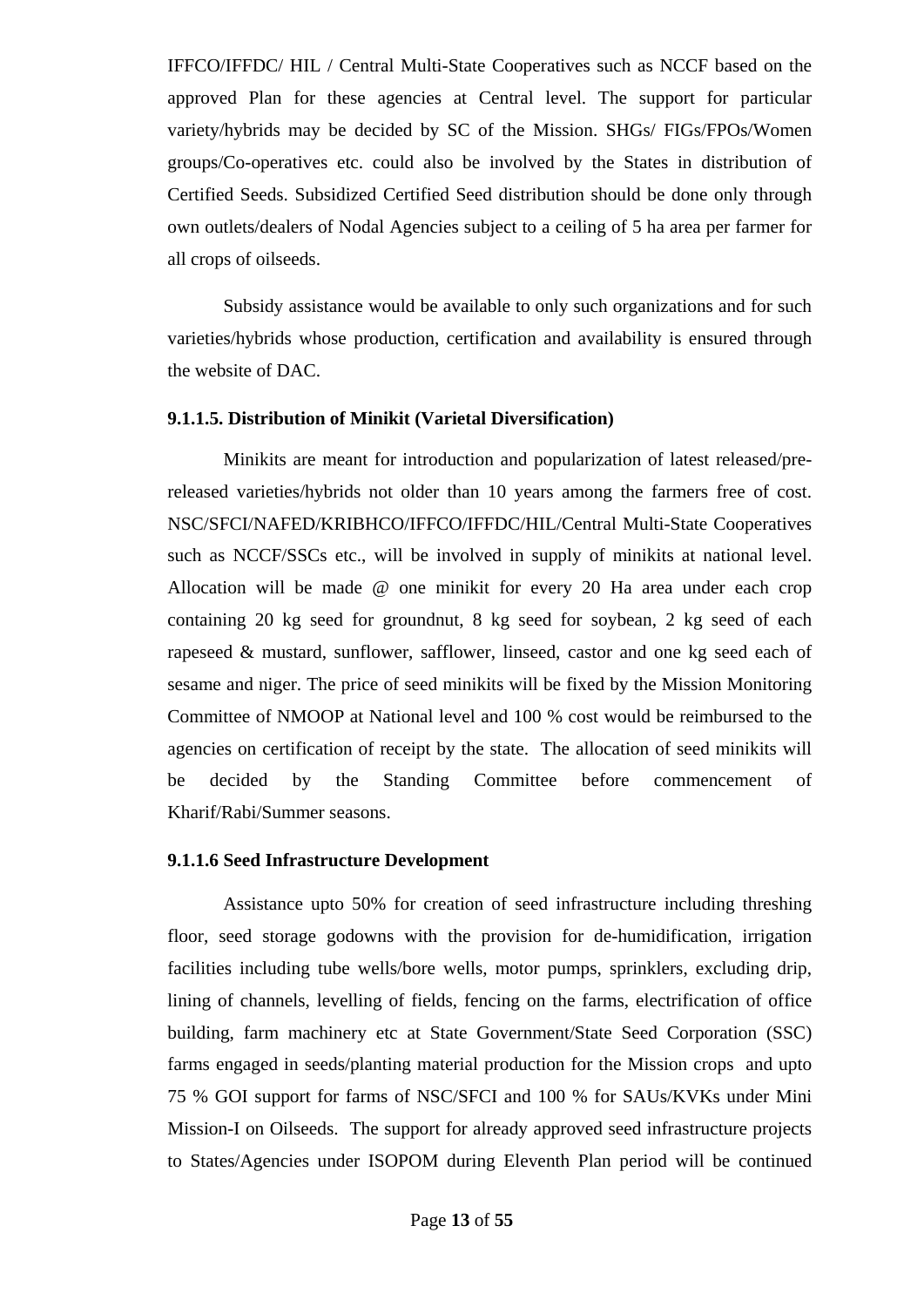under the Mission. Maximum of 1% of total outlay under the Mini Mission-I of NMOOP for the entire Twelfth Plan period will be utilized for this intervention. The seed infrastructure development proposals of Department of Agriculture of the State Government must be sent by the respective Mission Directors to DAC separately supported by estimates and construction plans as per the latest schedule of rates of State PWD. This component will not be implemented without the prior and specific approval of the Standing Committee of NMOOP.

# **9.1.1.7 Variety Specific Targeted Seed Production (VSTSP)**

 In order to ensure availability of quality seeds of a particularly variety of oilseeds for large area cultivation the seeds are required to be multiplied on large scale for distribution to the farmers. Therefore, a provision has been made to undertake seed production of varieties/hybrids not older than 5 years under VSTSP component of the Mission. The production of hybrids on large scale could also be taken provided sufficient parental material is available. VSTSP will provide 75% support to NSC/SFCI/selected SSCs/State Government Agencies/ICAR/SAU and KVK farms etc in a project mode. The certified seed produced under VSTSP will be utilized under Distribution of Seed Minikit component through the Departments of Agriculture of the State Government for distribution to the farmers.

# **9.1.2 Production Inputs:**

 The support for other non-seed components input will be provided to the farmers through the Department of Agriculture of the State Governments.

# **9.1.2.1 Plant Protection Equipments**/**eco friendly light-trap (NCIPM Model)**

 For manual sprayers: Knapsack**/**foot operated sprayers, eco friendly light trap (NCIPM), @ 40% of the cost of procurement subject to a ceiling of Rs. 600/- per equipment (additional  $10\%$  assistance to SC / ST / Small / Marginal Farmers / Women, Groups >5 members FPOs and NE States to a ceiling of Rs. 800/- per unit). Seed treating drum with a capacity of 20 kg and 40 kg @ 50% assistance subject to ceiling of Rs. 1750/- and 2000/- per unit respectively.

 For Knapsack and Taiwan power sprayers (capacity below 16 litres) @ 50% of the cost of procurement subject to a ceiling of Rs. 3000/- per unit (additional 10%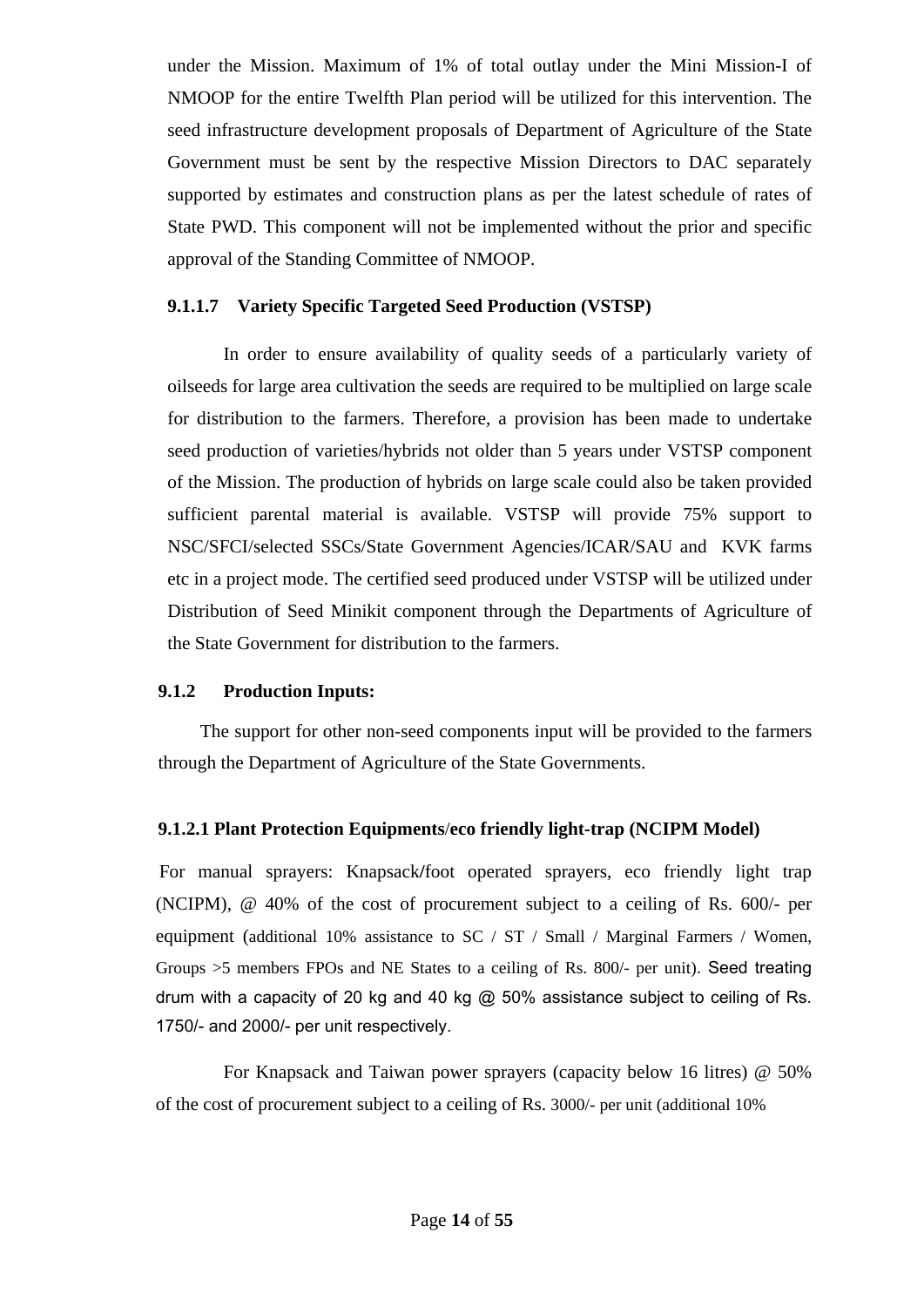assistance to SC / ST / Small / Marginal Farmers / Women, Groups >5 members FPOs and NE States to a ceiling of Rs.3800/- per unit).

 For Knapsack and Taiwan power sprayers (capacity above 16 litres) @ 40% of the cost of procurement subject to a ceiling of Rs. 8000/- per unit (additional 10% assistance to SC / ST / Small / Marginal Farmers / Women, Groups >5 members FPOs and NE States to a ceiling of Rs. 10000/- per unit).

# **9.1.2.2 Plant Protection Chemicals/ insecticides/ fungicides/ Bio-pesticides/ Weedicides/ Bio-agents/ micronutrients etc**

Need based supply of PP chemicals, insecticides, fungicides, bio-pesticides, weedicides, bio-agents, micronutrients etc. to the farmers will be supported @ 50% of the cost limited to Rs 500/- ha.

# **9.1.2.3 Distribution of gypsum/pyrite/liming/dolomite/Single Super Phosphate etc. (SSP)**

For proper plant growth and seed setting with higher oil content, it is essential to use balanced application of fertilizers with organic manure and application of micro-nutrients**.**  Deficiencies of secondary nutrients like calcium and Sulphur in groundnut, Sulphur in other oilseeds adversely impact productivity of oilseeds. Similarly in upland areas, soil acidity and in low lying alkalinity/salinity adversely affects growth and yield of oilseeds crops. Assistance has therefore been provisioned under NMOOP for supply of gypsum/pyrite/liming/ dolomite/SSP, etc., to the farmers. Sulphur 80% WDG as alternative source of Sulphur will also be included as new component. Support to SDAs @ 50% cost of the material + transportation limited to Rs. 750/- per ha.

# **9.1.2.4 Supply of Nuclear Polyhedrosis Virus (NPV)**

To arrest the damage by *helicoverpa armigera* in oilseed crops like soybean etc, support will be provided to farmers for supply of NPV @ 50% of the cost limited to Rs 500/ha.

# **9.1.2.5 Supply of** *Rhyzobium* **culture/***Phosphate Solubilising* **Bacteria (PSB)/** *Zinc Solubilising* **Bacteria (ZSB) / Azatobactor/ Mycorrhiza**

 Bio-fertilizers are eco-friendly and cost effective inputs, which make available nutrients through natural process of nitrogen fixation, solubilising phosphorus and mobilising potash. Bio-fertilizers also reduce the use of chemical fertilizers and are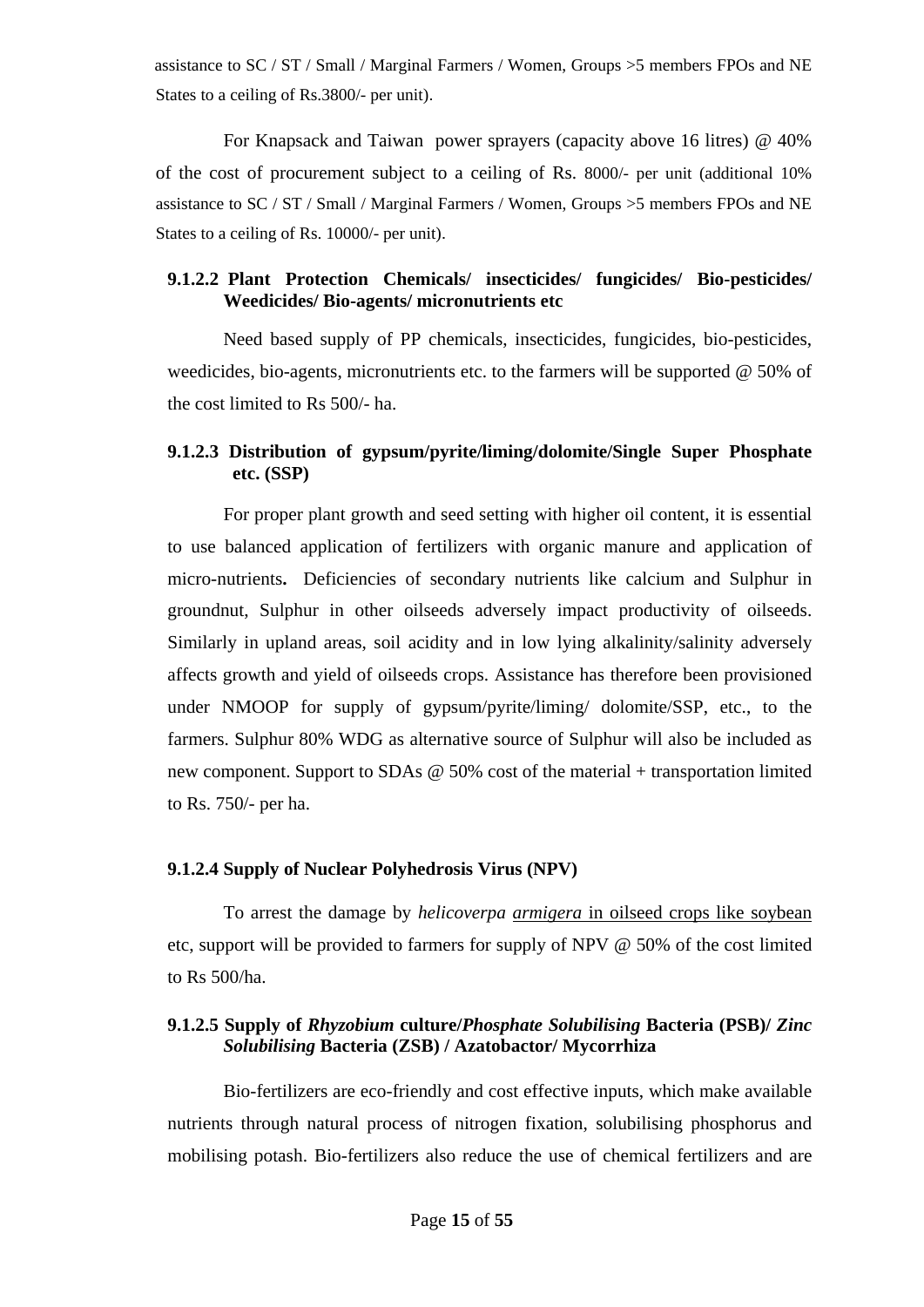available in market in solid as well as liquid forms. The liquid form is superior in total viable count and has two years shelf life as compare to solid forms, which has maximum shelf life of six months. Therefore, liquid bio-fertilizers need to be promoted on priority. One litre each of N.P.&K of bio-fertilizers with Rhyzobium /Azospirillum/ Azatobactor and Phosphate Solubilising Bacteria (PSB)/Potash Mobilising Bacteria (PMB)/ Zinc Solubilising Bacteria (ZSB) is required to be applied in combination per ha. Cost of application of Biofertilizers is about Rs. 600/ per ha and @ 50% subsidy to the tune of Rs. 300/- per ha is provisioned.

### **9.1.2.6 Supply of Improved farm implements**

 The cost and availability of labourers for agriculture have become a major bottleneck and to address this problem as well as to enhance efficiency of the farmers but also help them timely completion of operations support will be provided for supply of following farm implements as per rates/norms of Sub-Mission on Agricultural Mechanisation (SMAM):

- (i) Manually/Bullock drawn implements including Chiseller @ 40% of the cost limited to Rs. 8000/- per implement (additional 10% assistance to SC / ST/ small/marginal Farmers, Women and NE States to a ceiling of Rs. 0.10 lakh per unit).
- (ii) Tractor driven, farm implements like Rotavator/ Seed Drill/Zero Till Seed Drill/ Multi-Crop Planter/Zero Till Multi-Crop Planter/ Ridge furrow Planter/ Raised bed planter/ Power weeder/ Groundnut digger and Multi crop threshers: @40% of the cost limited to Rs. 50000/- per unit and additional 10% assistance to SC / ST /Small/Marginal Farmers/Women and NE States with a ceiling of Rs. 0.63 lakh per unit.

### **9.1.2.7 Distribution of Sprinkler Sets/**Raingun **etc.**

With a view to use the available water judiciously/economically to cover maximum area, and to provide irrigation at least at critical crop growth stages, the sprinkler mode of irrigation has been introduced in oilseeds crops. Support will be provided to the growers for Sprinkler/mobile sprinkler/raingun subsidy as per the norms under the National Mission for Sustainable Agriculture (NMSA).

 The technical details and cost of installation for different crop spacing given in the operational guideline of NMSA should be adhered to. The thrust of NMSA is for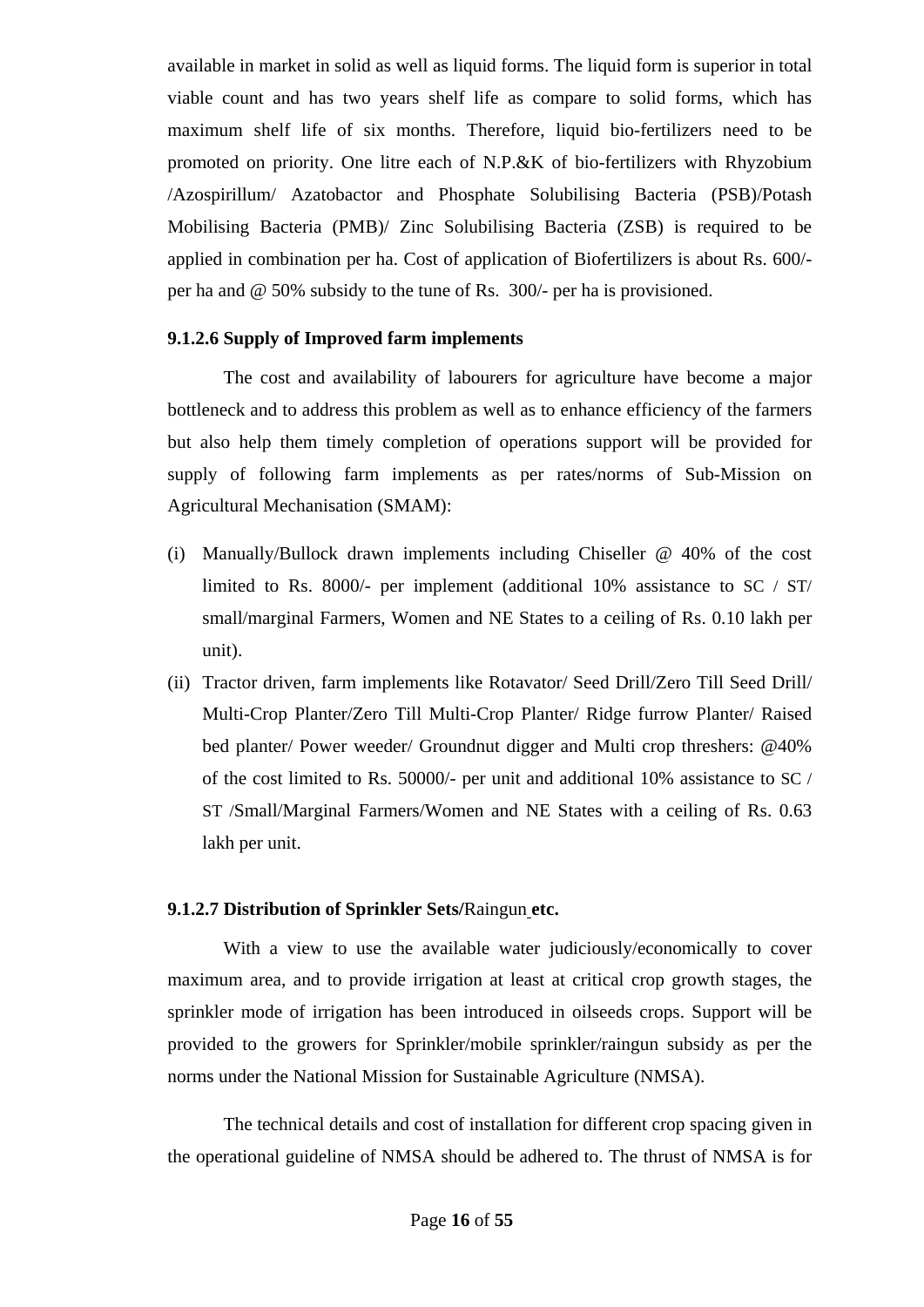resource conservation and water use efficiency enhancement through various soil and water conservation/ management measures. Since, on farm water management including micro – irrigation is the major constituent of NMSA, the resources available under NMSA may also be utilised for water management activities under NMOOP for effective use of available resources. Further, the developed cluster under NMOOP can be supplemented with activities of NMSA through additional farm based livelihood support and water management activities to convert the NMOOP clusters into integrated farming system clusters. Appropriate convergence is, therefore, necessary at field level to make both the Missions complimentary and result oriented.

### **9.1.2.8 Pipes for carrying water from source to the field**

 Traditionally the farmers are taking water from source to fields through open kuccha channels. The loss of water in these channels is 40-50%, therefore, the support will be provided to the farmers @ 50% of the cost limited to Rs. 25/- per meter with maximum limit of unit length of 600 meters and cost of Rs. 15,000/- per farmer for water carrying pipes of all types i.e. PVC, HDPE etc, and of all sizes. This will be provided to the farmers having accessible source of water and with or without sprinklers system.

### **9.1.2.9 Seed Storage bins**

Farmers often use farm saved seeds, which deteriorates, if they are not stored with adequate care and safety. Considering the importance of farm saved seeds and need to store them properly, it is proposed to distribute seed bins to oilseeds growers under the Mission. The support will be provided to the farmers @ 25% of the cost limited to a maximum of Rs. 2000/- per bin of 20 qtls capacity and to a maximum of Rs. 1000/ per bin of 10 qtls capacity. Only one bin per farmer under MM-I of Oilseeds is to be provided.

### **9.1.2.10 Seed Treatment Drums**

Seed treatment is of paramount importance, particularly, in case of farm saved seeds. NMOOP envisages 100% treatment of seeds with fungicides, insecticides and bio-fertilizers of all oilseed crops. In order to encourage the farmers for seed treatment the use of seed treating drums will be promoted under the Mission. The support will be provided to the farmers for seed treatment drums of 20 Kg and 40 Kg capacity @ 50% of the cost limited to Rs. 1750/- and Rs. 2000/- per unit respectively.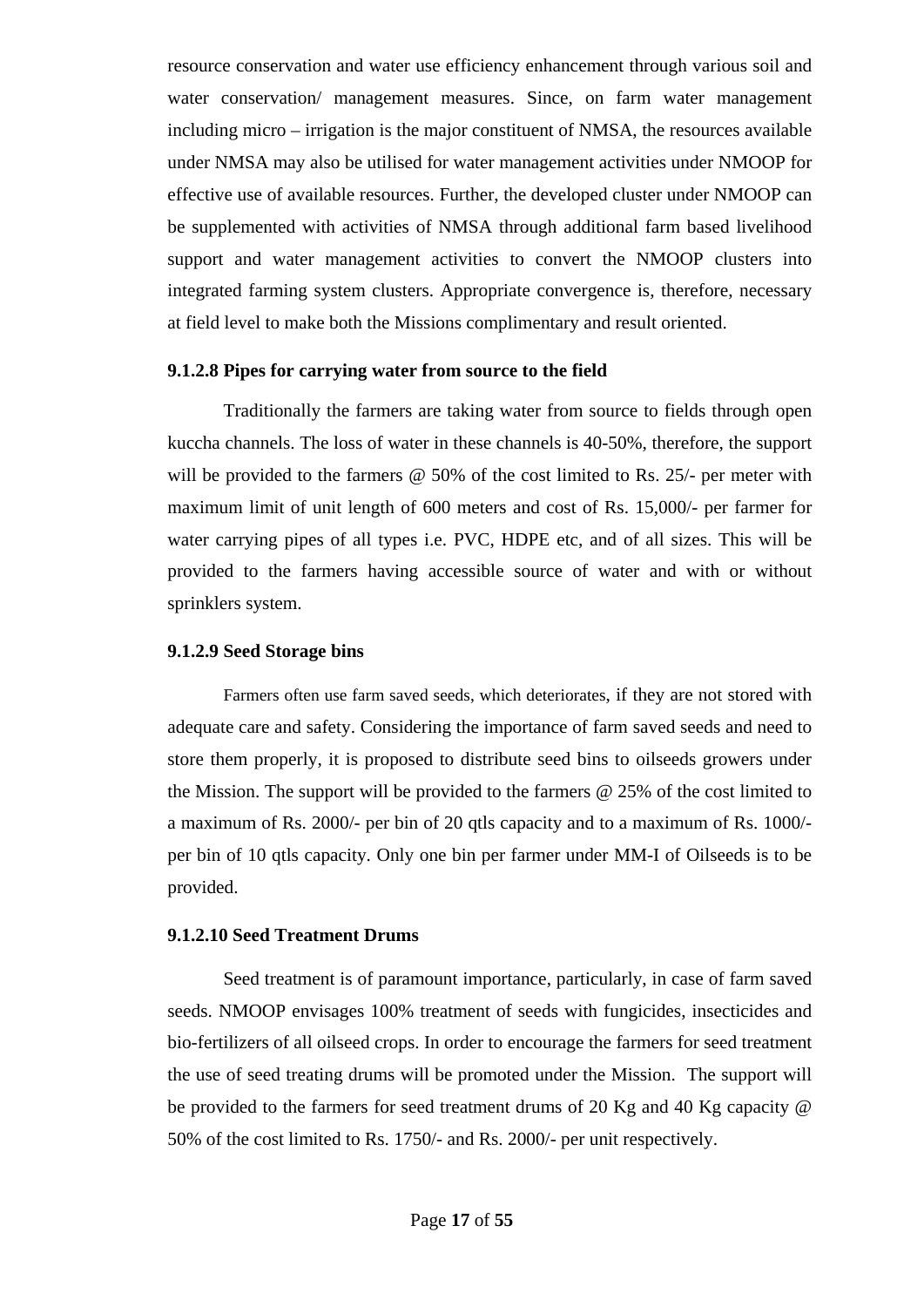### **9.1.3 Transfer of Technology**:

Training, demonstrations, publicity etc. have proven effective instruments in developing technical aptitude in farmers and extension functionaries involved in agriculture. The technology generated through ICAR/SAUs/KVKs and other R&D organizations for achieving higher productivity in oilseeds cultivation needs to be disseminated effectively among the farmers. Provision have been made under MM-I to support effective transfer of technology in oilseeds cultivation.

# **9.1.3.1 Block Demonstrations**

Demonstration of improved package of practices including intercropping will be organized by the Department of Agriculture of the State Governments as per the targets approved in Annual Action Plan (AAP) of the State. To conduct block demonstrations, assistance will be given to meet the expenses/cost of critical inputs like seed, seed treatment, micronutrients, organic/bio agents, organic/bio fertilizers, eco friendly light traps (NCIPM model) etc, at the rate, as proposed in the table below:

| Crop                    | <b>Assistance (Rs./ha)</b> |
|-------------------------|----------------------------|
| Groundnut               | 7500                       |
| Soybean                 | 4500                       |
| R & M                   | 3000                       |
| Sunflower               | 4000                       |
| Sesame/Safflower/castor | 3000                       |
| Linseed                 | 3000                       |
| Niger                   | 3000                       |

 **All block demonstration**s **should be integrated, demonstrating the impact of seeds and other technologies together. There shall be no separate demonstration for separate technologies**. Block demonstrations should be organized in cluster mode with a contiguous area of fifty ha in a village/villages/block except hilly regions/terrains, where the size of the cluster should not be less than ten ha. One demonstration will be allowed to one farmer with a ceiling of one Ha under each crop. The assistance will be on pro-rata basis with the reduction in area as per availability of land with individual farmer. The Department of Agriculture of the State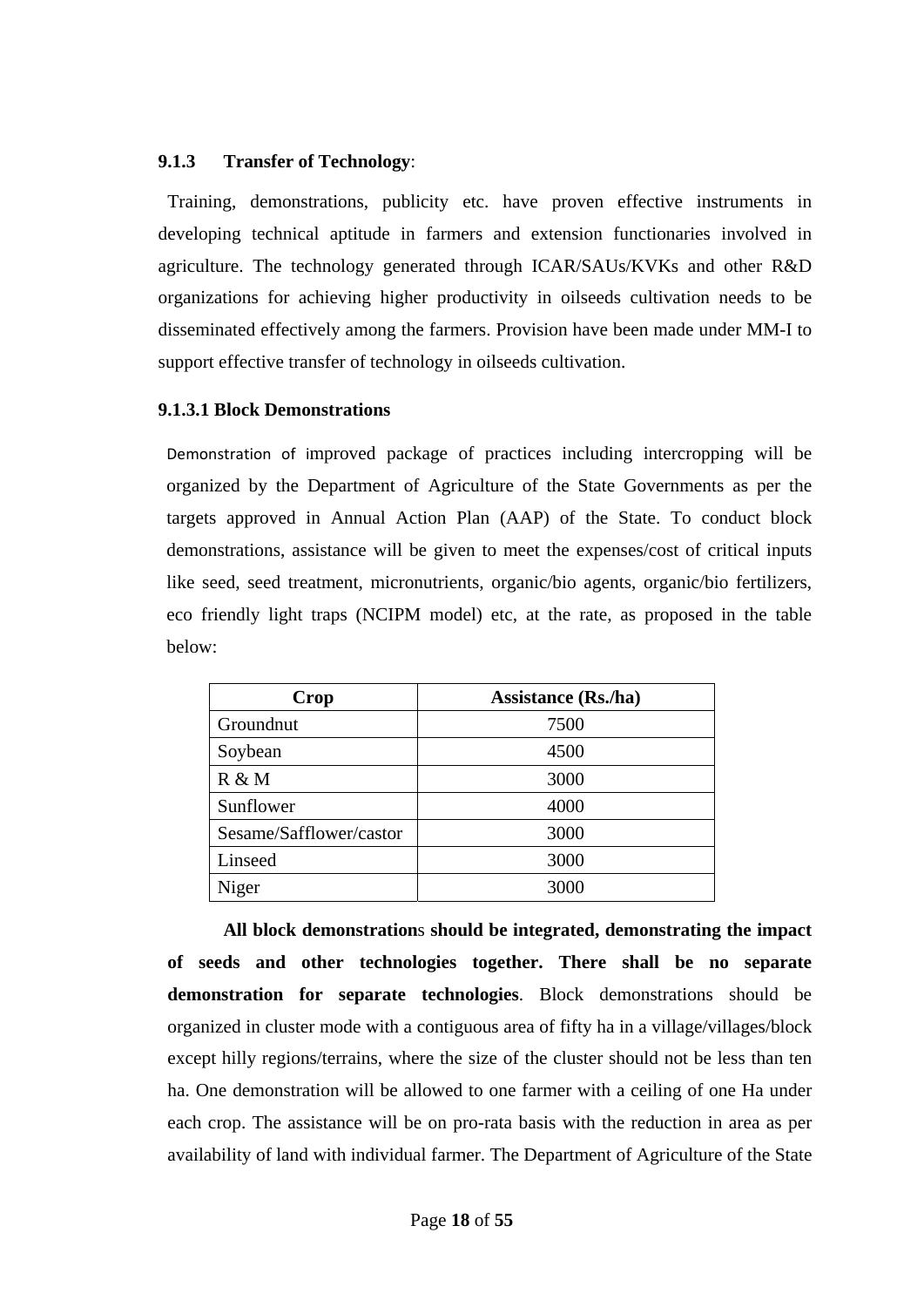Governments will be required to prepare plan for demonstration of technology for each demonstration in advance. Maximum 10% cost of block demonstration could be utilized for preparation of sign boards/printed material etc and 90% expenditure to be made for providing inputs and technology at farmers' field. **Expenses in conducting Block demonstration shall not exceed 12.5% of the allocation made for AAP. All demonstrations should be GPS based & documented with the farmers, village, Block & district names and detailed in the NMOOP website.** 

# **9.1.3.2 Block demonstrations on Polythene Mulch Technology in Groundnut**

 The polythene mulch has proved to be an useful technology in increasing the yield of groundnut. The polythene mulch helps in controlling weeds and moisture losses in groundnut field. Farmers will be encouraged to use bio-degradable polythene mulch sheets for which support will be provided for a maximum area of 1 ha per farmer beneficiary for organizing demonstration under this component in the area/ zone recommended by the Directorate of Groundnut Research (ICAR). The assistance for demonstration on polythene mulch will be as under:

| Crop                     | Assistance (Rs./ha) |
|--------------------------|---------------------|
| Groundnut (Demo. Inputs) | 7500                |
| Groundnut (Mulch)        | 4000                |
| TOTAL                    | 11500               |

# **9.1.3.3 Frontline demonstration (FLD) by ICAR**

 ICAR will be the nodal agency for conducting Frontline demonstrations on oilseeds under the Mission. Front line demonstrations (FLDs) will only be conducted by National Agricultural Research System (NARS) i.e. ICAR etc. The assistance for FLDs per ha under various oilseeds crops are given in the table below:

| Crop                                    | <b>Assistance (Rs/ha)</b> |
|-----------------------------------------|---------------------------|
| Groundnut                               | 8500                      |
| Soybean                                 | 6000                      |
| R & M                                   | 6000                      |
| Sunflower                               | 6000                      |
| Sesame/Safflower/castor/Linseed/Niger   | 5000                      |
| Polythene Mulch Technology in Groundnut | 12500                     |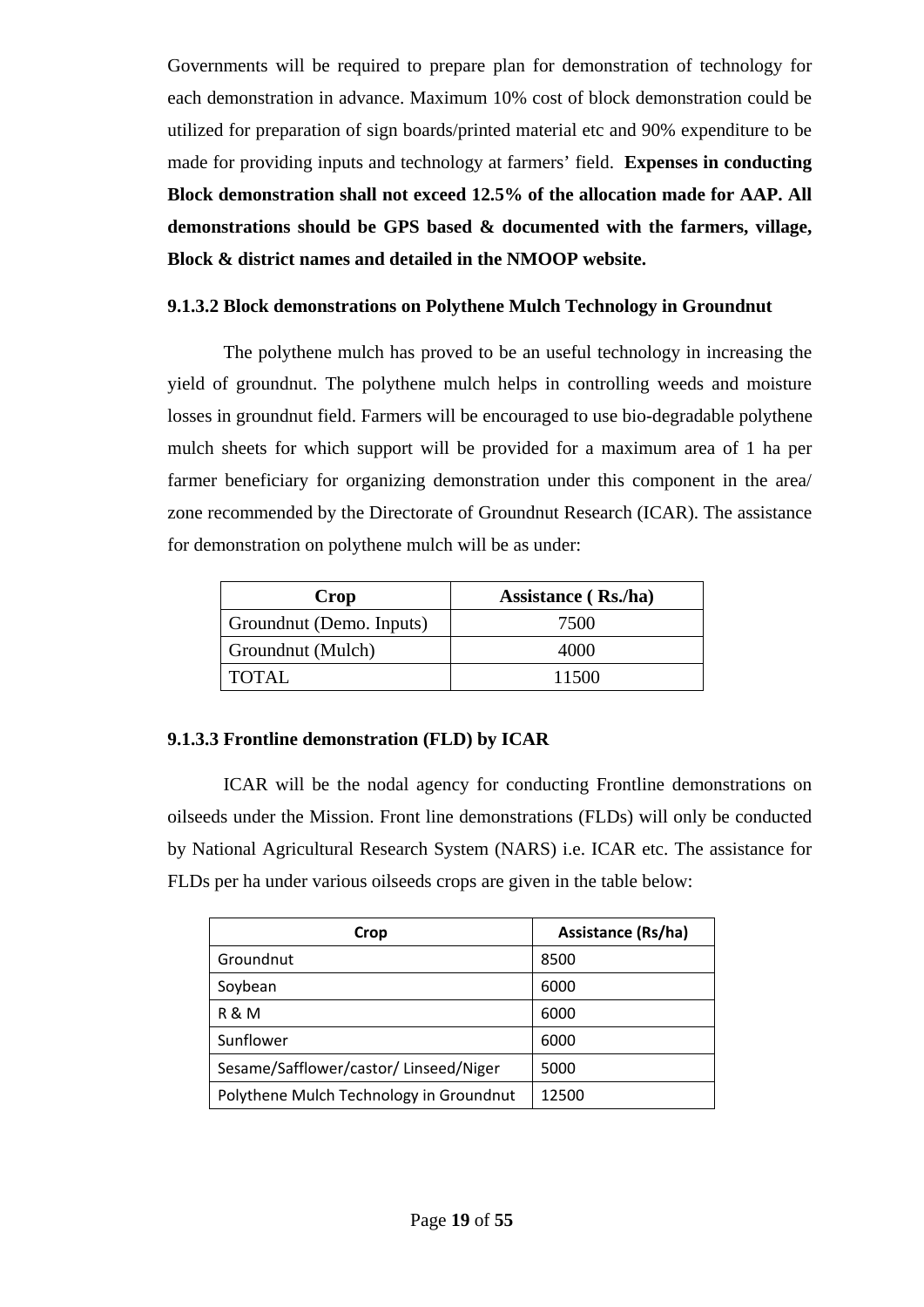FLD will be a part of the Annual Action Plan (AAP) prepared by ICAR. Maximum of one demonstration will be allowed to one farmer for an area of one hectare under each crop. The size of FLD plot will be of one ha but not less than 0.4 ha and assistance will be on pro-rata basis. 10% of FLD fund will be utilized by implementing agency for preparation of report, monitoring and organizing farmers' fair/melas etc. Need based support will be provided to ICAR for undertaking front line demonstration on use of improved farm implements including intercropping at farmer's field.

# **9.1.3.4 Integrated Pest Management (IPM)/ Integrated Technology demonstration in Farmers Field School (FFS) mode.**

 The Department of Agriculture of the State Governments will organize Farmers Field School (FFS) of various oilseed crops to impart training on Integrated Pest Management (IPM) strategies to the farmers on farmer facilitator's field so that a large number of farmers can see live demonstration of IPM and various other technologies. FFS is a season long programme to impart training to the farmers on one pre-determined/fixed day in a week throughout the season in various aspects of production & protection technologies. 30 oilseeds cultivating farmers including local field staff from the village will be selected as trainees. FFS training is field oriented discovery based, learning by doing & participatory management. FFS is a "learning field" where farmers conduct experiments & comparison trials. The training curriculum will be based on local needs. FFS will be conducted in the morning and for about 4-5 hours. The total number of sessions in a season will be fourteen (14). Agro-Eco-System Analysis (AESA) is one of the main FFS activity, through which farmers make crop management decision. At the end of FFS, farmers are expected to grow healthy crop by conserving natural pest enemies of crop and become experts in taking right crop management decisions in IPM. FFS will be conducted under the supervision of Technical staff of the Department of Agriculture of the State Government. A separate manual of FFS will be developed by the Department of Agriculture for each of the oilseeds crops so that uniformity can be maintained across the country. Maximum of 1 FFS on 1000 hectare of a crop area will be organized by the Department of Agriculture of the State Government including use of bio-agent and bio-pesticides etc. The details of item wise breakup of cost of FFS, are given below: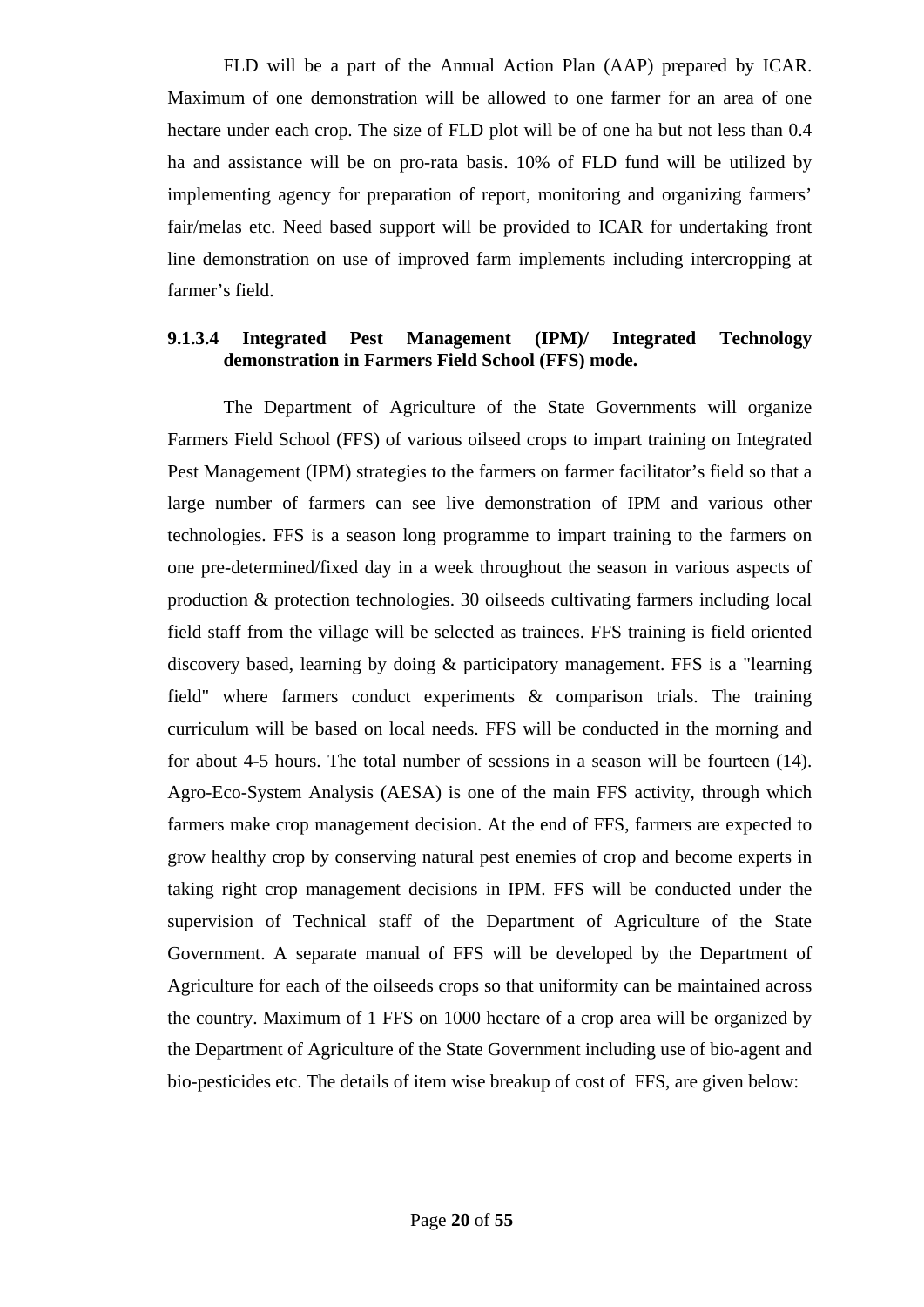| SN.            | <b>Activities</b>                                                                                                             | <b>Amount</b> in<br>Rs. |
|----------------|-------------------------------------------------------------------------------------------------------------------------------|-------------------------|
| 1              | Training material including IPM kit $@$ 150/- per kit                                                                         | 4500.00                 |
| 2              | IPM literature & agricultural implements for<br>cultural/mechanical practices @ 100/- per trainee                             | 3000.00                 |
| 3              | Pheromones/bio-pesticides, emergency spray, other relevant<br>training material including planting of at least 100 neem trees | 2000.00                 |
| $\overline{4}$ | Contingent expenditure, banner during inauguration of FFS                                                                     | 1800.00                 |
| 5              | Contingent expenditure on POL/hiring of vehicles                                                                              | 2500.00                 |
| 6              | Refreshment for 14 sessions                                                                                                   | 8400.00                 |
| 7              | Farmers' Field Day (one day) Miscellaneous contingent<br>expenditure                                                          | 1500.00                 |
| 8              | Honorarium for 2 facilitators/trainers @ Rs. 1500/- each for<br>complete season.                                              | 3000.00                 |
|                | Total expenditure for conducting one FFS                                                                                      | 26,700.00               |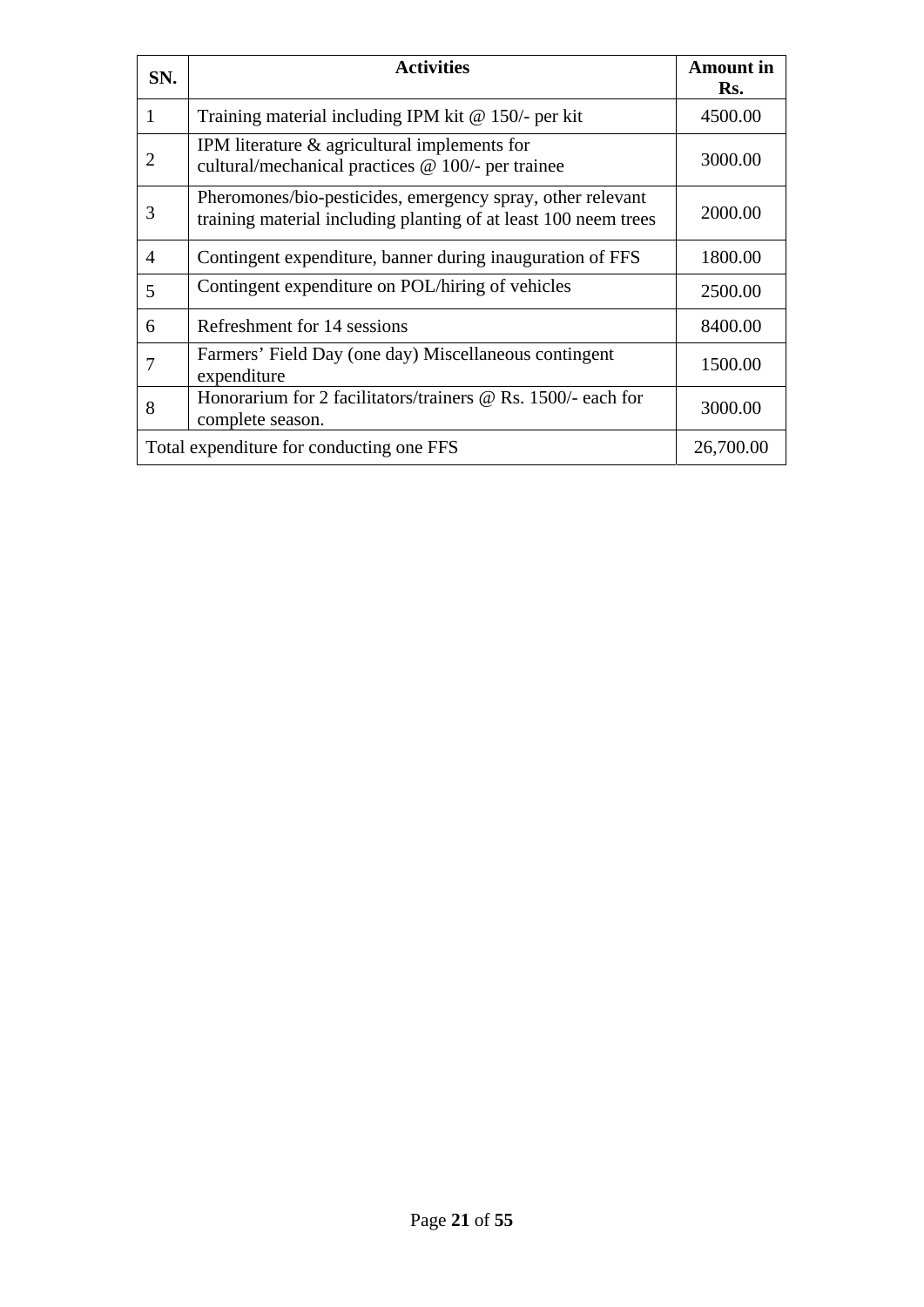# **9.1.3.5 Training of Farmers**

 As per the norms of ATMA, support to the States' Departments of Agriculture @ Rs. 24000/training will be provided for a batch of 30 farmers for 2 days and @ Rs. 400 per participants/day will be provided to organize the trainings to the farmers. The breakup of expenditure on farmer training, is as under:

| <b>Components</b>                                                  | Rate                                       | <b>Amount</b><br>(Rs.) |
|--------------------------------------------------------------------|--------------------------------------------|------------------------|
| Training material/stationery/ venue<br>cost/ Audio-visual aids etc | Rs. 2500/- per training                    | 2500.00                |
| Dormitory/Travel/Transport etc                                     | Rs.4500/- per training                     | 4500.00                |
| Honorarium to SMS/ Scientist etc                                   | Rs.250/lecture X 8 Lectures in<br>two days | 2000.00                |
| 2 Meals /Refreshment for farmers                                   | Rs.250/day X 30 farmers $X$ 2<br>days      | 15000.00               |
| TOTAL.                                                             |                                            | 24000.00               |

# **9.1.3.6 Training of Extension Officers/Workers/input dealers**

 The extension officers and other field functionaries are first source of information to the farmers. Besides, it is observed that input dealers (seeds, pesticides, fertilizers, machinery etc) are also important source of information to the farmers. It is felt that extension officials and input dealers need to be trained and made aware of the new technologies and developments in oilseeds cultivation so that they communicate the same to the farmers to come in their contacts. Support will be provided  $\omega$  Rs. 900/- per participant per day for a batch of 20 participants of extension officials and input dealers for organizing orientation/refresher training. ICAR could also organize such training to them provided that is included in their FLD Annual Action Plan.

| <b>Components</b>                                                     | Rate                                                     | Amount (Rs.) |
|-----------------------------------------------------------------------|----------------------------------------------------------|--------------|
| Training material/stationery/<br>venue cost/ Audio-visual aids<br>etc | Rs. 5000/- per training                                  | 5000.00      |
| Lodging/Travel/Transport/Visits<br>etc                                | Rs.15000/- per training                                  | 15000.00     |
| Honorarium to Trainer/Scientist                                       | Rs.500/lecture X 8 Lectures in<br>two days               | 4000.00      |
| 2 Meals/Refreshment for<br>officers/extension workers                 | @Rs.300/day X 20 officers/<br>extension workers X 2 days | 12000.00     |
| <b>TOTAL</b>                                                          |                                                          | 36000.00     |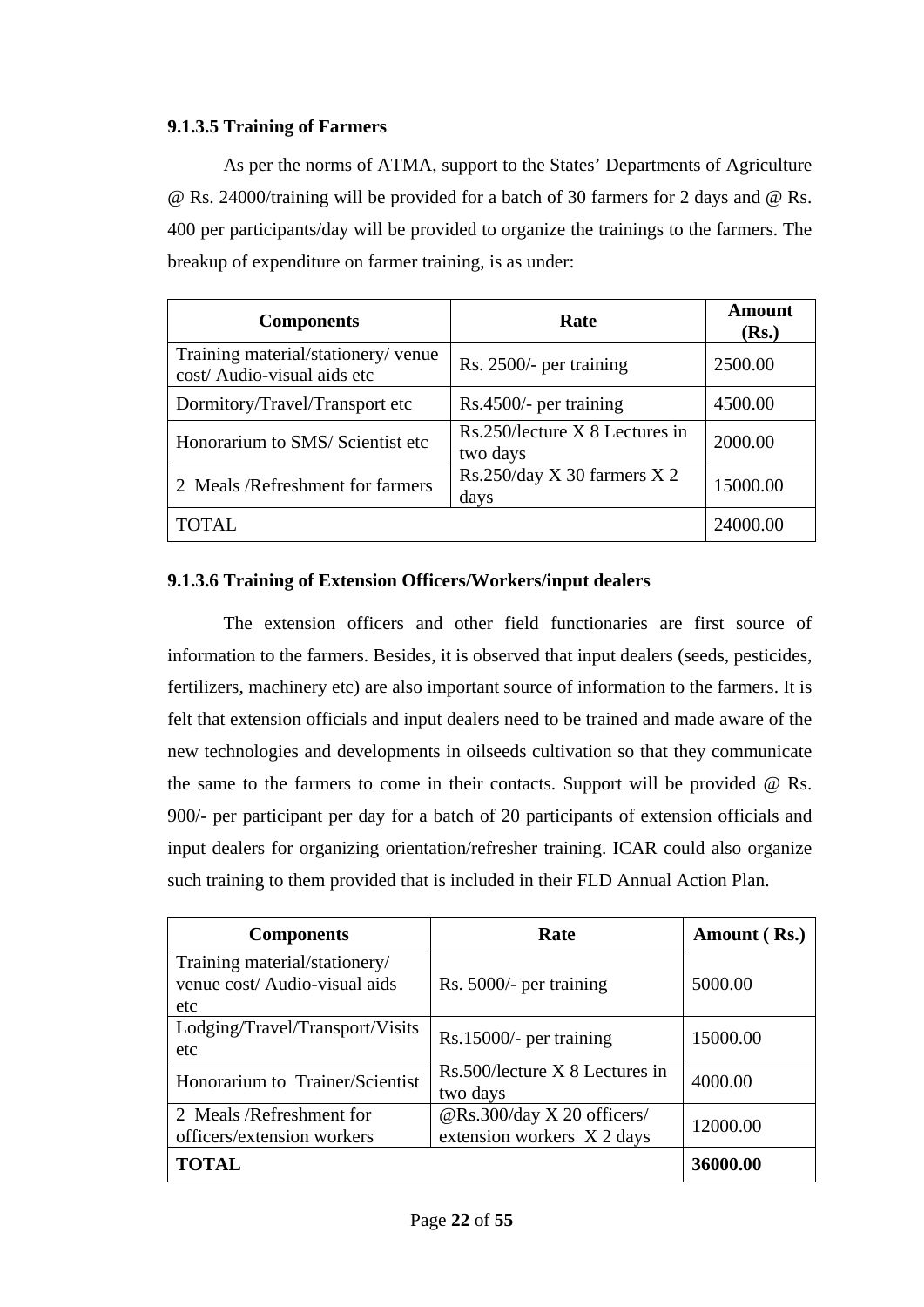### **9.1.3.7 Contract Research**

 TMOP Division has already undertaken few contract research projects through ICAR/ICRISAT etc. during the Eleventh Plan period. Funding of these projects will be continued during the Twelfth Plan period for their completion. No new contract research projects will be undertaken during the Twelfth Plan period.

# **9.1.3.8 Local Initiatives, Contingency including Monitoring & Evaluation and operational costs including Consultant Services, Exposure visits of farmers/ Seminar/ Conference/Tilhan mela etc.**

 The states will be allowed to utilize 1.0 % of the total allocation under Mini Mission-I as contingency for monitoring & evaluation including operational costs, engagement of consultants. The following activities will be covered under this intervention –

- 1. Support for publicity of the programme by implementing states under Mini Mission - I on Oilseeds.
- 2. States will be allowed to engage state level consultants/ supporting staff as Technical Support Group (TSG) purely on contractual basis. Hiring of vehicles/ Monitoring of scheme/attending workshop/meetings by Mission staff etc can be undertaken except for capital investments like, purchase of vehicles, mobiles, laptops, iPads etc.
- 3. Support for organizing exposure visits (inter and intra state) of farmers and/or officials and for organizing Seminar/Conference/Workshop/Tilhan Mela etc, by the implementing states on oilseed crops  $\&$  its technologies and support to states for use of ICT.
- 4. Concurrent/Mid Term and end of the Plan period evaluation of Mini-Mission components by an independent agency.
- 5. Any other intervention (s) in the state as state specific local initiative, which may be crucial for effective implementation  $\&$  adoption of best practices in increasing production but productivity of oilseeds under the programme but not covered as an intervention under MM-I, with the approval of GOI and included in the AAP. The State may include such interventions with subsidy not more than 50% of the cost of the item/services.

# **9.2 Mini Mission-II (MM-II) on Oil Palm:**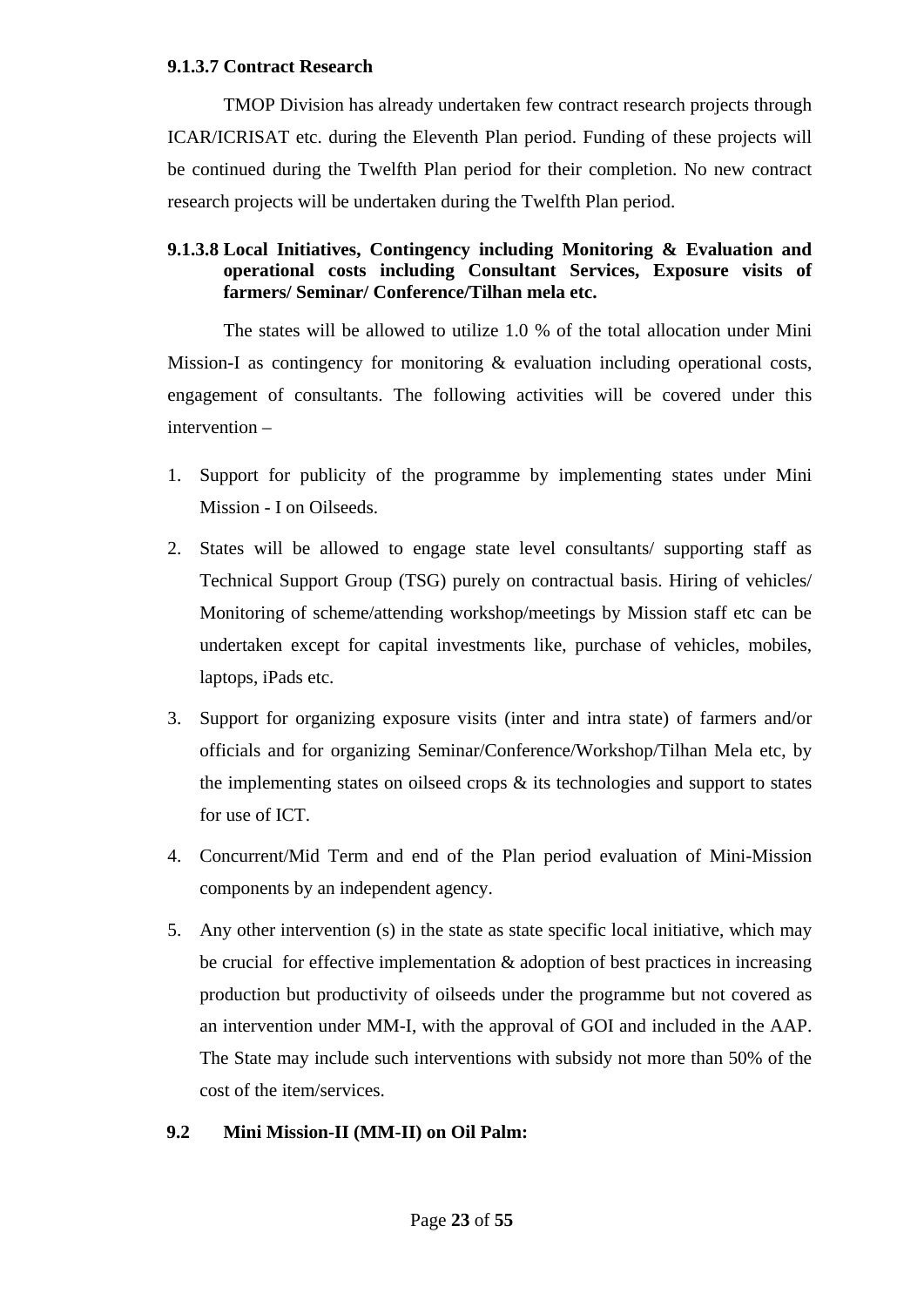The Department of Agriculture/Horticulture of the State Governments will be the Nodal agency for undertaking area expansion programme of Oil Palm in the States under Mini Mission-II of NMOOP.

# **9.2.1 Area Expansion Inputs**

### **9.2.1.1 Supply of Planting Material**

 Quality of planting materials used greatly determines the productivity and production and therefore, the success of cultivation of a crop. It is only with use of good planting materials coupled with proper management practices that potential yield levels can be achieved. Assistance will be provided to the farmers through the State Department of Agriculture/Horticulture @ 85% of the cost of planting material limited to Rs. 10,000/- per ha for entire land holding/planting area of the farmer.

### **9.2.1.2 Maintenance Cost of new plantations for three years**

 Oil Palm starts producing Fresh Fruit Bunches (FFBs) after 4 to 5 years of its plantation, therefore, it becomes essential to maintain the plantations made. Assistance will be given to the farmers under NMOOP @ 50% of the cost during gestation period for 3 years with a ceiling of Rs.14000 per ha upto 25 ha. This may vary from State to State according to the Land Ceiling Act of the State Government. The illustrative breakup of gestation period assistance for 3 years of plantations stating from the  $2<sup>nd</sup>$  year of new plantation, will be as under;

| $2nd$ Year | - | Rs 3500/ha |
|------------|---|------------|
| $3rd$ Year | - | Rs 4500/ha |
| $4th$ Year | - | Rs 6000/ha |

### **9.2.2 Production Inputs**

### **9.2.2.1 Drip Irrigation**

An Oil Palm tree requires from 200 to 300 litres of water per day. Therefore, it is necessary to irrigate the plantation under taken and use available water resources judiciously. If irrigation water is limited and land is of undulated terrain, drip irrigation will be of advantage to achieve the targeted FFBs production. Support will be given to the oil palm growers under MM-II for installing micro irrigation system as per National Mission for Sustainable Agriculture (NMSA) guidelines.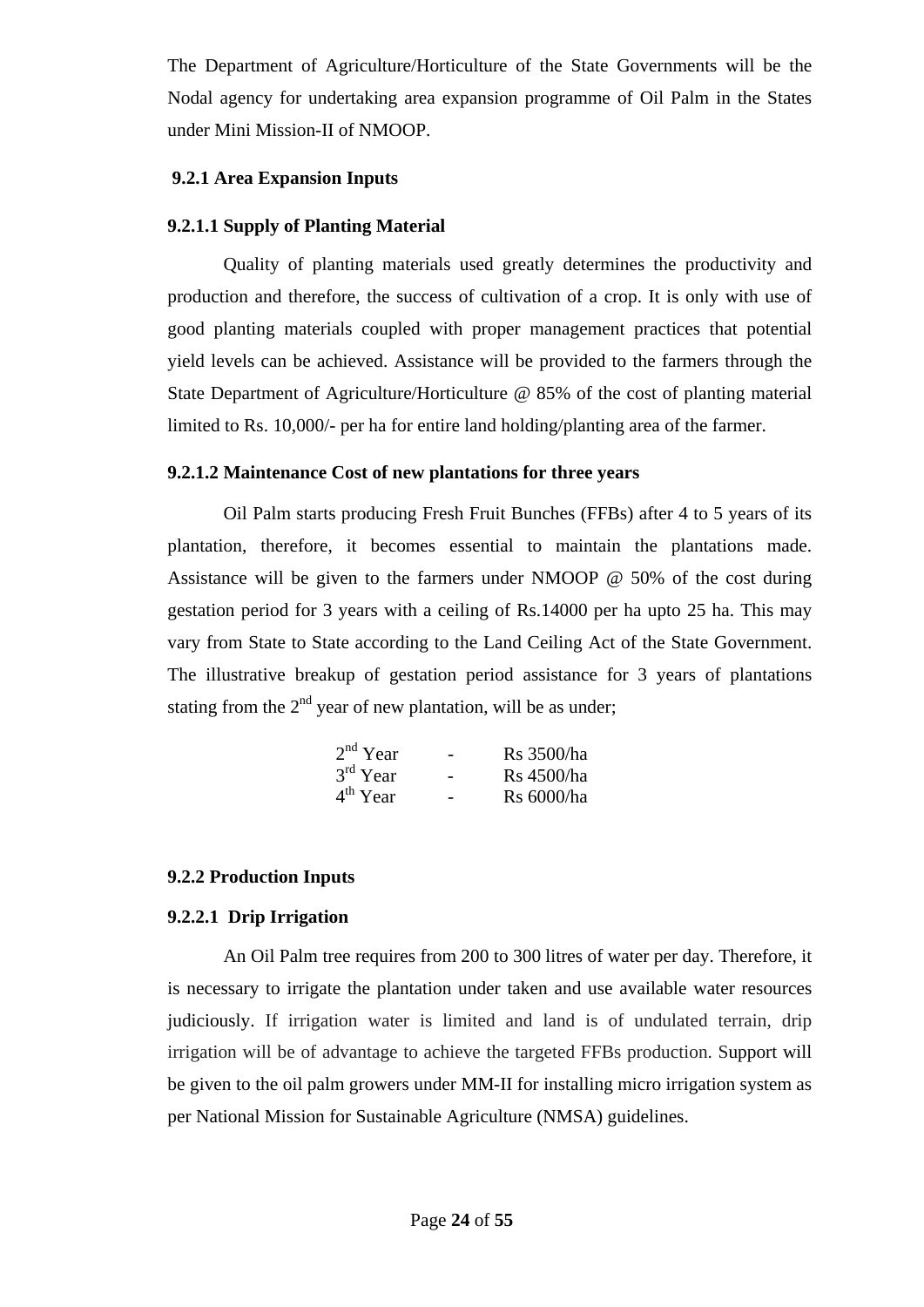The technical details and cost of installation for different crop spacing given in the operational guideline of NMSA should be adhered to. The thrust of NMSA is for resource conservation and water use efficiency enhancement through various soil and water conservation/ management measures. Since, on farm water management including micro – irrigation is the major constituent of NMSA, the resources available under NMSA may also be utilised for water management activities under NMOOP for effective use of available resources. Further, the developed cluster under NMOOP can be supplemented with activities of NMSA through additional farm based livelihood support and water management activities to convert the NMOOP clusters into integrated farming system clusters. Appropriate convergence is, therefore, necessary at field level to make both the Missions complimentary and result oriented.

### **9.2.2.2 Supply of Diesel/Electric Pump sets**

 Oil Palm growers to take up 2 ha or more area under Oil Palm plantation will be provided assistance for pump set (diesel/electric/petrol) of capacity up to 10HP @ 50% of the cost limited to **Rs.15000**/pump set as per the norms of SMAM. The distribution of pump set could be in addition to the drip irrigation.

### **9.2.2.3 Bore well/water harvesting structure/ponds at oil palm farm**

The assistance as per the NMSA guidelines i.e. for construction of bore wells /tube wells, assistance @50% limited to Rs. 25000/- per unit subject to condition that these are not installed in critical, semi-critical and over exploited ground water zones.

 In case of Water Harvesting structures /ponds/tanks for individual farmer, 50% of cost (Construction cost – Rs. 125 for plain / Rs. 150 per cubic meter for hilly areas) limited to Rs. 75000 for plain areas and Rs. 90000 for hilly areas including lining is proposed under NMSA. For smaller size of the ponds/dug wells, cost will be admissible on pro rata basis. Cost for non-lined ponds/tanks will be 30% less and will be given @ 50% of the cost limited to Rs. 50,000/per dug-well/ponds/water harvesting tanks/structure per farmer only for oil palm garden/field of the farmer**.**

### **9.2.2.4 Establishment of Seed Gardens**

Assistance will be provided for setting up of new oil palm seed garden and for strengthening of existing seed gardens under MM-II. The details of assistance available, are as under:

(i) Need based assistance for maintenance/strengthening of existing seed gardens.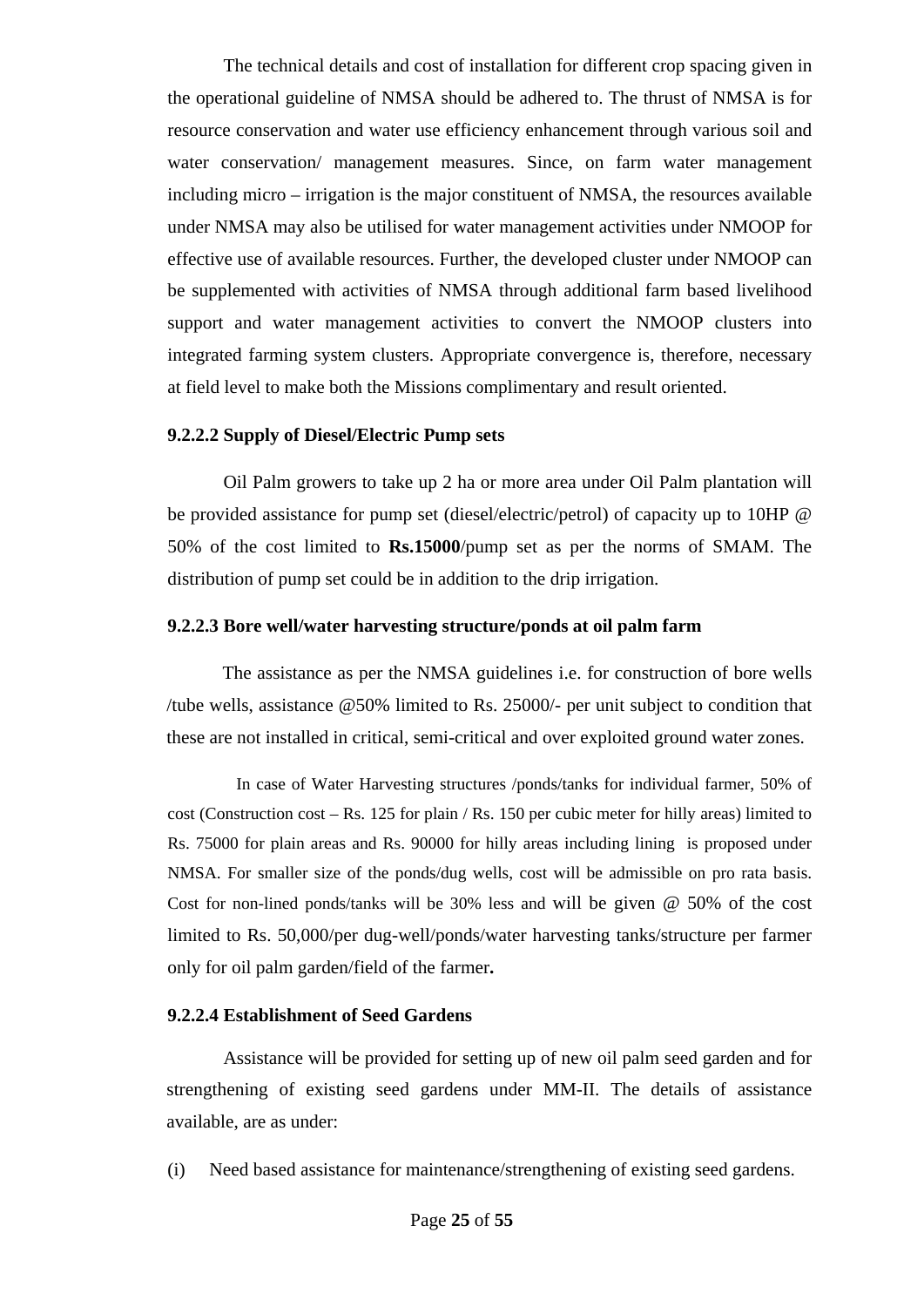- (ii) Setting up of new seed gardens in Andhra Pradesh, Gujarat, Karnataka, Mizoram, Orissa & Tamil Nadu (Recommended by Chaddha Committee) or other suitable state. The State Governments may also setup/ start joint venture/lease out seed gardens to farmers' Self Help Groups/FIGs/ Women Group/Cooperative Societies/FPOs.
- **(iii) One time assistance for a maximum amount Rs.10.00 lakh as subsidy for setting up a new seed garden in 15 ha area by oil palm farmers association/co-operative etc. through State Government could be provided within the State AAP.**
- **(iv) The seed garden may be developed over an area of 15 ha each as a Revolving Fund Scheme with the assistance of Rs 30.00 lakh with a breakup of Rs. 10 lakh in the first year and Rs. 2 lakh each for 2nd, 3rd,4th, 5th and 6th year. In 7th year, a block grant of Rs.10 lakh be provided. From 8th year onwards the scheme is likely to become self supportive.**

### **9.2.2.5 Inputs for Intercropping in oil palm**

 Support will be provided to the farmers from first to fourth year of plantation for intercropping in oil palm fields @ 50% of the cost limited to Rs. 3000/ha for purchase of seeds/fertilizers/INM/IPM/fertigation/tree guards and PP chemicals etc. Of this, 75% funds will be for procurement of fertilizers/seeds and remaining 25% for crop protection inputs for inter cropping.

### **9.2.2.6 Construction of vermi-compost units at oil palm fields**

 Support will be available @50% of the cost limited to Rs.15000/vermi compost unit with a size of 15m length, 0.9m width and 0.24 m depth at oil palm field/garden of the farmers.

### **9.2.2.7 Machinery & tools**

 Support will be provided for equipments/tools upto 50% of the cost and or upto the amount, for equipments/tools, as provided under:

(i) Manually handled/high reach oil palm cutter - Rs. 1500/- per unit,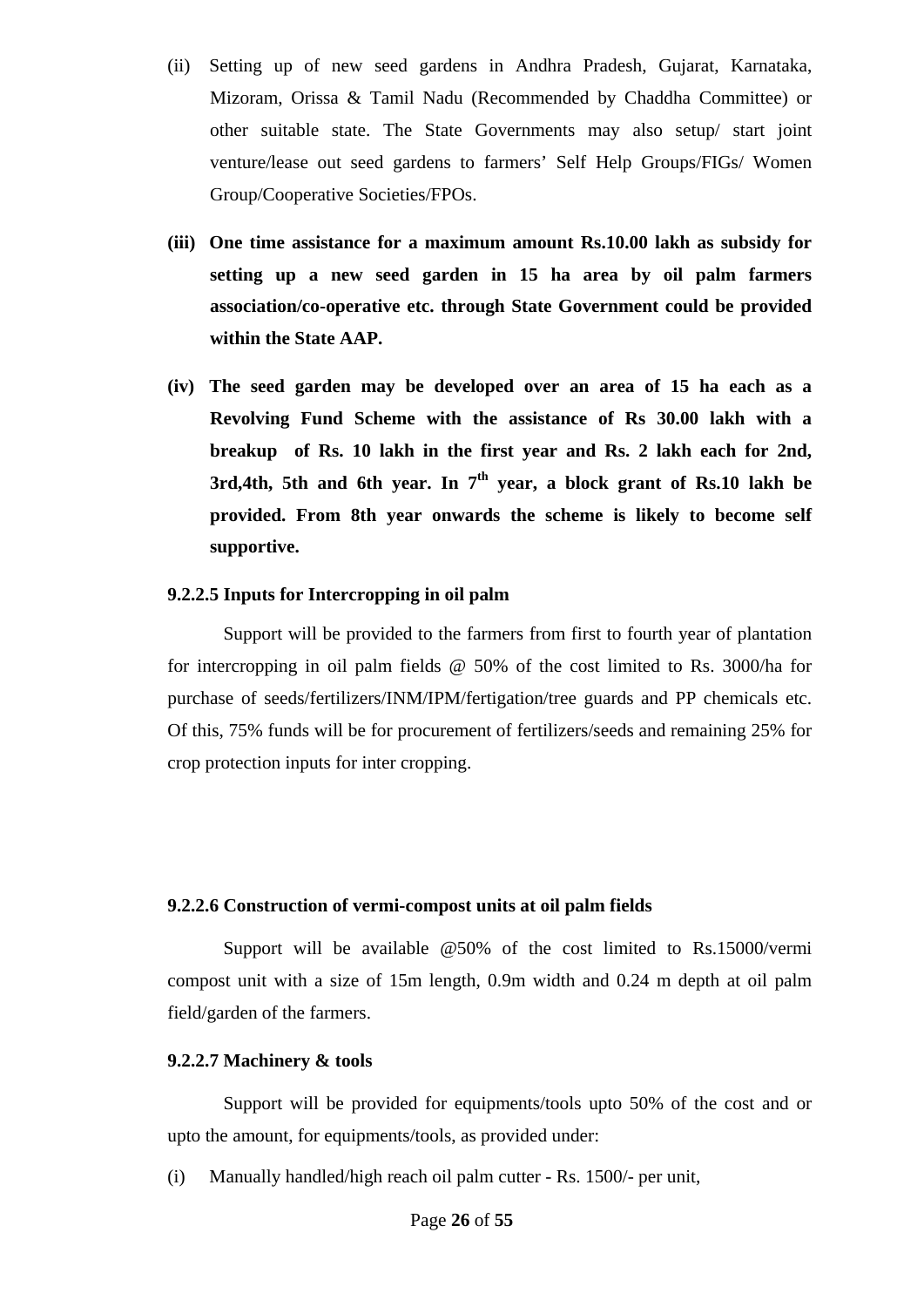- (ii) Oil Palm protective wire mesh 15000/- per unit,
- (iii) Motorized Chisel Rs. 10000/- per unit
- (iv) Aluminium Portable ladder Rs. 3000/- per unit
- (v) Chaff cutter for chaffing of oil palm leaves (oil palm farmers only) Rs. 7000/ per unit
- (vi) Small tractor with trolley : 25% of the cost of procurement subject to a ceiling of Rs. 0.75 lakh. Additional 10% assistance to SC / ST / Small / Marginal Farmer / Women, Groups >5 members FPOs and NE States to a ceiling of Rs. 1.00 lakh per unit.
- (vii) Any other machinery recommended by ICAR/SAUs, which is useful to the oil palm growers could be included under local initiatives/contingency under AAP
- (viii) Import of machinery viz; mechanical sprayer for young oil palm fields, mechanical oil palm harvesting machine, compact FFBs transporter/ sprayers etc with specific approval of the Standing Committee of NMOOP.

The states may also support Farmer's Association/Self Help Groups/Farmers Groups/Women Groups/Cooperative Societies for this component under AAP.

### **9.2.2.8 Special component for NE/Hilly States/LW Areas/regions**

 FFBs are highly perishable in nature and therefore, require crushing within 24 hrs of harvesting. Therefore, creation of processing units is a pre-requisite for under taking area expansion of oil palm. Support will be available to the oil palm growers of NE/LW/Hilly States/Areas for procurement of their produce. In order to provide a complete package for oil palm development, support will be available to the Department of Agriculture/Horticulture of the State Government, as detailed below:

- (i) 50% of the actual cost estimated by PWD/CPWD for roads from oil palm field to nearest FFB collection/processing centre. This activity can be taken up on project basis by the implementing states and will require separate approval from the Standing Committee of NMOOP. This support will depend on the resources available under the Mission and the policy adopted time to time.
- (ii) 50 % of the cost limited to Rs 250.00 lakh for a FFB processing unit of 5.00 MT/Hr for newly planted oil palm areas. The assistance will be given to the States Government agencies/ Cooperative sector/Government Recognized Farmers' Associations for setting up of a mill where sufficient area to run a mill of 5 MT/hr capacity is under production of FFBs. The Farmers' Associations/Cooperatives will be eligible for subsidy if their proposal is approved by the State Governments and will be available as back-ended subsidy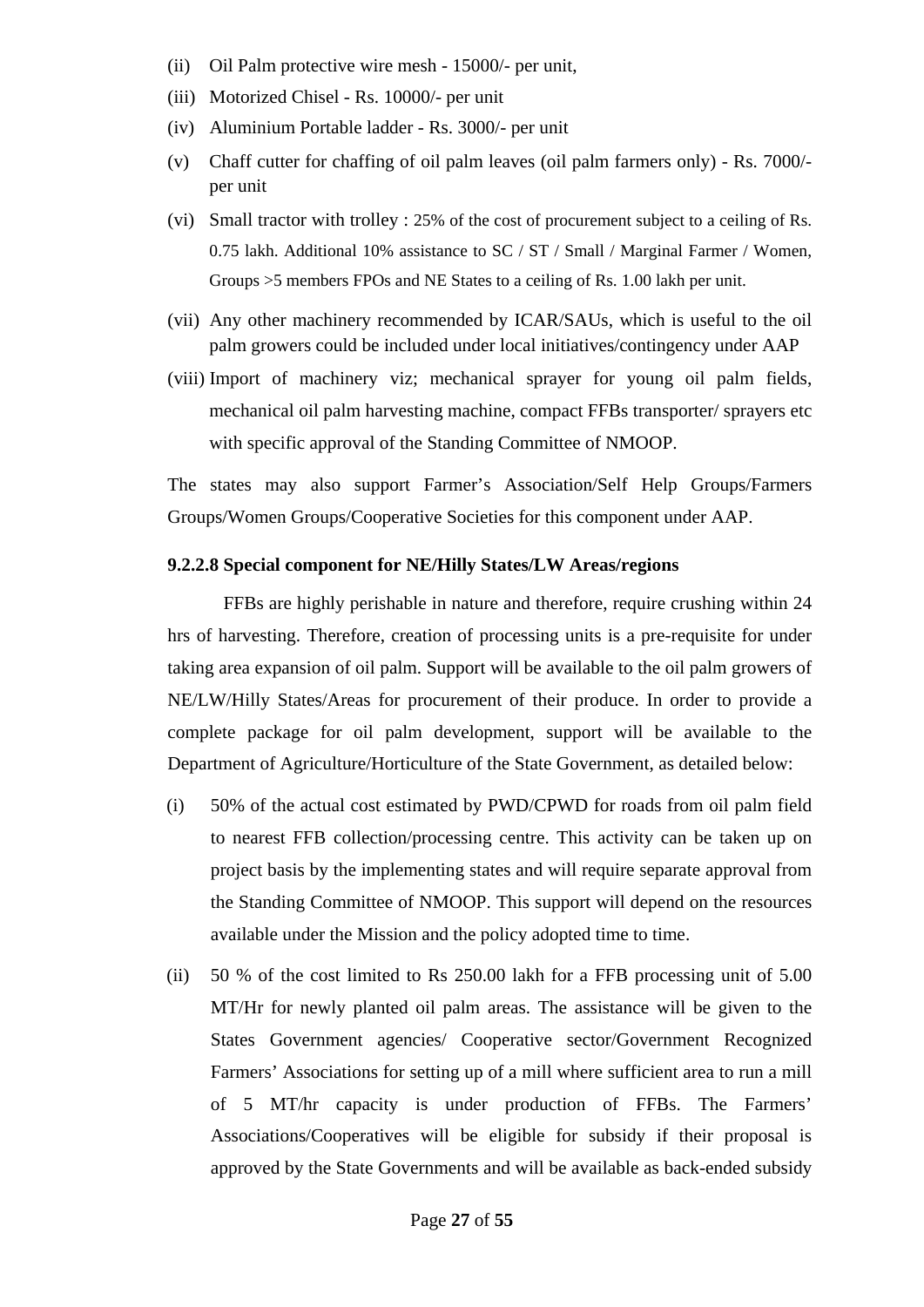through banks for plant and equipments. This support will also depend on the resources available under the Mission and the policy of the Government at that time.

(iii) Subsidy will also be given for creation of additional capacity for crushing of FFBs, at least by 1MT/Hr @25% of the cost limited to Rs.25.00 lakh to the existing units of State Government agencies/Cooperatives etc. based on the discretion as elaborated in para above.

# **9.2.3 Transfer of Technology Components**

# **9.2.3.1 Training of Farmers**

As per the norms of ATMA, support @ Rs. 24000/training for a batch of 30 farmers for 2 days will be provided to organize the trainings to the farmers. The breakup of expenditure on farmers' training is as under:

| <b>Components</b>                                                  | Rate                                       | <b>Amount</b><br>Rs. |
|--------------------------------------------------------------------|--------------------------------------------|----------------------|
| Training material/stationery/<br>venue cost/ Audio-visual aids etc | Rs. 2500/- per training                    | 2500.00              |
| Dormitory/Travel/Transport etc                                     | Rs.4500/- per training                     | 4500.00              |
| 2 Meals/Refreshment for<br>farmers                                 | Rs.250/day X 30 farmers X 2 days           | 15000.00             |
| Honorarium to SMS/ Scientist<br>etc                                | Rs.250/lecture X 8 Lectures in two<br>days | 2000.00              |
| <b>TOTAL</b>                                                       |                                            | 24000.00             |

# **9.2.3.2 Training of Extension Officials/Workers/Input dealers**

 The extension officers and other field functionaries are first source of information to the farmers. Besides, it is observed that input dealers (seeds, pesticides, fertilizers, machinery etc) are also important source of information to the farmers. It is felt that extension officials and input dealers need to be trained and made aware of the new technologies and developments in oilseeds cultivation so that they communicate the same to the farmers to come in their contacts. Support will be provided @ Rs. 900/- per participant per day for a batch of 20 participants of extension officials and input dealers for organizing orientation/refresher training. ICAR could also organize such training to them provided that is included in their FLD Annual Action Plan.

| <b>Components</b>                                                     | Rate                    | Amount (Rs.) |  |
|-----------------------------------------------------------------------|-------------------------|--------------|--|
| Training material/stationery/<br>venue cost/ Audio-visual aids<br>etc | Rs. 5000/- per training | 5000.00      |  |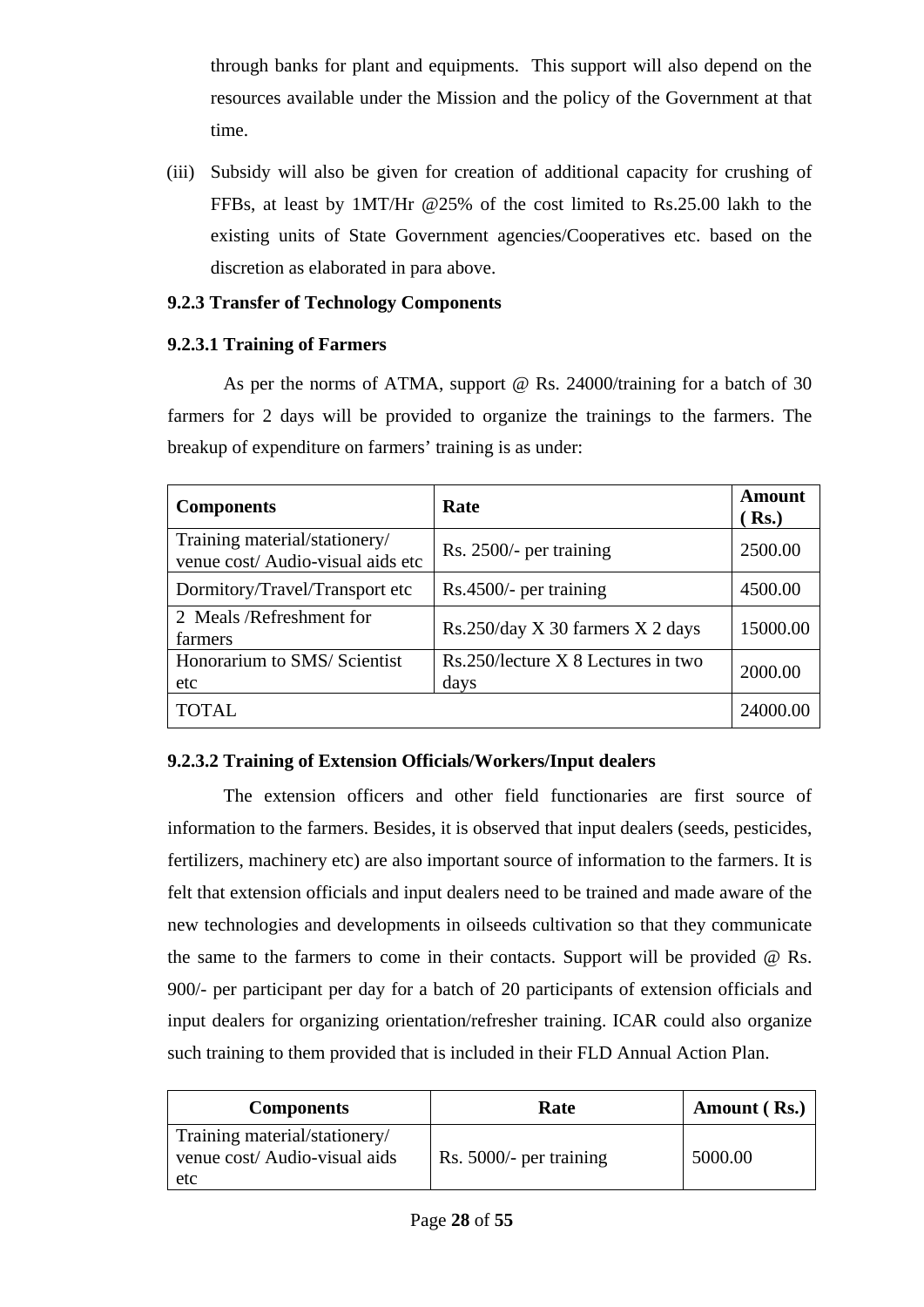| Lodging/Travel/Transport/Visits<br>etc                | Rs.15000/- per training                                  | 15000.00 |
|-------------------------------------------------------|----------------------------------------------------------|----------|
| Honorarium to Trainer/Scientist                       | Rs.500/lecture X 8 Lectures in<br>two days               | 4000.00  |
| 2 Meals/Refreshment for<br>officers/extension workers | @Rs.300/day X 20 officers/<br>extension workers X 2 days | 12000.00 |
| <b>TOTAL</b>                                          |                                                          | 36000.00 |

# **9.2.3.3 Demonstrations on Oil Palm cultivation at Farmers field**

 Assistance will be provided for conducting demonstration on oil palm cultivation at farmers fields/ farms of State Governments/SAUs/ KVKs/ICAR with a view to demonstrate cultivation and management practices, plant protection measures to achieve potential yield of oil palm to the farmers. The details for conducting such demonstration by ICAR/State's Department of Agriculture/ Horticulture, will be as under:

- (i) Maximum of 5 demonstration of 1 ha each in a block of new plantation of 500 ha or above will be taken up on farmers' field. If blocks of 500 ha plantation is not available, demonstration could be arranged for lesser area, keeping in view the availability and suitability of the area.
- (ii) Assistance for demonstration in a new oil palm Block/district will be provided @ 85% of the cost of planting materials limited to Rs. 10,000 per ha for planting materials and @50% of the maintenance cost during gestation period on demonstration fields for the next 3 years of new plantations under demonstrations with a ceiling of Rs. 14,000 per ha. The illustrative breakup of gestation period assistance for maintenance of new plantations under demonstration for 3 years starting from the  $2<sup>nd</sup>$  year of the new plantation, is given as under:

| $2nd$ Year | $\overline{\phantom{0}}$ | Rs 3500/ha        |
|------------|--------------------------|-------------------|
| $3rd$ Year |                          | Rs 4500/ha        |
| $4th$ Year |                          | <b>Rs</b> 6000/ha |

Balance cost, if any, on planting material, cultivation and other expenditures may be met either by the farmer/State government.

# **9.2.3.4 Research & Development (R&D) Schemes**

Need based support will be given for ongoing schemes of ICAR for maintenance of existing seed gardens  $\&$  ongoing R  $\&$  D schemes viz; leaf analysis lab, training of officials and testing of genotype etc as was approved in the Tenth and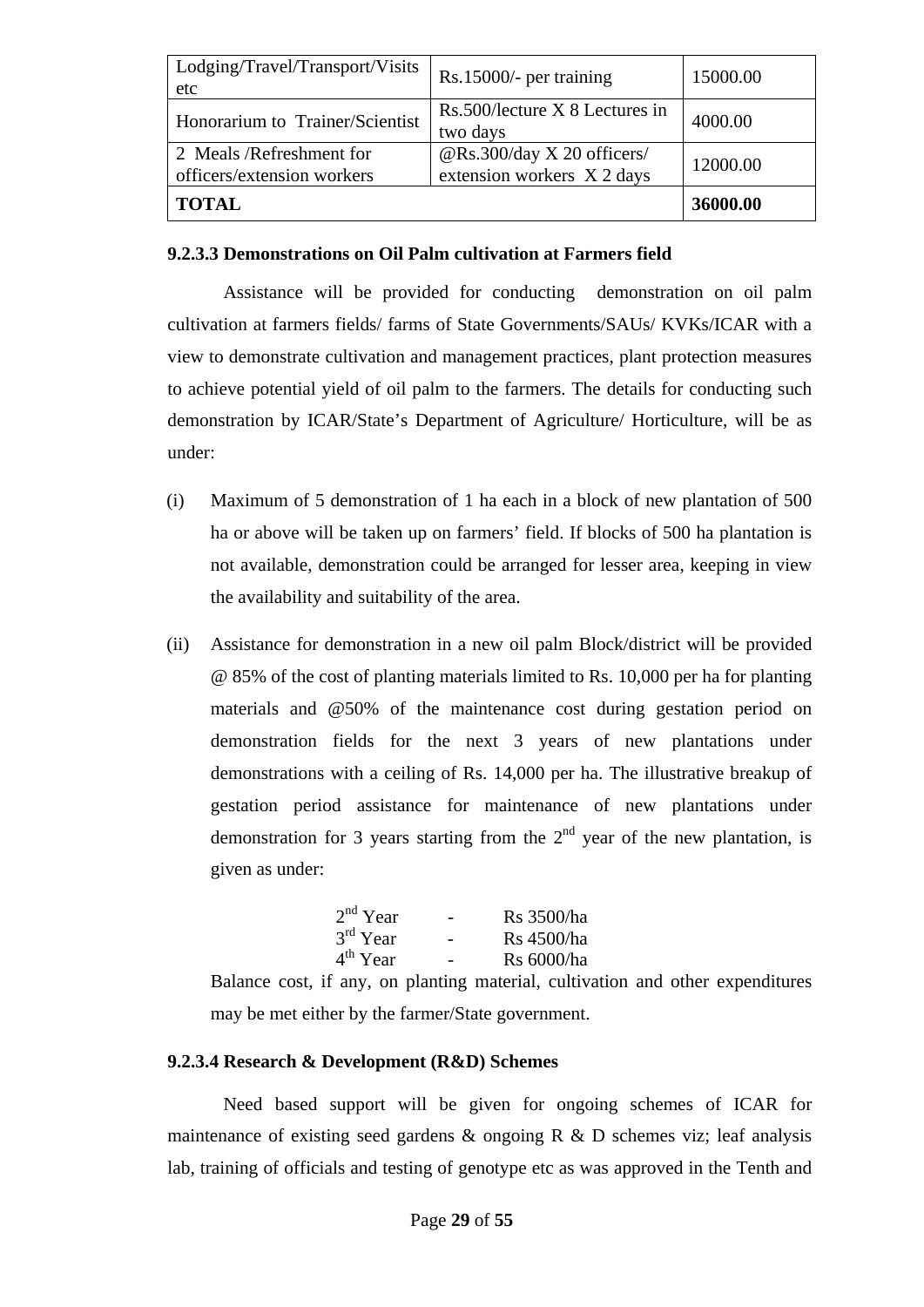Eleventh plan period on project mode by the Department of Agriculture & Cooperation. Financial support will also be provided to the Directorate of Oil Palm Research (ICAR) for import of germplasms of oil palm.

# **9.2.3.5 Training infrastructure support to ICAR/SAUs etc**

 Need based support will be provided to ICAR Institutes on project mode to strengthen training infrastructure for oil palm growers/farmers/officials.

# **9.2.3.6 Local Initiatives, Contingencies including Monitoring & Evaluation and Operational Costs including Consultant services, Exposure visits of Farmers/ Seminar/ Conference etc.**

 The States will be allowed to utilize 1.0 % of the total allocation under Mini Mission-II for contingency expenses including monitoring & evaluation and operational costs including engagement of consultants. The following activities will be covered under this intervention –

- 1. Support for publicity programme by the implementing states on Oil Palm under Mini Mission - II.
- 2. States will be allowed to engage state level consultants/ supporting staff as Technical Support Group (TSG), purely on contractual basis. Hiring of vehicles/ Monitoring of the scheme/attending workshop/meetings by Mission staff etc, can be undertaken **except** for capital investment like purchase of vehicles, mobiles, laptops, iPads etc.
- 3. Support for organizing exposure visits (inter and intra state) of farmers and/or officers and for organizing Seminar/Conference/Workshop etc by the implementing states on oil palm crop & its technologies and support to states for use of ICT.
- 4. Concurrent/Mid Term and end of the Plan period evaluation of Mini-Mission Components by an independent agency.
- 5. Any other interventions in the state as state specific local initiative which may be crucial for effective implementation  $\&$  adoption of best practices in increasing production and productivity of palm oil and to encourage farmers to grow oil palm crop under the programme but not covered as an intervention of the MM-II, with the approval of GOI and included in the AAP. The State may include such interventions with subsidy not more than 50% of the cost of the item/services.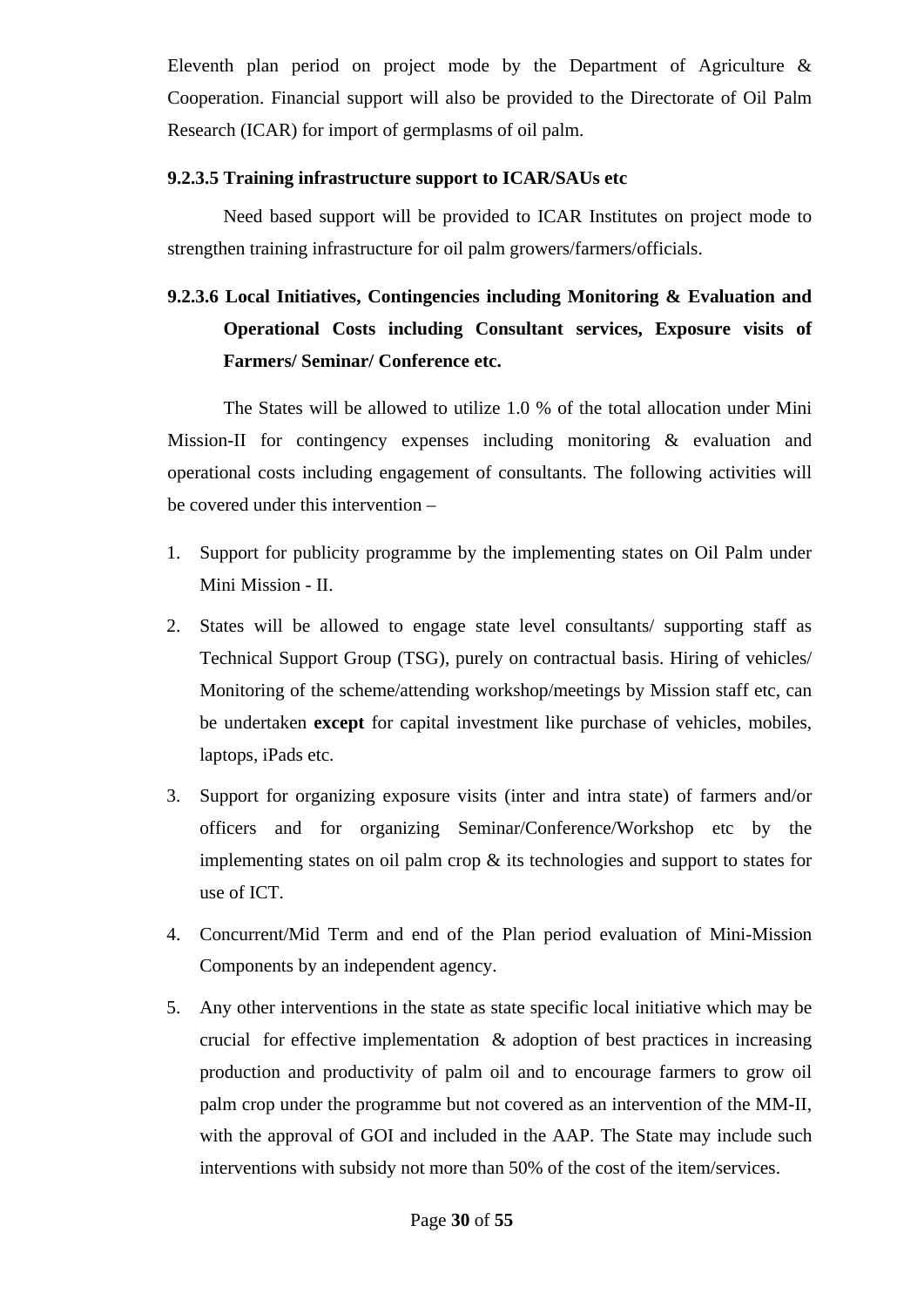## **9.3 Mini Mission-III (MM-III) on Tree Borne Oilseeds (TBOs)**

 Mini Mission-III will be implemented through the Departments of Agriculture or Horticulture of the State Governments. The State Governments may also involve other line Departments/Organizations viz; Department of Forest/Central or State level Corporations/Institutes of the Ministry of Forest & Environment of the Government of India/ICAR / SAUs / CSIR / ICFRE / CFTRI / TERI / IITs / KVIC etc. The details of intervention proposed under MM-III on Tree Borne Oilseeds (TBOs) are as under:

### **9.3.1 Area expansion inputs**

 **A**n area of 4375 hectares will be undertaken for systematic plantation in the States for 11 identified TBOs namely Karnaja, Neem, Jatropha, Wild Apricot, Simarouba, Kokum, Tung, Mahua, Jojoba, Cheura and Olive. The production from this plantation will start after a gestation period of 5-6 years.

## **9.3.1.1 Integrated development of Nurseries & plantation on the wasteland developed under MM-III as well as existing wasteland/ degraded forest land.**

 Support to the nodal/central agency of MM-III on TBOs in AAPs, which may involve cooperatives/self help groups/FIGs/FPOs etc., for undertaking systematic plantation of 11 Tree Borne Oilseeds on the wasteland developed under MM-III of TBOs of NMOOP as well as existing wasteland/ degraded forest land @ 100% of the cost of plantation with the ceiling for different TBOs, is as under:

| S. No.         | Name of TBO plant | No. of plants per ha. | <b>Plantation cost per ha (Rs.)</b> |
|----------------|-------------------|-----------------------|-------------------------------------|
| 1              | Simarouba         | 500                   | 24,000                              |
| $\overline{2}$ | Neem              | 400                   | 17,000                              |
| 3              | Jojoba*           | 2500                  | 35,000                              |
| $\overline{4}$ | Karanja           | 500                   | 20,000                              |
| 5              | Mahua             | 200                   | 15,000                              |
| 6              | Wild apricot      | 400                   | 16,000                              |
| 7              | Jatropha          | 2500                  | 41,000                              |
| 8              | Cheura            | 250                   | 14,000                              |
| 9              | Kokum             | 250                   | 15,000                              |
| 10             | Tung              | 500                   | 21,000                              |
| 11             | $Olive*$          | 200                   | 48,000                              |

 \* Additional assistance will be provided for drip as per approved norms, if required. **9.3.1.2 Maintenance of Plantation**: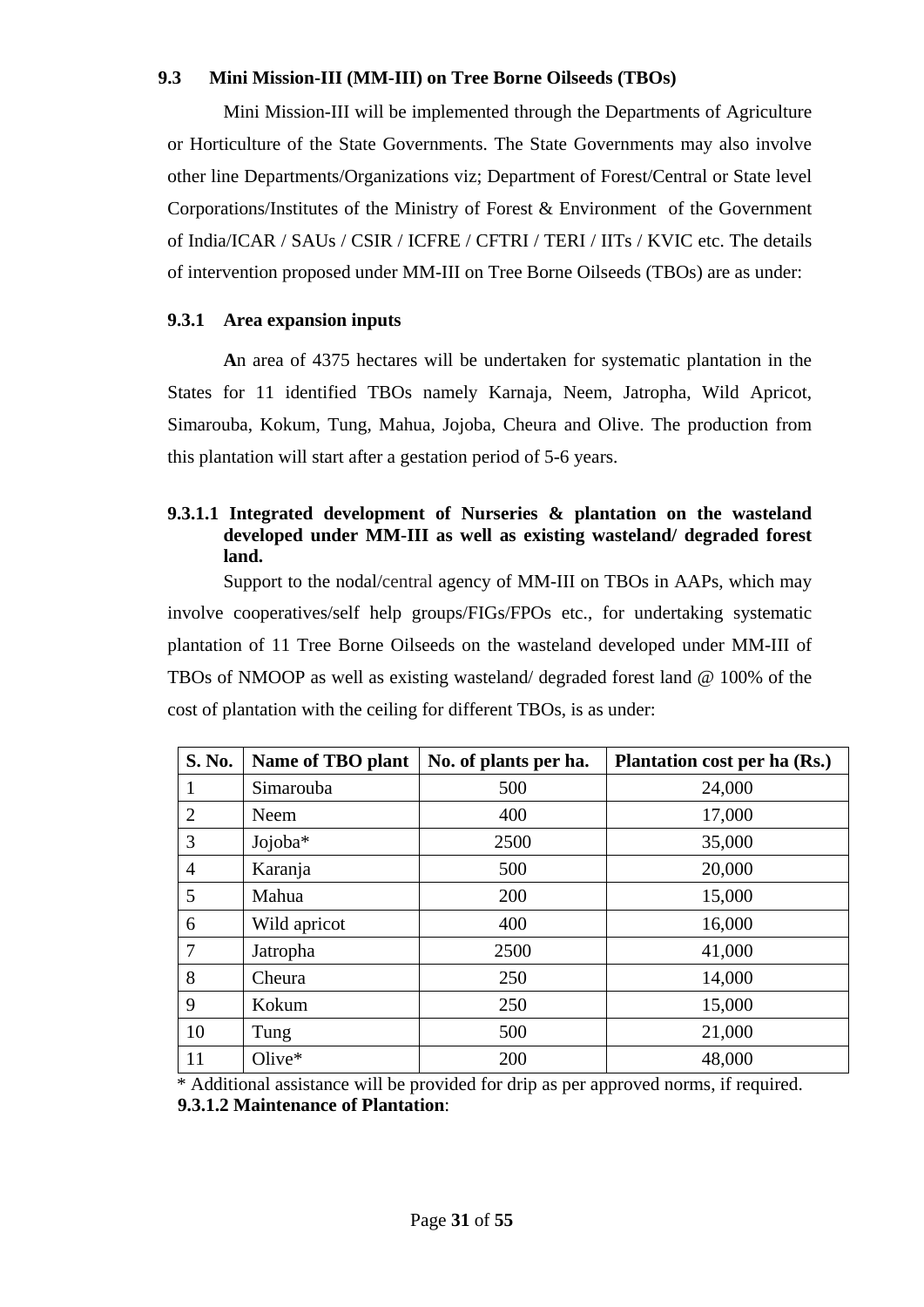Support to the nodal/central agency of MM-III for undertaking maintenance of TBOs plantation of the prescribed 11 Tree Borne Oilseeds during gestation period from 2nd year onwards @ 100% of the cost of maintenance of plantation with ceiling for different TBOs is detailed below:

| S. No.         | <b>Name of TBO</b><br>plant | <b>Gestation</b><br>period (years) | <b>Maintenance cost of plantation</b><br>during gestation period (Rs.).<br>Ceiling per $ha(Rs.)$ |
|----------------|-----------------------------|------------------------------------|--------------------------------------------------------------------------------------------------|
| 1              | Simarouba                   | 5                                  | 2000                                                                                             |
| $\overline{2}$ | Neem                        | 5                                  | 2000                                                                                             |
| 3              | Jojoba                      | 4                                  | 3200                                                                                             |
| 4              | Karanja                     | 4                                  | 2000                                                                                             |
| 5              | Mahua                       | 8                                  | 2000                                                                                             |
| 6              | Wild apricot                | $\overline{4}$                     | 2000                                                                                             |
| 7              | Jatropha                    | $\overline{2}$                     | 3200                                                                                             |
| 8              | Cheura                      | 6                                  | 2000                                                                                             |
| 9              | Kokum                       | 6                                  | 2000                                                                                             |
| 10             | Tung                        | 4                                  | 2000                                                                                             |
| 11             | Olive                       | 4                                  | 3200                                                                                             |

### **9.3.2 Production Inputs**

### **9.3.2.1 Incentives for undertaking Intercropping with TBOS**

Support to the nodal/central agency of MM-III for intercropping with oilseeds, pulses and other crops during gestation period @ Rs 1000/ ha for critical inputs for various types of intercrops. This assistance will be admissible only to those TBOs farms who have undertaken plantation of Tree Borne Oilseeds under MM-III.

# **9.3.2.2 Research and Development on TBOs**

 Support will be provided for need based Research & Development projects on 100% funding basis from MM-III to the institutes like ICAR, ICFRE, CSIR and IITs for undertaking  $R \& D$  activities for improvement of yield  $\&$  oil content, standardization of package of practices for intercropping, plantation techniques through various methods like seeds, cuttings, tissue culture, designing and development of pre-processing and processing tools, value addition and Post Harvest Techniques of various Tree Borne Oilseeds (TBOs) and analysis of various other parameters of TBOs for their alternate use. The R&D programmes will be target based & duration restricted to the Twelfth Plan period only. No regular staff will be employed under R&D component.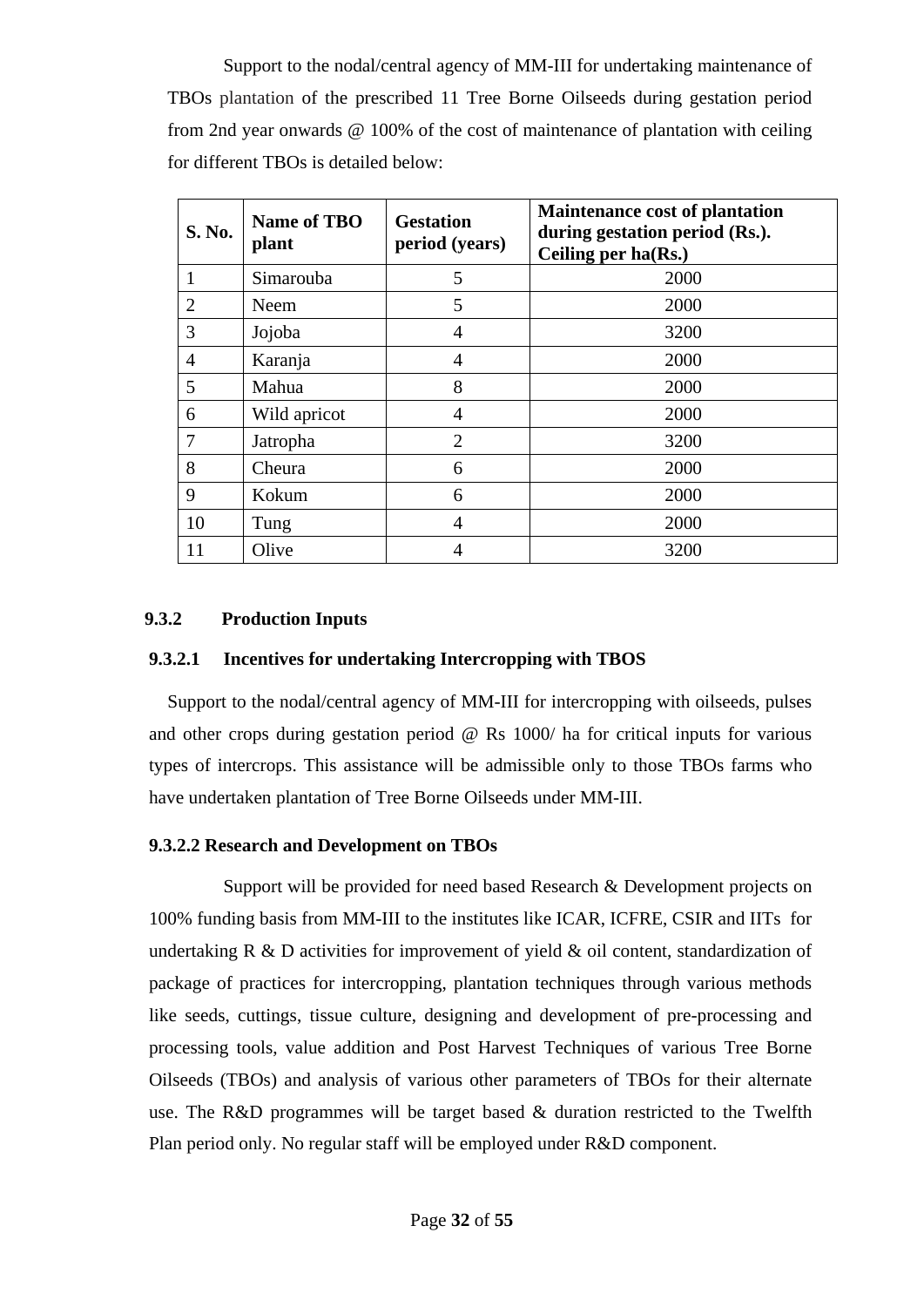### **9.3.2.3 Distribution of pre-processing, processing and oil extraction equipment**

 Support to the nodal/central agency of Mini Mission-III for installation of TBO seeds processing/ Oil Extraction units, where sufficient TBO seeds are produced and collected for extraction of oil and more than 60% capacity of the unit, can be utilized. Farmers associations / FPOs/ FIGs / SHGs / Women Groups, cooperatives / federations would be eligible for assistance for installation of Pre-processing, Processing and oil extraction equipments/devices under Mini Mission-III for the prescribed TBOs. Back ended credit linked subsidy (30% subsidy, 50% loan, 20% own share) with assistance restricted to 30% of project cost with ceiling as under, will be provided:-

i) Government / Semi Government Organizations: Maximum subsidy of Rs. 25.00 lakhs to each Department/ Organization @ Rs. 6.25 lakh per project for establishment of four units.

 ii) FPOs/SHGs/FIGs/Cooperatives/Individuals – Maximum subsidy of Rs. 6.50 lakhs for setting up one unit/project per organization/individual.

Component wise details of assistance under AAP are as follows:

| S.<br>No.                                                              | Particulars & Capacity of<br>components/machineries                                                           | <b>Estimated</b><br>cost in Rs. | <b>Admissible</b><br>subsidy* $(Rs.)$ |  |
|------------------------------------------------------------------------|---------------------------------------------------------------------------------------------------------------|---------------------------------|---------------------------------------|--|
|                                                                        | For Neem, Jatropha, Karanja and Tung developed by IIT, N Delhi                                                |                                 |                                       |  |
|                                                                        | Neem Depulper (Manual) - 20 Kg/hr                                                                             | 40,000                          | 12,000                                |  |
| $\overline{2}$                                                         | Karanja Decorticator - 50 Kg/hr                                                                               | 1,00,000                        | 30,000                                |  |
| 3                                                                      | Tung Decorticator - 40 Kg/hr                                                                                  | 1,00,000                        | 30,000                                |  |
| $\overline{4}$                                                         | Jatropha Decorticator (Manual) - 40 Kg/hr                                                                     | 50,000                          | 15,000                                |  |
| Neem Decorticator (Mechanical with 2 H.P.<br>5<br>Motor) - $100$ Kg/hr |                                                                                                               | 80,000                          | 24,000                                |  |
|                                                                        | For Jojoba, Mahua & Wild Apricot developed by Oil Technological Research<br>Institute, JNTU, Ananthpur (A.P.) |                                 |                                       |  |
| 6                                                                      | Jojoba Seed Dehuller - 60 Kg/hr                                                                               | 50,000                          | 15,000                                |  |
| 7                                                                      | Mahua Seed Decorticator - 50 Kg/hr.                                                                           | 50,000                          | 15,000                                |  |
| 8                                                                      | Wild Apricot Decorticator - 45 Kg/hr                                                                          | 50,000                          | 15,000                                |  |
|                                                                        | For other TBOs (Simarouba, Cheura, kokum, Olive and Rubber)                                                   |                                 |                                       |  |
| 9                                                                      | Depulper - 20 Kg/hr                                                                                           | 40,000                          | 12,000                                |  |
| 10                                                                     | Decorticator - 40 Kg/hr                                                                                       | 50,000                          | 15,000                                |  |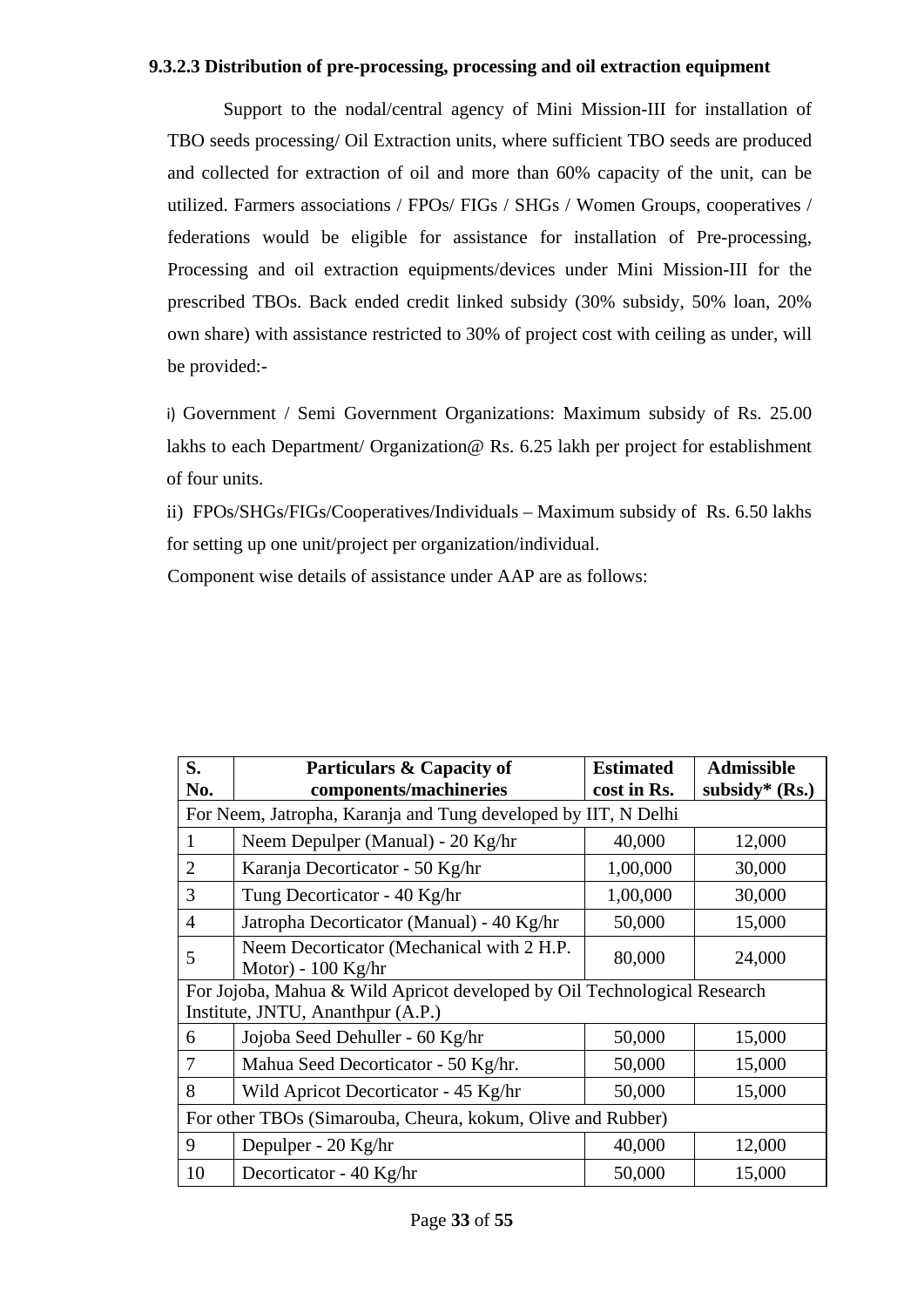| 11<br>Dehuller - 50 Kg/hr                |                                             | 50,000   | 15,000 |
|------------------------------------------|---------------------------------------------|----------|--------|
| 12                                       | Drier - 40 Kg/hr                            | 50,000   | 15,000 |
| 13                                       | Cleaner/grader - 100 Kg/hr                  | 30,000   | 9,000  |
|                                          | Installation of oil Expeller for above TBOs |          |        |
| 14<br>Oil Expeller 1 Tonne per day (TPD) |                                             | 2,00,000 | 60,000 |

*\* 50% Subsidy on actual cost restricted to cost ceiling* 

# **9.3.2.4 Support to TRIFED**

 TRIFED under the Ministry of Tribal Affairs, Government of India will be involved in implementation of TBOs development programme under Mini Mission-III for the identified activities/components on project mode. A lump sum grant upto Rs. 50 lakhs per annum will be provided to TRIFED for promotion of collection of TBO seeds and facilitating their marketing on project mode preferably in the tribal areas (forest/non forest). No support for manpower, machinery, infrastructure development will be provided under the component.

# **9.3.3 Transfer of Technology Components**

# **9.3.3.1 Training of Farmers**

As per the norms of ATMA, support @ Rs. 24000/training for a batch of 30 farmers for 2 days and @ Rs. 400 per participants/day will be provided to organize the trainings to the farmers, who have undertaken plantation of TBOs. The breakup of expenditure on farmer training is as under:

| <b>Components</b>                                                  | Rate                                       | Amount<br>(Rs.) |
|--------------------------------------------------------------------|--------------------------------------------|-----------------|
| Training material/stationery/ venue<br>cost/ Audio-visual aids etc | Rs. 2500/- per training                    | 2500.00         |
| Dormitory/Travel/Transport etc.                                    | $Rs.4500/-$ per training                   | 4500.00         |
| Honorarium to SMS/Scientist etc                                    | Rs.250/lecture X 8 Lectures in<br>two days | 2000.00         |
| 2 Meals /Refreshment for farmers                                   | Rs.250/day X 30 farmers $X$ 2<br>days      | 15000.00        |
| <b>TOTAL</b>                                                       |                                            | 24000.00        |

# **9.3.3.2 Training of Extension Officials/Workers**

 The extension Officials and other field functionaries are first source of information to the farmers. It is felt that extension Officials/Workers need to be trained and made aware of the new technologies and developments in cultivation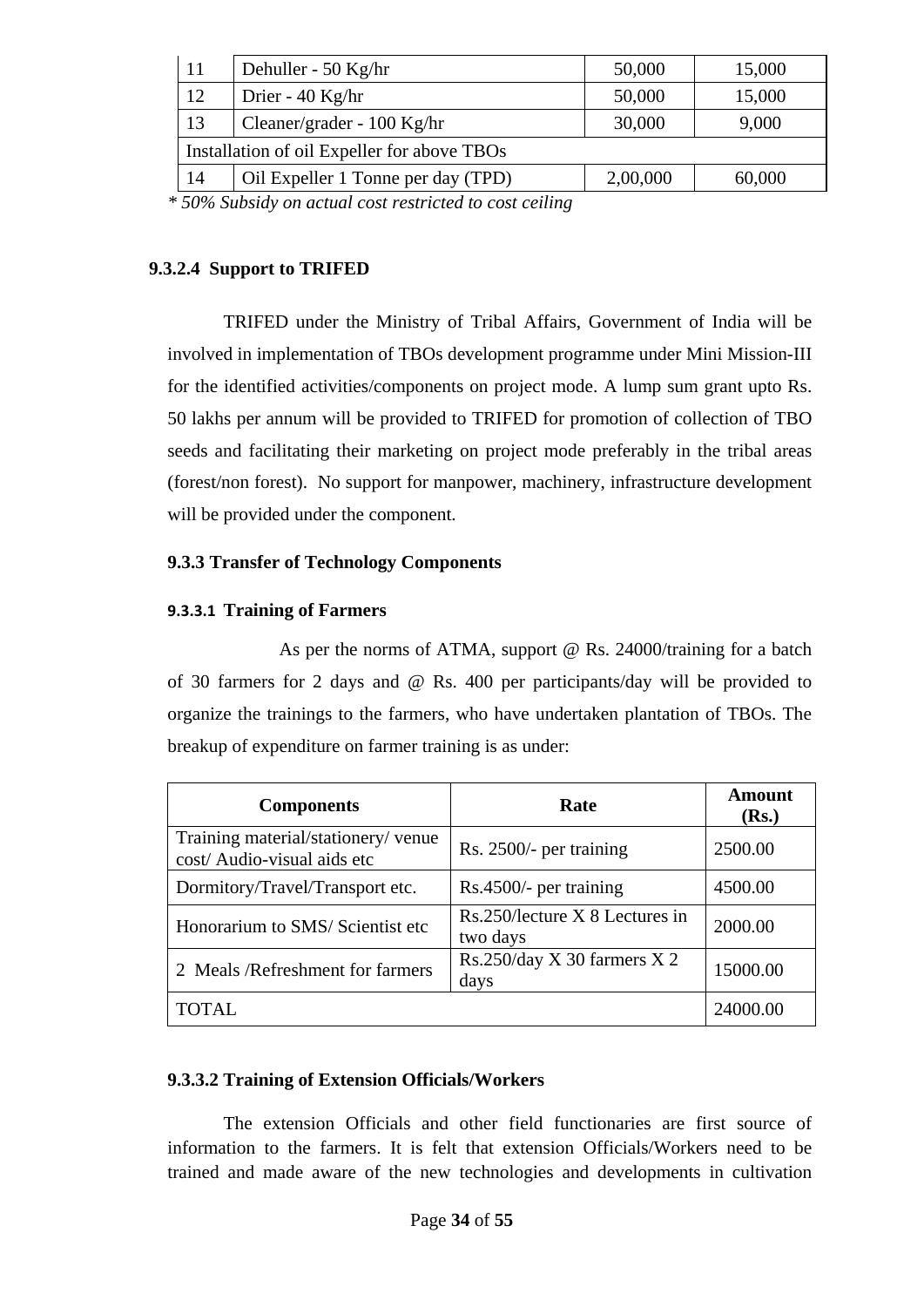/plantation of TBOs so that they communicate the same to the farmers to come in their contacts. Support will be provided @ Rs. 900/- per participant per day for a batch of 20 participants of Extension Officials for organizing orientation/refresher training.

| <b>Components</b>               | Rate                           | Amount (Rs.) |  |
|---------------------------------|--------------------------------|--------------|--|
| Training material/stationery/   |                                |              |  |
| venue cost/ Audio-visual aids   | Rs. 5000/- per training        | 5000.00      |  |
| etc                             |                                |              |  |
| Lodging/Travel/Transport/Visits | $Rs.15000/-$ per training      | 15000.00     |  |
| etc                             |                                |              |  |
| Honorarium to Trainer/Scientist | Rs.500/lecture X 8 Lectures in | 4000.00      |  |
|                                 | two days                       |              |  |
| 2 Meals/Refreshment for         | @Rs.300/day X 20 officers/     | 12000.00     |  |
| officers/extension workers      | extension workers X 2 days     |              |  |
| <b>TOTAL</b>                    |                                | 36000.00     |  |

# **9.3.3.3 Local Initiatives, Contingency including Monitoring & Evaluation and Operational Costs. Exposure visits of Farmers/ Seminar/ Conference/Mela etc.**

Support to nodal/central agency for area expansion programs will be provided under MM-III @ 1% of total Annual Action Plan of the nodal/central agency. Support will be given for monitoring and evaluation, TA, POL, publications, publicity, seminar/workshop/exhibitions/exposure visits/conference etc. The states will be allowed to incur expenditure on publicity, meeting/seminars/conference etc, hiring of services of experts, ICT tools/equipments, hiring of vehicles, telephone expenditure, stationery etc. No permanent post will be created under MM-III and no support for manpower will be provided under this component. Purchase of vehicles, mobiles, laptops, ipads and on infrastructures including civil/electrical, building etc, will **not** be allowed.

The contingency expenditure under Mini Mission-III on TBOs will include actual expenditure incurred by NOVOD Board for administrative & establishment purposes, for engagement of consultants/ services etc, as approved by the Chairman of the Standing Committee within the outlay of the MM-III/Mission. 100% Central Government grants will be available to NOVOD Board as per the provisions of section 12 (1) (b) of NOVOD Board Act 1983, to meet the expenses as detailed under section 12 (2) of NOVOD Board Act 1983. The component-wise tentative cost of NOVOD Board @ 100% GOI support through Grants will be, as under: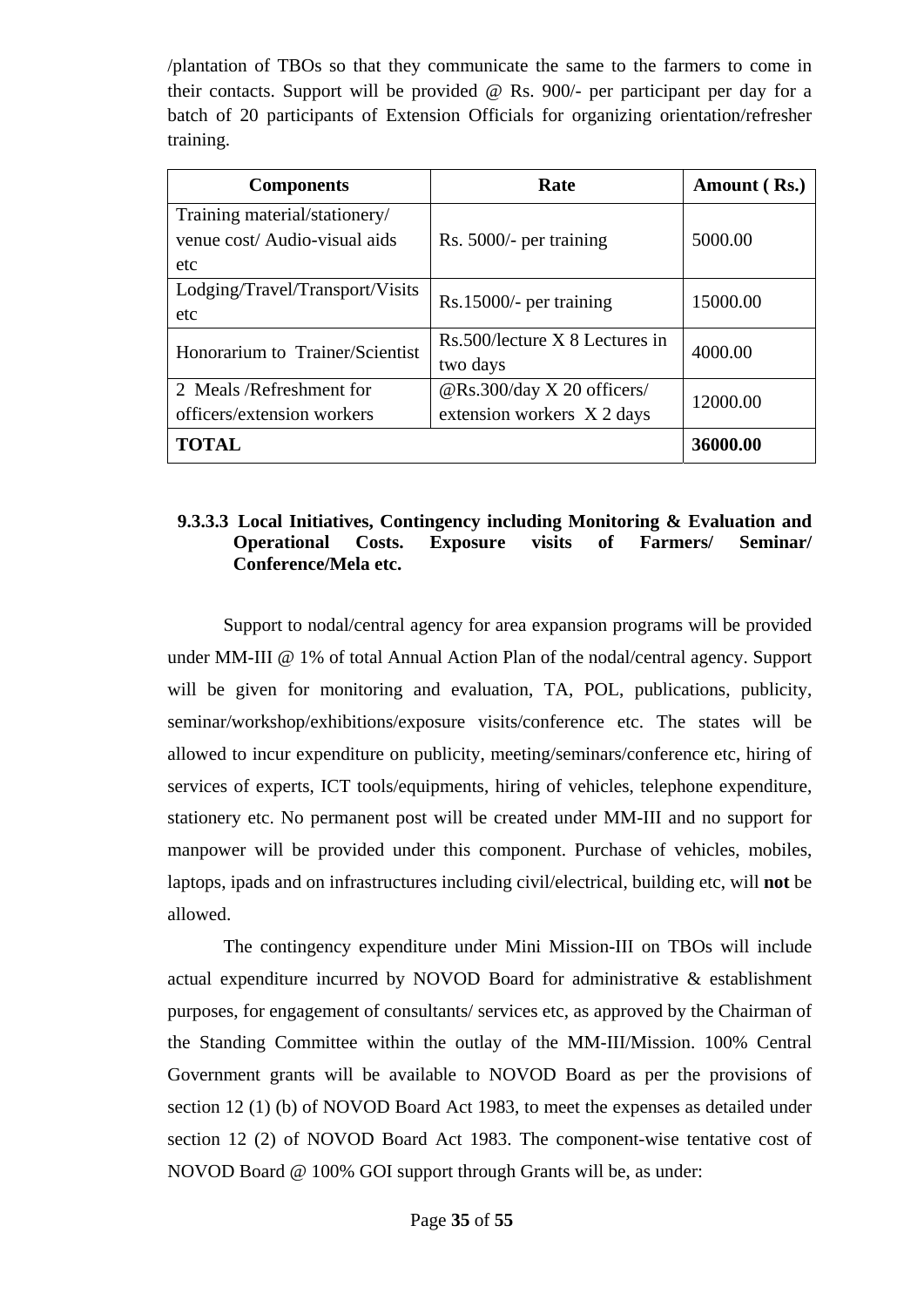| <b>Head</b>                                                        | 2014-15 | 2015-16 | 2016-17 | <b>Total</b><br>$(Rs.$ in<br>crores) |
|--------------------------------------------------------------------|---------|---------|---------|--------------------------------------|
| Employees salary & allowances<br>$(32 \text{ on roll out of } 46)$ | 2.45    | 2.66    | 2.80    | 7.91                                 |
| Establishment & administrative<br>expenses                         | 0.65    | 0.90    | 1.05    | 2.60                                 |
| Monitoring $&$ Evaluation                                          | 0.05    | 0.20    | 0.25    | 0.50                                 |
| One Consultant $+2$ SRF                                            | 0.11    | 0.11    | 0.11    | 0.33                                 |
| <b>TOTAL</b>                                                       | 3.26    | 3.87    | 4.21    | 11.34                                |

# **9.3.2.2 Other Activities/components/provisions under NMOOP.**

 Implementation of NMOOP will entail administrative expenditure/operational cost at national level, therefore the Department of Agriculture & Co-operation (DAC) will retain upto 1% of the total outlay under NMOOP to organize pan India activities including evaluation, monitoring/Seminar/Workshops, engagement of consultants/technical assistants/ supporting staff etc, or for such administrative contingencies that may arise from time to time. The Standing Committee of NMOOP will be empowered to increase or decrease the administrative expenditure within the mission fund depending upon actual need.

### **10. OTHER ACTIVITIES/PROVISIONS**

**(a) Technical Support Group (TSG) at National Level**: A Technical Support Group will be engaged at national level (DAC/DOD) through outsourcing agency. TSG will work under the leadership of Mission Director and comprise of 4 consultants (2 for major oilseeds viz., Groundnut, Soybean, Rapeseed & Mustard, Sunflower, 1 for production/protection technology and 1 for Oil Palm) each engaged for a remuneration upto Rs. 70,000/- per month, 5 Technical Assistant each engaged for a remuneration upto Rs. 30,000/- per month, one Jr. Programmer for remuneration upto Rs. 30,000/- per month, four typists and two Data Entry Operators each for remuneration upto Rs. 15,000/- per month. The honorarium for TSG has been fixed at par with the rate adopted by NFSM.

**(b) State Level:** A similar Technical Support Group comprising of one Consultant for each major oilseed crop (area >1 lakh ha) and 02 Technical Assistant under MM-I for oilseeds and one consultant for Oil Palm Development, will be engaged purely on contractual basis at the state level under the leadership of the State Mission Director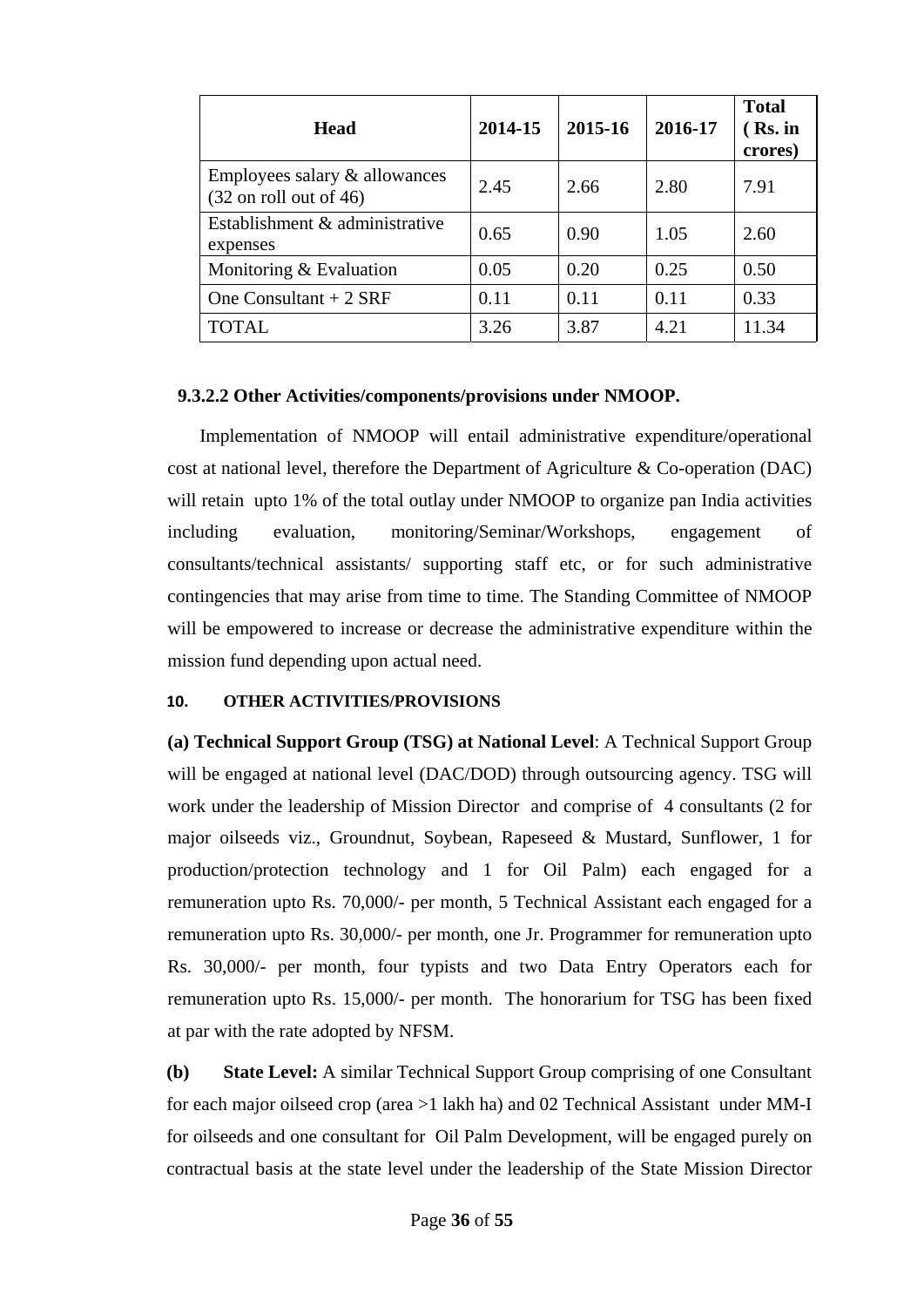in each state @ Rs. 50,000/- per month for Consultant and Rs. 25,000/- per month for TAs. No separate staff will be provided for MM-III.

**(c) District Level**: Maximum of two Technical Assistants having basic degree in agriculture with computer skills may be engaged purely on contractual basis with remuneration of Rs.20,000/- per month to support PMT at District level. No separate staff will be provided for MM-III.

**(d) Annual Awards at National Level**: Three awards for Rs. 50.00 lakh, Rs. 30.00 lakh and 20.00 lakh will be given each year to the best performing states for increase in production/productivity of oilseeds, oil palm & TBOs, respectively. The proposal will be invited from the States in the prescribed format, which will be finally considered by EC of NMOOP for grant of awards.

**(e) Recognition to the farmers**: Eleven farmers will be awarded every year in recognition of their contribution in enhancing production and productivity of vegetable oils in the country. Award will be comprised of cash award of Rs. 1.00 lakh each farmer. Nine awards will be given for 09 oilseed crops one for oil palm and one for TBOs. Selection of farmers will be based on the recommendations of the State Governments implementing NMOOP subject to ratification/approval by the Executive Committee of NMOOP.

**(f) In country & abroad training/exposure visits of officials of DAC/DOD etc.**: Actual cost of expenses will be borne for officers of DAC/DOD for training/meetings/visits/conference etc, in India & abroad. The Chairman of the Standing Committee of NMOOP may also consider expenses of officials of State Governments. The expenditure on foreign visits/training/meetings will be within the 1% administrative costs retained by DAC at its level for entire the Twelfth Plan period.

**(g) Contingency including development of training Infrastructure & strengthening of DAC/DOD**: In order to strengthen and/or to create new training infrastructure, NMOOP will provide need based support. Support will be provided for Publicity/Seminars/Field Visits/Workshops/ Meetings/Conference/Melas at national & state level during the Twelfth Plan period.

**(h) Involvement of co-operative sector in other activities:** A provision has been made under the Mission for involvement of Co-operative Societies, Self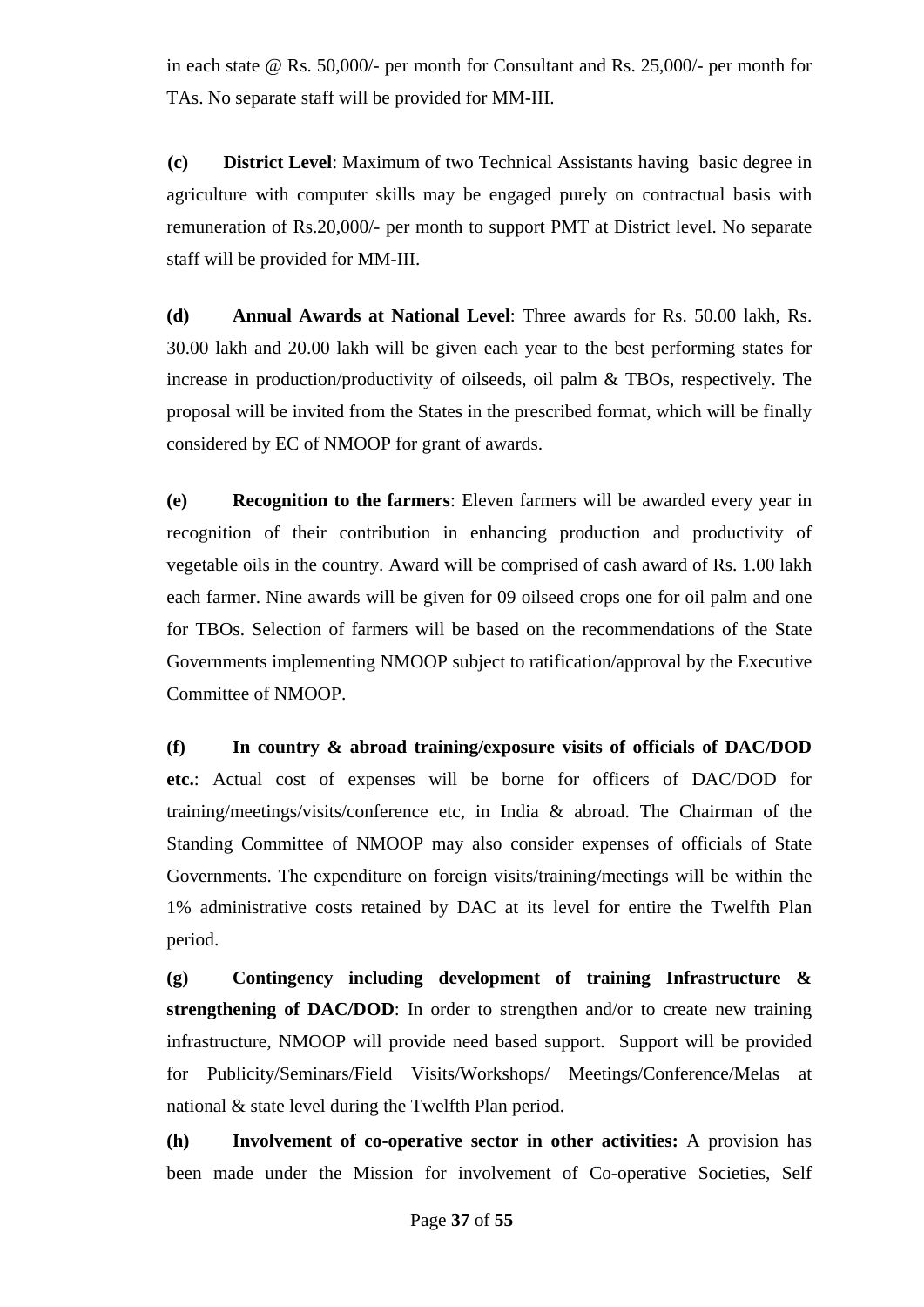Help/Women Groups/FIGs/FPOs etc., in implementation of the Mission. The nodal/central agencies will be encouraged to involve co-operative sector participation for identified & feasible components within 15% of allocation under Annual Action Plan (AAP) for such activities. Agencies like NSC/SFCI/NAFED/KRIBHCO/ IFFCO (IFFDC)/HIL/Central Multi-State Cooperatives such as NCCF/TRIFED/NCDC/SFAC and institutions like ICAR/SAUs/IITs could also involve co-operative societies under MM-I/MM-II/MM-III with a transparent mechanism for identified activities to the extent of 15% of their approved programme.

# **11. SUMMARY OF PATTERN OF ASSISTANCE:**

The components of oilseeds development programme under Mini Mission-I on Oilseeds of NMOOP for Twelfth Plan period are at **Annexure-I (a), (b) and (c).** The components of Oil Palm development programme under Mini Mission-II on Oil Palm of NMOOP for Twelfth Plan period are at **Annexure- II (a), (b) and (c)**. The components under Mini Mission-III on Tree Borne Oilseeds (TBOs) of NMOOP for Twelfth Plan period are at **Annexure- III (a), (b) and (c)**. **The components / activities to be organised at National level are at Annexure- IV** 

**\*\*\*\*\*\*\*\*** 

**Annexure I (a)**

# **Pattern of Assistance for seed component under Mini Mission-I (Oilseeds) of NMOOP during XII Plan**

| <b>SN</b>     | <b>Components</b>             | <b>Pattern</b><br>Οf<br>funding | <b>Rate of Assistance</b>                                                                                                                                                                                                                       |
|---------------|-------------------------------|---------------------------------|-------------------------------------------------------------------------------------------------------------------------------------------------------------------------------------------------------------------------------------------------|
|               | Production of<br>breeder seed | 100%                            | ICAR is the nodal agency for the production of breeder seeds<br>of all crops including oilseeds. No support is proposed for                                                                                                                     |
|               |                               |                                 | breeder seed production programme under NMOOP during<br>Twelfth Plan period. Only the financial liability of Rs. 12.26<br>crores approximately on the breeder seed production under<br>ISOPOM upto XI plan has been considered under the NMOOP. |
| $\mathcal{P}$ | Purchase of                   | 100%                            | NMOOP will support purchase of breeder seeds from                                                                                                                                                                                               |
|               | breeder seed /                |                                 | ICAR/SAUs etc by the States/seed agencies at the full cost of                                                                                                                                                                                   |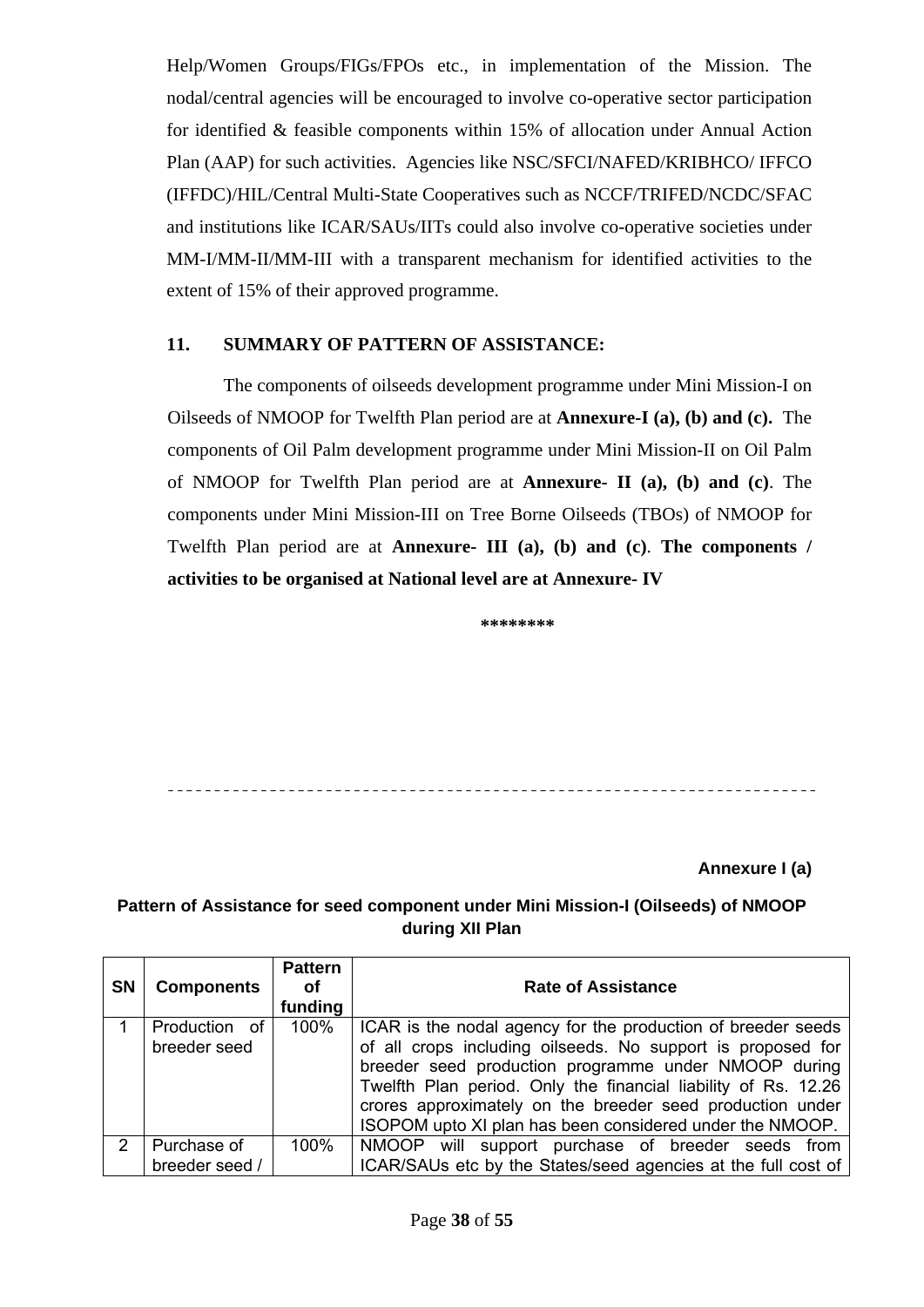|                | parental lines<br>(for production<br>of hybrid<br>seed)          |       | breeder seeds as fixed by the Seeds Division of the<br>Department of Agriculture & Cooperation during Twelfth Plan<br>period.                                                                                                                                                                                                                                                                                                         |
|----------------|------------------------------------------------------------------|-------|---------------------------------------------------------------------------------------------------------------------------------------------------------------------------------------------------------------------------------------------------------------------------------------------------------------------------------------------------------------------------------------------------------------------------------------|
| 3              | Production of<br>Foundation<br>seed                              | 75:25 | Rs1000/quintal for all varieties/hybrids released during last 10<br>years and Additional assistance of Rs.100/qtl on the<br>varieties/hybrids released in last 5 years. 75% of subsidy<br>amount is meant for farmers and 25% for seed producing<br>agencies for meeting expenditures towards certification &<br>etc.<br>production<br>(SDAs/NSC/SFCI/NAFED/KRIBHCO/IFFCO/HIL/IFFDC/Central<br>Multi-State Cooperatives such as NCCF. |
| 4              | Production<br>of<br>certified seed                               | 75:25 | -do-                                                                                                                                                                                                                                                                                                                                                                                                                                  |
| 5              | Distribution of<br>certified seed                                | 75:25 | 50%<br>of<br>limited<br>the<br>cost<br>to<br>Rs.1200/quintal<br>for<br>varieties/composites of oilseeds which are not older than 10<br>years.                                                                                                                                                                                                                                                                                         |
|                |                                                                  |       | Hybrids: Assistance for distribution of certified hybrids seeds<br>@ 50% of the cost with a ceiling of Rs.2500/qtls of hybrids,<br>which are not older than 10 years.<br>Subsidized seed distribution only through own outlets/ dealers                                                                                                                                                                                               |
|                |                                                                  |       | by Nodal Agencies with a ceiling of 5 ha/farmer.                                                                                                                                                                                                                                                                                                                                                                                      |
| 6              | Distribution of<br>Minikit                                       | 100%  | Allocation will be made $@$ 1 minikit for every 20 ha area each<br>crop @ 100% cost reimbursement.                                                                                                                                                                                                                                                                                                                                    |
|                | (Varietal<br>Diversification)                                    |       | NSC/SFCI/NAFED/KRIBHCO/IFFCO/HIL/IFFDC/<br><b>Agencies:</b><br>Central Multi-State Cooperatives such as NCCF/Identified<br>SSCs.                                                                                                                                                                                                                                                                                                      |
| $\overline{7}$ | Seed<br>Infrastructure<br>Development                            | 100%  | The support for continuation of already approved seed<br>infrastructure projects to States/Agencies under ISOPOM<br>during Eleventh Plan period will continue. Allocation would be<br>restricted to maximum of 1% of total outlay under the Mini<br>Mission-I on Oilseeds of NMOOP for the entire implementation<br>period during Twelfth Plan period.                                                                                |
| 8              | Variety<br>Specific<br>Targeted<br>Seed<br>Production<br>(VSTSP) | 75:25 | 75% cost of seed production to NSC/SFCI/selected SSCs/State<br>Government Agencies / ICAR /SAUs and its KVKs farms and<br>International institutions etc in project mode subject to<br>requirement of foundation/ certified seed and availability of<br>breeder/ foundation seeds.<br>Eligibility: Varieties/hybrids not older than 5 years.                                                                                          |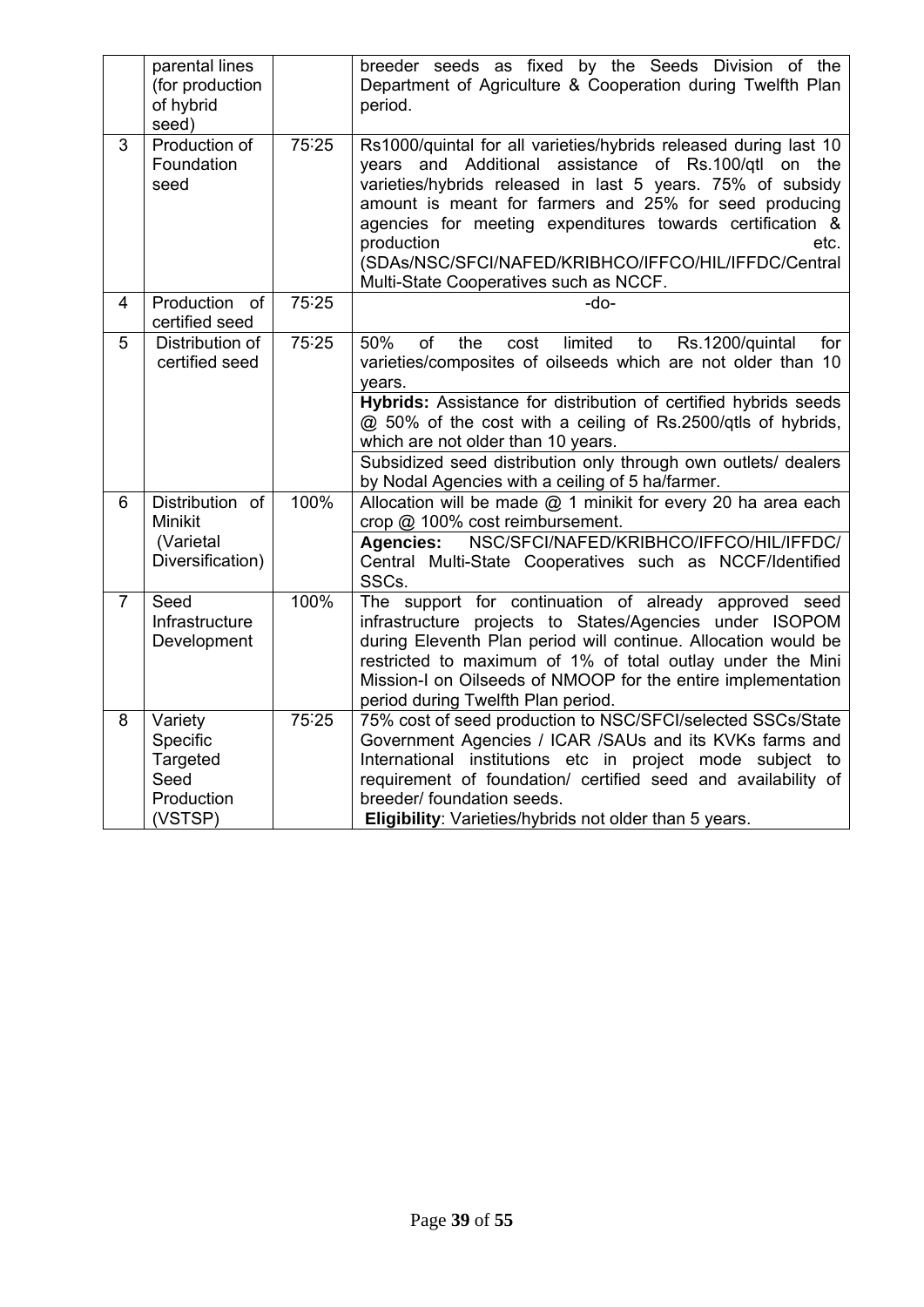# **Pattern of Assistance for Production inputs component under Mini Mission-I (Oilseeds) of NMOOP during XII Plan**

| <b>SN</b>      | <b>Components</b>                                                                                                                                                          | Pattern of<br>funding | <b>Rate of Assistance</b>                                                                                                                                                                                                                                                                                                                                                                                                                                                                                            |
|----------------|----------------------------------------------------------------------------------------------------------------------------------------------------------------------------|-----------------------|----------------------------------------------------------------------------------------------------------------------------------------------------------------------------------------------------------------------------------------------------------------------------------------------------------------------------------------------------------------------------------------------------------------------------------------------------------------------------------------------------------------------|
| $\mathbf{1}$   | <b>Plant Protection</b><br>Equipments including eco<br>-friendly light-trap (NCIPM<br>Model) and seed treating<br>drum.                                                    | 75:25                 | sprayers: Knapsack/foot<br>For<br>manual<br>operated sprayers and eco friendly light trap<br>(NCIPM), @ 40% of the cost of procurement<br>subject to a ceiling of Rs. 600/- per equipment<br>(additional 10% assistance to SC / ST / Small /<br>Marginal<br>Farmers / Women, Groups > 5<br>members FPOs and NE States to a ceiling of<br>Rs. 800/- per unit). Seed treating drum with a<br>capacity of 20 kg and 40 kg @ 50% assistance<br>subject to ceiling of Rs. 1750/- and Rs. 2000/-<br>per unit respectively. |
|                |                                                                                                                                                                            |                       | For Knapsack and Taiwan<br>power<br>sprayers (capacity below 16 litres) @ 50% of the<br>cost of procurement subject to a ceiling of Rs.<br>3000/- per unit (additional 10% assistance to SC<br>/ ST / Small / Marginal Farmers / Women,<br>Groups >5 members FPOs and NE States to a<br>ceiling of Rs.3800/- per unit).                                                                                                                                                                                              |
|                |                                                                                                                                                                            |                       | For Knapsack and Taiwan<br>power<br>sprayers (capacity above 16 litres) @ 40% of<br>the cost of procurement subject to a ceiling of<br>Rs. 8000/- per unit (additional 10% assistance to<br>SC / ST / Small / Marginal Farmers / Women,<br>Groups >5 members FPOs and NE States to a<br>ceiling of Rs. 10000/- per unit).                                                                                                                                                                                            |
| $\overline{2}$ | Protection<br>Plant<br>Chemicals                                                                                                                                           | 75:25                 | PP <sup>T</sup><br>chemicals,<br>Need<br>based<br>supply of<br>fungicides,<br>insecticides,<br>bio-pesticides,<br>weedicides, Bio-agents, micronutrients, bio-<br>fertilizers etc @ 50% of the cost limited to Rs<br>500/- ha.                                                                                                                                                                                                                                                                                       |
| 3              | Distribution of<br>gypsum/pyrite/<br>liming/dolomite/Single<br>Super Phosphate etc.                                                                                        | 75:25                 | 50% cost of the material + transportation limited<br>to Rs. 750/- per ha. whichever is less. Sulphur<br>80% WDG as alternative source of Sulphur is<br>also included as new component.                                                                                                                                                                                                                                                                                                                               |
| 4              | <b>Nuclear</b><br>Polyhedrosis<br>Virus (NPV)                                                                                                                              | 75:25                 | 50% of the cost limited to Rs 500/ha for NPV.                                                                                                                                                                                                                                                                                                                                                                                                                                                                        |
| 5              | Supply<br>оf<br>Rhyzobium<br>culture/<br>Phosphate<br><b>Bacteria</b><br>Solubilising<br>(PSB)/ Zinc<br>Solubilising<br>Bacteria (ZSB)/<br>Azatobactor / Mycorrhiza<br>etc | 75:25                 | Support would be provided to State Department<br>of Agriculture (under AAP) $@$ 50% of the cost<br>of the culture subject to maximum of Rs. 300 per<br>ha for culture in powder/granules/liquid forms.                                                                                                                                                                                                                                                                                                               |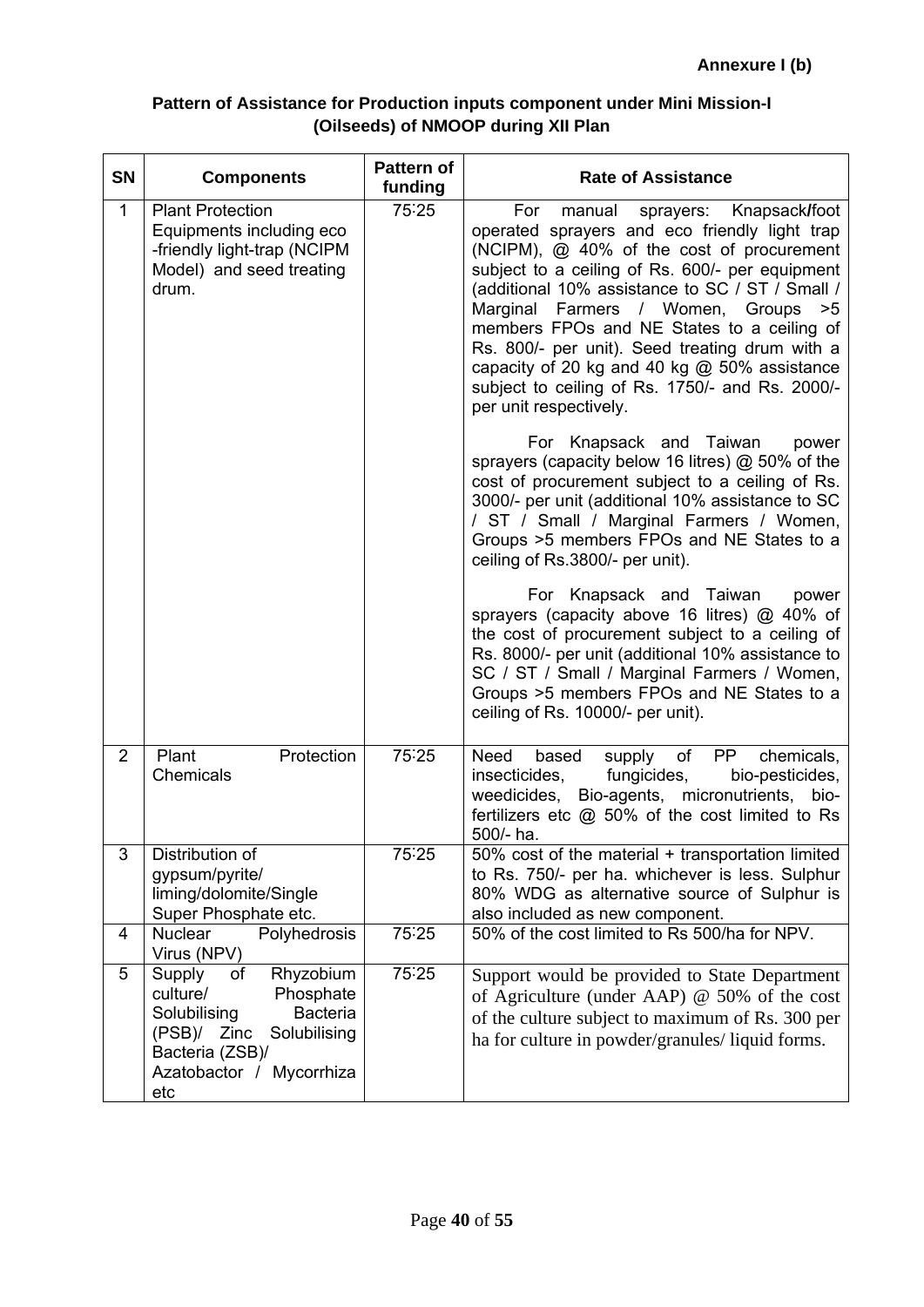| S              | <b>Pattern</b><br><b>of</b><br><b>Components</b>                        |                                            | <b>Rate of Assistance</b>                                                                                                                                                                                                                                                                                                                                                                                                                                    |
|----------------|-------------------------------------------------------------------------|--------------------------------------------|--------------------------------------------------------------------------------------------------------------------------------------------------------------------------------------------------------------------------------------------------------------------------------------------------------------------------------------------------------------------------------------------------------------------------------------------------------------|
| N              |                                                                         | funding                                    |                                                                                                                                                                                                                                                                                                                                                                                                                                                              |
| 6              | Supply of Improved farm<br>implements                                   | 75.25                                      | Manually/Bullock<br>drawn<br>implements<br>including Chiseller @ 40% of the cost limited<br>to Rs. 8000/- per implement (additional 10%<br>assistance to SC / ST/ small/marginal<br>Farmers, Women and NE States to a ceiling<br>of Rs. 0.10 lakh per unit).                                                                                                                                                                                                 |
|                |                                                                         |                                            | Tractor driven, farm implements<br>like<br>Rotavator/ Seed Drill/Zero Till Seed Drill/<br>Multi-Crop Planter/Zero<br>Till<br>Multi-Crop<br>Planter/ Ridge furrow Planter/ Raised bed<br>planter/ Power weeder/ Groundnut digger<br>and Multi crop threshers: @40% of the cost<br>limited to Rs. 50000/- per unit and additional<br>10% assistance to SC / ST /Small/Marginal<br>Farmers/Women and NE States with a<br>ceiling of Rs. 0.63 lakh per unit.     |
| $\overline{7}$ | Distribution of Sprinkler<br><b>Sets</b>                                | As per<br><b>NMSA</b><br><b>Guidelines</b> | For all categories of sprinkler sets - As per<br>National Mission for Sustainable Agriculture<br>(NMSA).                                                                                                                                                                                                                                                                                                                                                     |
| 8              | for<br><b>Pipes</b><br>carrying<br>water<br>from<br>source to the field | 75.25                                      | The support will be provided to the farmers<br>@ 50% of the cost limited to Rs. 25/- per<br>meter with maximum ceiling of 600 meters<br>length and cost of Rs. 15,000/- per farmer<br>for all types of water carrying pipes i.e.<br>PVC, HDPE etc and all sizes as per<br>requirement of farmer. This will be given to<br>the farmers irrespective of condition whether<br>he owns a sprinkler or not, but he should<br>have access to water lifting device. |
| 9              | Seed Storage Bins                                                       | 75.25                                      | The support to farmers through State's<br>Department of Agriculture @ 25% of the<br>cost subject to a maximum of Rs. 2000/- per<br>bin of 20 qtls capacity and to a maximum of<br>Rs. 1000/- per bin of 10 qtls capacity. Only<br>one bin per farmer will be provided under<br>MM-I.                                                                                                                                                                         |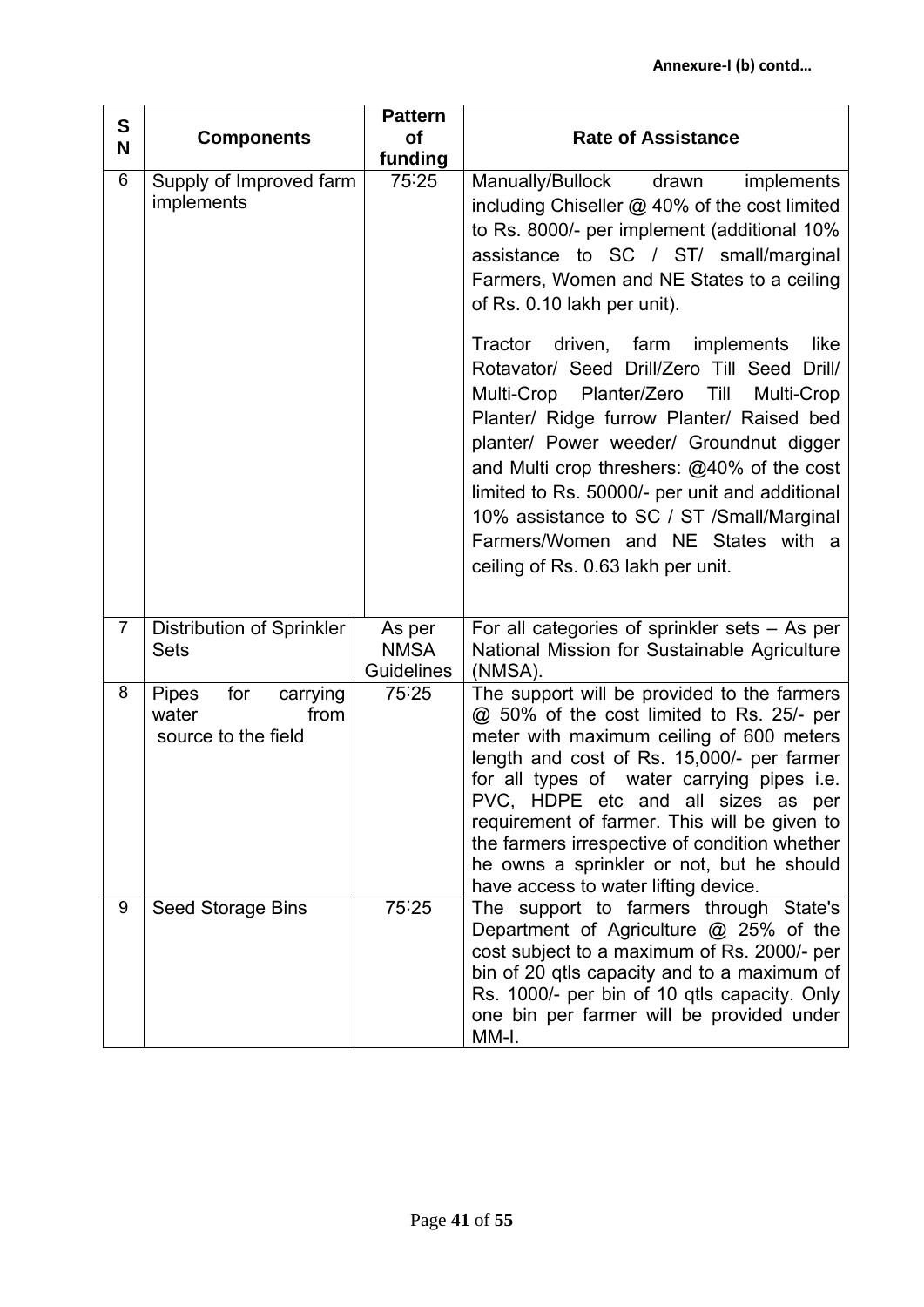# **Pattern of Assistance for Transfer Technology component under Mini Mission-I (Oilseeds) of NMOOP during XII Plan**

| <b>SN</b>      | <b>Components</b>                                                          | <b>Pattern of</b><br>funding | <b>Rate of Assistance</b>                                                                                                                                                |                                  |          |
|----------------|----------------------------------------------------------------------------|------------------------------|--------------------------------------------------------------------------------------------------------------------------------------------------------------------------|----------------------------------|----------|
| $\overline{1}$ | <b>Block</b>                                                               | 75:25                        | <b>Improved</b><br>package                                                                                                                                               | including<br>demonstration       |          |
|                | demonstrations                                                             |                              | intercropping                                                                                                                                                            |                                  |          |
|                |                                                                            |                              | One demonstration will be allowed to one farmer with                                                                                                                     |                                  |          |
|                |                                                                            |                              | a ceiling of one ha under each crop with                                                                                                                                 |                                  |          |
|                |                                                                            |                              | 50% of the cost of inputs limited to the cost as given<br>below:-                                                                                                        |                                  |          |
|                |                                                                            |                              |                                                                                                                                                                          | Rate of                          |          |
|                |                                                                            |                              | <b>Crop</b>                                                                                                                                                              | <b>Assistance</b><br>(Rs per ha) |          |
|                |                                                                            |                              | Groundnut                                                                                                                                                                | 7500                             |          |
|                |                                                                            |                              | Soybean                                                                                                                                                                  | 4500                             |          |
|                |                                                                            |                              | <b>R &amp; M</b>                                                                                                                                                         | 3000                             |          |
|                |                                                                            |                              | Sunflower                                                                                                                                                                | 4000                             |          |
|                |                                                                            |                              | Sesame/ Safflower/ castor                                                                                                                                                | 3000                             |          |
|                |                                                                            |                              | Niger                                                                                                                                                                    | 3000                             |          |
| $\overline{2}$ | <b>Block</b>                                                               | 75:25                        | linseed<br>demonstration<br>Package for                                                                                                                                  | 3000<br>poly-mulch<br>on         |          |
|                | demonstrations on<br>Polythene<br>Mulch<br>Technology<br>in.<br>Groundnut. |                              | groundnut in the area/ zone recommended<br>Directorate of Groundnut Research (ICAR) @ Rs.<br>11500/- per ha (Rs. 7500/- for input cost and Rs.<br>4000/- for poly mulch) |                                  | on<br>by |
| 3              | (a) Frontline                                                              | 100%                         | By ICAR and ICRISAT for mandated crop groundnut.                                                                                                                         |                                  |          |
|                | demonstrations                                                             |                              |                                                                                                                                                                          | Rate of                          |          |
|                | (b) Frontline                                                              |                              | Crop                                                                                                                                                                     | Assistance                       |          |
|                | demonstrations                                                             |                              |                                                                                                                                                                          | (Rs. per ha)                     |          |
|                | on Polythene<br>Mulch Technology                                           |                              | Groundnut                                                                                                                                                                | 8500                             |          |
|                | in Groundnut                                                               |                              | Soybean<br><b>R &amp; M</b>                                                                                                                                              | 6000<br>6000                     |          |
|                |                                                                            |                              | Sunflower                                                                                                                                                                | 6000                             |          |
|                |                                                                            |                              | Sesame/Safflower/niger/castor/linse                                                                                                                                      | 5000                             |          |
|                |                                                                            |                              | ed                                                                                                                                                                       |                                  |          |
|                |                                                                            |                              | poly-mulch on groundnut by ICAR.                                                                                                                                         | 12500                            |          |
|                |                                                                            |                              | Maximum of one demonstration will be allowed to one                                                                                                                      |                                  |          |
|                |                                                                            |                              | farmer for an area of one hectare under each crop.                                                                                                                       |                                  |          |
|                |                                                                            |                              | The size of the FLD plot will be of one ha but not less                                                                                                                  |                                  |          |
|                |                                                                            |                              | than 0.4 ha. The assistance will be on pro-rata basis                                                                                                                    |                                  |          |
|                |                                                                            |                              | with the reduction of size of demonstration plot.                                                                                                                        |                                  |          |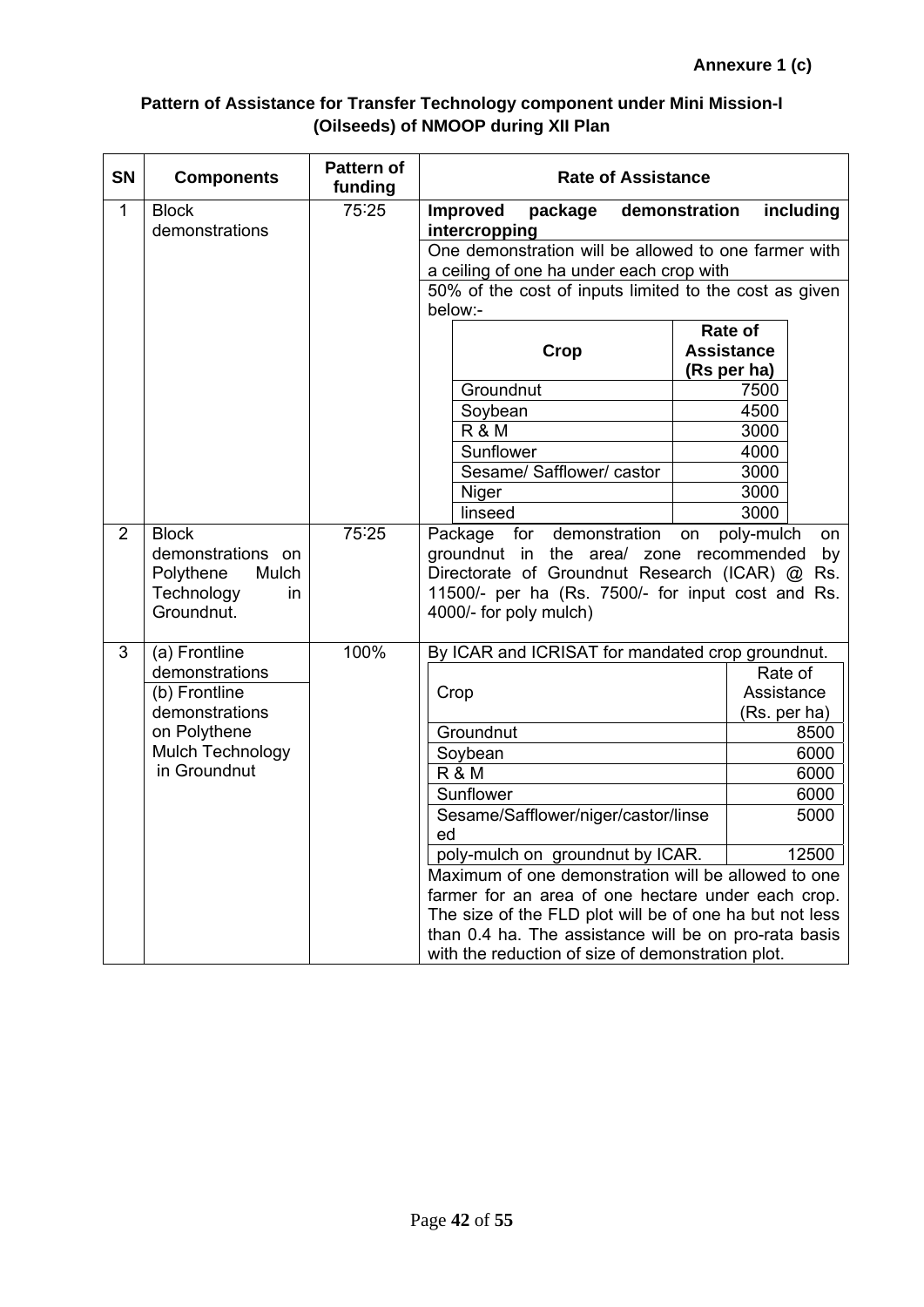| <b>SN</b>      | <b>Components</b>                                                                                                                                                                                                                     | <b>Pattern of</b><br>funding | <b>Rate of Assistance</b>                                                                                                                                                                                                                                                                                                                                                                                                                                                                                                                                                                                                                                                                                                                                                                                                                                                                                                                                                                                                                                                                                                                                                                                                                                                                                                                                                                                                                                                                                                                                                                                                                                  |
|----------------|---------------------------------------------------------------------------------------------------------------------------------------------------------------------------------------------------------------------------------------|------------------------------|------------------------------------------------------------------------------------------------------------------------------------------------------------------------------------------------------------------------------------------------------------------------------------------------------------------------------------------------------------------------------------------------------------------------------------------------------------------------------------------------------------------------------------------------------------------------------------------------------------------------------------------------------------------------------------------------------------------------------------------------------------------------------------------------------------------------------------------------------------------------------------------------------------------------------------------------------------------------------------------------------------------------------------------------------------------------------------------------------------------------------------------------------------------------------------------------------------------------------------------------------------------------------------------------------------------------------------------------------------------------------------------------------------------------------------------------------------------------------------------------------------------------------------------------------------------------------------------------------------------------------------------------------------|
| $\overline{4}$ | Integrated<br>Pest<br>Management (IPM)                                                                                                                                                                                                | 75:25                        | Farmers Field School (FFS) would be supported @Rs<br>26,700/- per FFS including demonstration of bio-agents.<br>Costs include training kits/material, IPM kits, literature<br>and contingency.                                                                                                                                                                                                                                                                                                                                                                                                                                                                                                                                                                                                                                                                                                                                                                                                                                                                                                                                                                                                                                                                                                                                                                                                                                                                                                                                                                                                                                                             |
| 5              | <b>Farmers Training</b>                                                                                                                                                                                                               | 75:25                        | Rs. 24000/- per training for a batch of 30 farmers for 2<br>days (@ 400/- per participant per day)                                                                                                                                                                                                                                                                                                                                                                                                                                                                                                                                                                                                                                                                                                                                                                                                                                                                                                                                                                                                                                                                                                                                                                                                                                                                                                                                                                                                                                                                                                                                                         |
| 6              | Officers/Extension<br>workers<br>training<br>(Input)<br>dealers included)                                                                                                                                                             | 75:25                        | Rs.36000/- per training for a batch of 20 officers for 2<br>days. (@ 900/- per participant per day)                                                                                                                                                                                                                                                                                                                                                                                                                                                                                                                                                                                                                                                                                                                                                                                                                                                                                                                                                                                                                                                                                                                                                                                                                                                                                                                                                                                                                                                                                                                                                        |
| $\overline{7}$ | <b>Contract Research</b>                                                                                                                                                                                                              | 100%                         | The TMOP Division has already undertaken few<br>contract research projects through ICAR/ICRISAT etc<br>during the Eleventh Plan period and implemented by<br>the Government of India directly. Funding of these<br>projects will continue during the Twelfth Plan period/<br>remaining approved period as per the approved budget<br>through NMOOP. No new contract research projects<br>will be undertaken during Twelfth Plan period.                                                                                                                                                                                                                                                                                                                                                                                                                                                                                                                                                                                                                                                                                                                                                                                                                                                                                                                                                                                                                                                                                                                                                                                                                    |
| 8              | Initiatives,<br>Local<br>Contingency<br>including<br>monitoring<br>&<br>evaluation<br>and<br>Operational<br>including<br>costs<br>consultant<br>services.<br>Exposure visits of<br>farmers/ Seminar/<br>Conference/Tilhan<br>mela etc | 100%                         | The implementing States will be allowed to utilize 1.0 %<br>of their total allocation under MM-I on Oilseeds for<br>contingency<br>expenditure<br>towards<br>monitoring<br>&<br>evaluation<br>and<br>Operational<br>Costs<br>including<br>consultancy. The following activities will be covered<br>under this intervention -<br>1. Publicity under Mini Mission - I on Oilseeds and<br>Exposure visits (inter and intra state) of farmers and/or<br>officers/Seminar/Conference/Workshop/Tilhan Mela etc.<br>2. Contingency: States will be allowed to engage state<br>level consultants/ supporting staff as Technical Support<br>Group (TSG) on contractual basis. Hiring of vehicles/<br>Monitoring of scheme/attending workshop/meetings etc.<br>Purchase of vehicles will not be allowed. No permanent<br>post will be created under the Mission.<br>Organizing workshop/Seminar/Conference etc by<br>3.<br>States on oilseed crops & its technologies. Support for<br>use of ICT.<br>4. Concurrent/Mid Term and end of the Plan period<br>evaluation<br>of<br>Mini-Mission Components<br>by<br>an<br>independent agency.<br>Any<br>other<br>component<br>increasing<br>5.<br>on<br>production/productivity of oilseeds in state as state<br>specific local initiative, which may be crucial<br>for<br>effective implementation & adoption of best practices in<br>increasing production and productivity of oilseeds under<br>the programme and not covered as an intervention<br>under MM-I with the approval of GOI in their AAPs. The<br>State may include such interventions with subsidy not<br>more than 50% of the cost of the item/services. |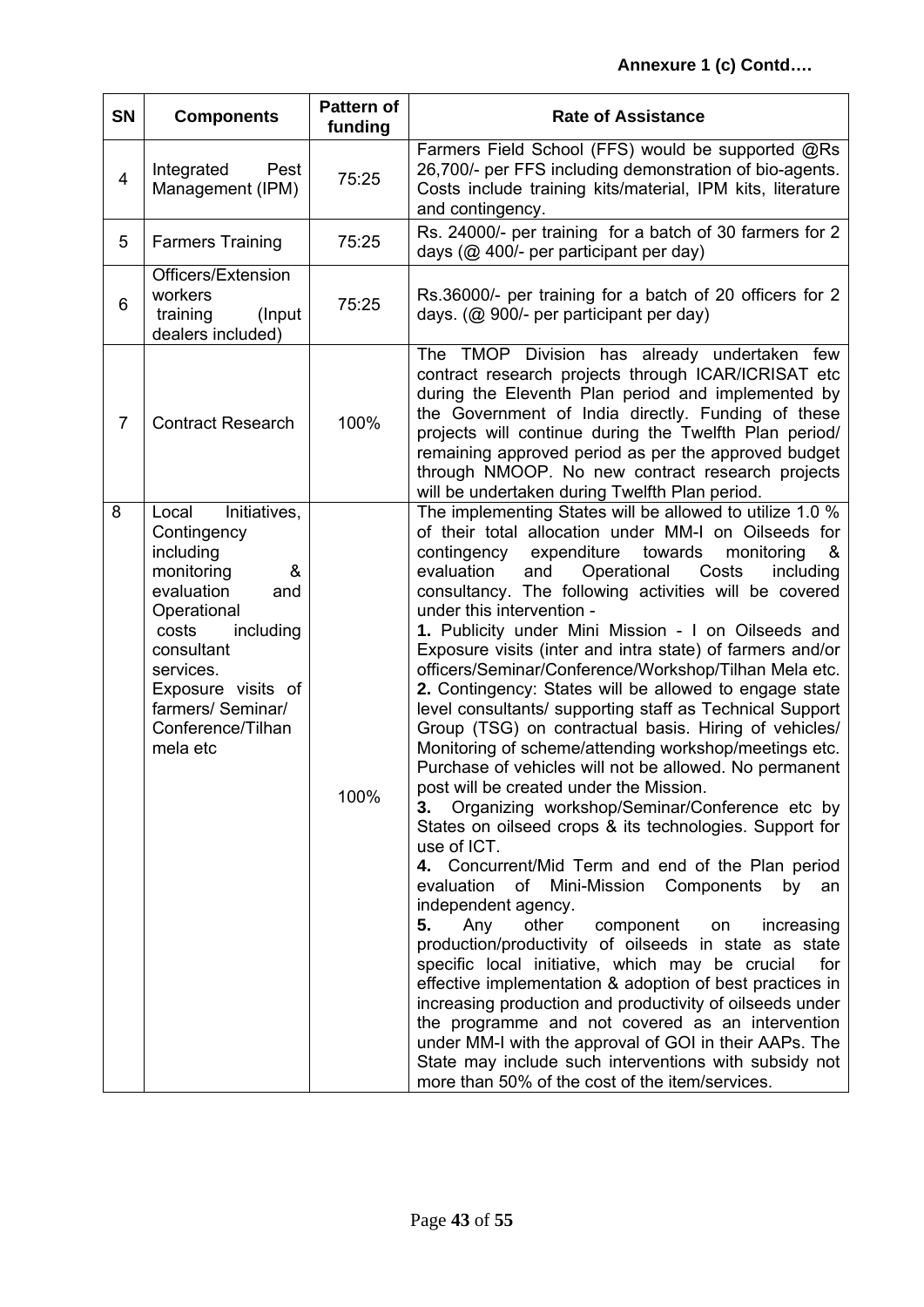# **NATIONAL MISSION ON OILSEEDS & OIL PALM**

# **Pattern of Assistance for Area Expansion Inputs component under Mini Mission-II (Oil Palm) of NMOOP during XII Plan**

| <b>SN</b> | <b>Components</b>    | <b>Pattern</b><br>οf<br>funding | <b>Rate of Assistance</b>                                                                                                                                                                     |
|-----------|----------------------|---------------------------------|-----------------------------------------------------------------------------------------------------------------------------------------------------------------------------------------------|
|           | Planting<br>Material | 75:25                           | 85% of the cost of planting material limited to Rs. 10,000/- per<br>ha for entire land holding of the farmer.                                                                                 |
| 2         | Maintenance<br>Cost  | 75:25                           | 50% of the cost during gestation period for 3 years with a<br>ceiling of Rs. 14000 per ha.<br><b>Illustrative Assistance:</b><br>2nd Year - Rs 3500/ha<br>3rd Year - $\overline{R}$ s 4500/ha |
|           |                      |                                 | 4th Year - Rs.6000/ha                                                                                                                                                                         |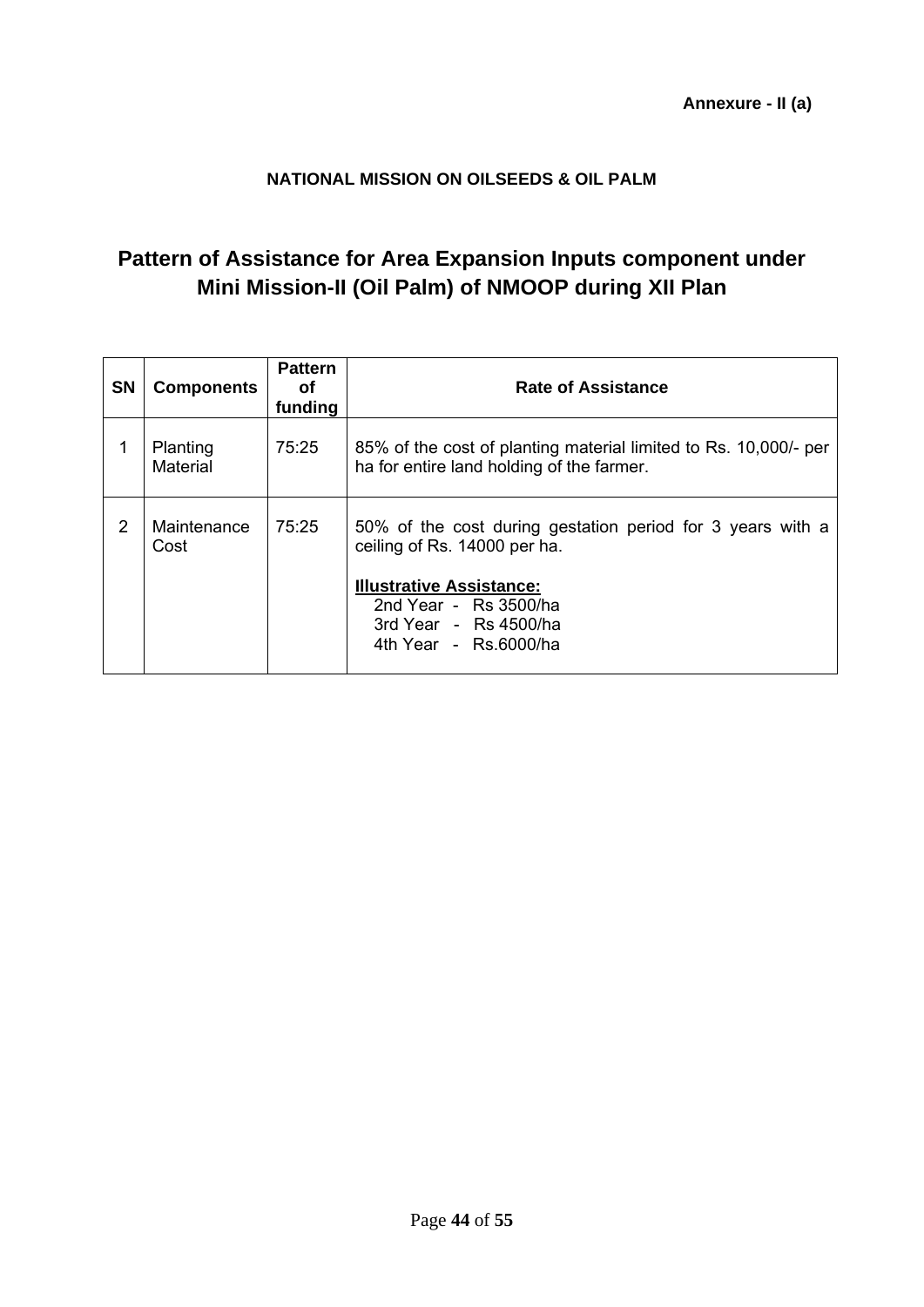# **Pattern of Assistance for Production Inputs component under Mini Mission-II (Oil Palm) of NMOOP during XII Plan**

| <b>SN</b>      | <b>Components</b>                                                           | <b>Pattern of</b><br>funding        | <b>Rate of Assistance</b>                                                                                                                                                                                                                                                                                                                                                                                                                                                                                                                                                                                                     |
|----------------|-----------------------------------------------------------------------------|-------------------------------------|-------------------------------------------------------------------------------------------------------------------------------------------------------------------------------------------------------------------------------------------------------------------------------------------------------------------------------------------------------------------------------------------------------------------------------------------------------------------------------------------------------------------------------------------------------------------------------------------------------------------------------|
| $\mathbf{1}$   | Drip Irrigation                                                             | As Per<br><b>NMSA</b><br>Guidelines | As per National Mission for Sustainable Agriculture (NMSA)<br>guidelines.                                                                                                                                                                                                                                                                                                                                                                                                                                                                                                                                                     |
| $\overline{2}$ | <b>Distribution</b><br><b>of</b><br>Pump sets                               | 75:25                               | The support for distribution of diesel/petrol/electric pump<br>sets of capacity up to 10 HP to farmers @ 50% of the cost<br>limited to Rs 15000/- per pump set as per the norms of<br>SMAM. The distribution of pump set could be in addition to<br>the drip irrigation.                                                                                                                                                                                                                                                                                                                                                      |
| 3              | Bore well at oil<br>palm farm /<br>water harvesting<br>structure<br>/ponds. | 75:25                               | The assistance as per the NMSA guidelines i.e. for<br>construction of bore wells /tube wells, assistance @50%<br>limited to Rs. 25000/- per unit subject to condition that these<br>are not installed in critical, semi-critical and over exploited<br>ground water zones.                                                                                                                                                                                                                                                                                                                                                    |
|                |                                                                             |                                     | In case of Water Harvesting structures /ponds/tanks for<br>individual farmer, 50% of cost (Construction cost - Rs. 125<br>for plain / Rs. 150 per cubic meter for hilly areas) limited to<br>Rs. 75000 for plain areas and Rs. 90000 for hilly areas<br>including lining is proposed under NMSA. For smaller size<br>of the ponds/dug wells, cost admissible on pro rata basis.<br>Cost for non-lined ponds/tanks will be 30% less and<br>assistance will be given @ 50% of the cost limited to Rs.<br>50,000/per dug-well/ponds/water harvesting tanks/structure<br>per farmer only for oil palm garden/field of the farmer. |
| $\overline{4}$ | Establishment of<br><b>Seed Gardens</b>                                     | 75:25                               | Support through the States' Department of Agriculture<br>/Horticulture<br>under:<br>as<br>(i) Need based assistance for maintenance/strengthening of<br>existing seed gardens.                                                                                                                                                                                                                                                                                                                                                                                                                                                |
|                |                                                                             |                                     | Setting up of new seed gardens in Andhra Pradesh,<br>(ii)<br>Gujarat, Karnataka, Mizoram, Orissa & Tamil Nadu<br>(Recommended by Chaddha Committee) or other suitable<br>state. The State Governments may also setup/ start joint<br>venture/lease out seed gardens to farmers' Self Help<br>Groups/FIGs/Women Group/Cooperative Societies/FPOs.                                                                                                                                                                                                                                                                              |
|                |                                                                             |                                     | (iii) One time assistance for a maximum amount Rs.10.00<br>lakh as subsidy for setting up a new seed garden in 15 has<br>area by oil palm farmers association/co-operative etc.<br>through State Government could be provided within the<br>State AAP.                                                                                                                                                                                                                                                                                                                                                                        |
|                |                                                                             |                                     | (iv) The seed garden may be developed over an area of 15 ha<br>each as a Revolving Fund Scheme with the assistance of Rs<br>30.00 lakh, with a breakup of Rs. 10 lakh in the first year<br>and Rs. 2 lakh each for 2nd, 3rd, 4th, 5th and 6th year. In 7th<br>year, a block grant of Rs.10 lakh be provided. From 8th year<br>onwards the scheme is likely to become self supportive.                                                                                                                                                                                                                                         |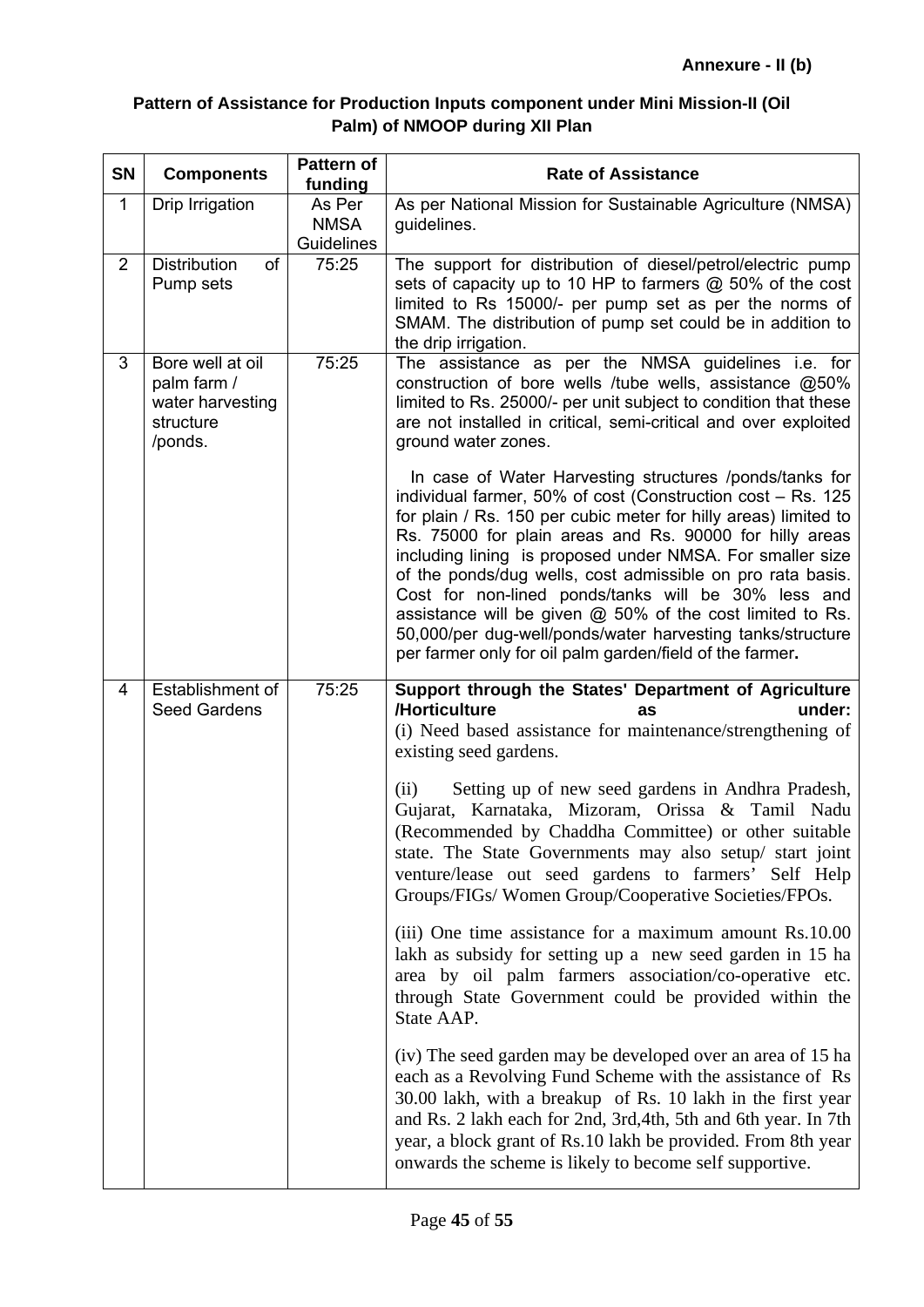| <b>SN</b>      | <b>Components</b>                                                                                                                 | <b>Pattern</b><br><b>of</b><br>fundin<br>g | <b>Rate of Assistance</b>                                                                                                                                                                                                                                                                                                                                                                                                                                                                                                                                                                                                                                                                                                                                                                                                                                                                                                                                                                                                                                                                                                                                                                                                                                                                                                                                                                       |
|----------------|-----------------------------------------------------------------------------------------------------------------------------------|--------------------------------------------|-------------------------------------------------------------------------------------------------------------------------------------------------------------------------------------------------------------------------------------------------------------------------------------------------------------------------------------------------------------------------------------------------------------------------------------------------------------------------------------------------------------------------------------------------------------------------------------------------------------------------------------------------------------------------------------------------------------------------------------------------------------------------------------------------------------------------------------------------------------------------------------------------------------------------------------------------------------------------------------------------------------------------------------------------------------------------------------------------------------------------------------------------------------------------------------------------------------------------------------------------------------------------------------------------------------------------------------------------------------------------------------------------|
| 5              | Inputs for<br>Intercropping in<br>oil palm                                                                                        | 75:25                                      | States'<br>Department of Agriculture/Horticulture<br>Through<br>the<br>for<br>intercropping in oil palm fields @ 50% of the cost limited to Rs. 3000/ha<br>for purchase of seeds/fertilizers/ INM/ IPM/ fertigation/tree guards and PP<br>chemicals etc (75% funds for procurement of fertilizers/seeds and 25% for<br>production/protection inputs for inter crop fields) within the AAP of the<br>State during first to fourth year of plantation.                                                                                                                                                                                                                                                                                                                                                                                                                                                                                                                                                                                                                                                                                                                                                                                                                                                                                                                                            |
| 6              | Construction of<br>vermi-compost<br>units at oil<br>palm fields                                                                   | 75:25                                      | Support to State Department of Agriculture/Horticulture @50% of the cost<br>limited to Rs.15000/unit of 15 metre length, 0.9 metre width and 0.24<br>metre depth at oil palm field/garden of the farmers. The dimension of<br>vermin compost production could vary as per the recommendation of<br>ICAR/SAUs within the cost approved under any scheme of the<br>Government of India/State.                                                                                                                                                                                                                                                                                                                                                                                                                                                                                                                                                                                                                                                                                                                                                                                                                                                                                                                                                                                                     |
| $\overline{7}$ | Machinery &<br>tools                                                                                                              | 75:25                                      | Assistance upto 50% of the cost and upto the amount for<br>equipments/tools as provided under to State Department of<br><b>Agriculture/Horticulture:</b><br>(i) Manually handled/high reach oil palm cutter - Rs. 1500/- per unit,<br>mesh<br>(ii)<br>Palm<br>protective<br>wire<br>$15000/-$<br>unit,<br>Oil<br>per<br>Motorized<br>Chisel<br>Rs.<br>10000/-<br>(iii)<br>unit<br>per<br>$3000/-$<br>Aluminium<br>Portable<br>ladder<br>Rs.<br>$\blacksquare$<br>unit<br>(iv)<br>per<br>(v) Chaff cutter for chaffing of oil palm leaves (oil palm farmers only) - Rs.<br>7000/- per unit.<br>(vi) Small tractor upto 20 HP along with trolley: 25% of the cost of<br>procurement subjected to a ceiling of Rs. 0.75 lakh. Additional 10%<br>assistance to SC / ST / Small / Marginal Farmers / Women, Groups >5<br>members FPOs and NE States to a ceiling of Rs. 1.00 lakh per unit.<br>(vii) Any other Machinery recommended by ICAR/SAUs which is useful for<br>oil palm growers could be included under local initiatives/contingency<br>AAP<br>under<br>(viii) import of machinery viz; mechanical sprayer for young oil palm fields,<br>mechanical oil palm harvesting machine, compact FFBs transporter/<br>sprayers etc with specific approval of standing committee of NMOOP.                                                                                                         |
| 8              | Special<br>component for<br>NE/Hilly<br>States/LW<br>Areas/regions<br>including<br>support for oil<br>palm<br>processing<br>units | 75:25                                      | In order to provide a complete package for oil palm development,<br>support to States' Department of Agriculture/Horticulture as under:<br>(i) 50% of the actual cost estimated by PWD/CPWD limited to 20% of total<br>outlay of the state under AAP for MM-II on Oil Palm for roads from oil<br>nearest FFB<br>collection/processing<br>field<br>palm<br>to<br>centre.<br>(ii) 50 % of the cost limited to Rs 250.00 lakh for a unit of 5.00 MT/Hr for<br>oil palm areas to the State Government agencies/<br>newly planted<br>Cooperative sector/ Government Recognized Farmers Associations<br>through State Governments on the proposals approved by the State<br>Government to protect oil palm plantation and back-ended subsidy<br>through banks for plant and equipments only as per approval of State<br>Government for setting up of a mill where sufficient area to run a mill of<br>5.00 MT/hr capacity is under production of FFBs at the sole discretion of<br>the Government of India depending on the resources availability in the<br>Mission<br>and<br>the<br>policy<br>adopted<br>time<br>to<br>time.<br>(iii) Subsidy will also be given for addition of capacity of crushing of FFBs<br>at least by 1MT/Hr @25% of the cost limited to Rs.25.00 lakh to existing<br>units of State Government/ Government agencies based on the discretion<br>as elaborated in para above. |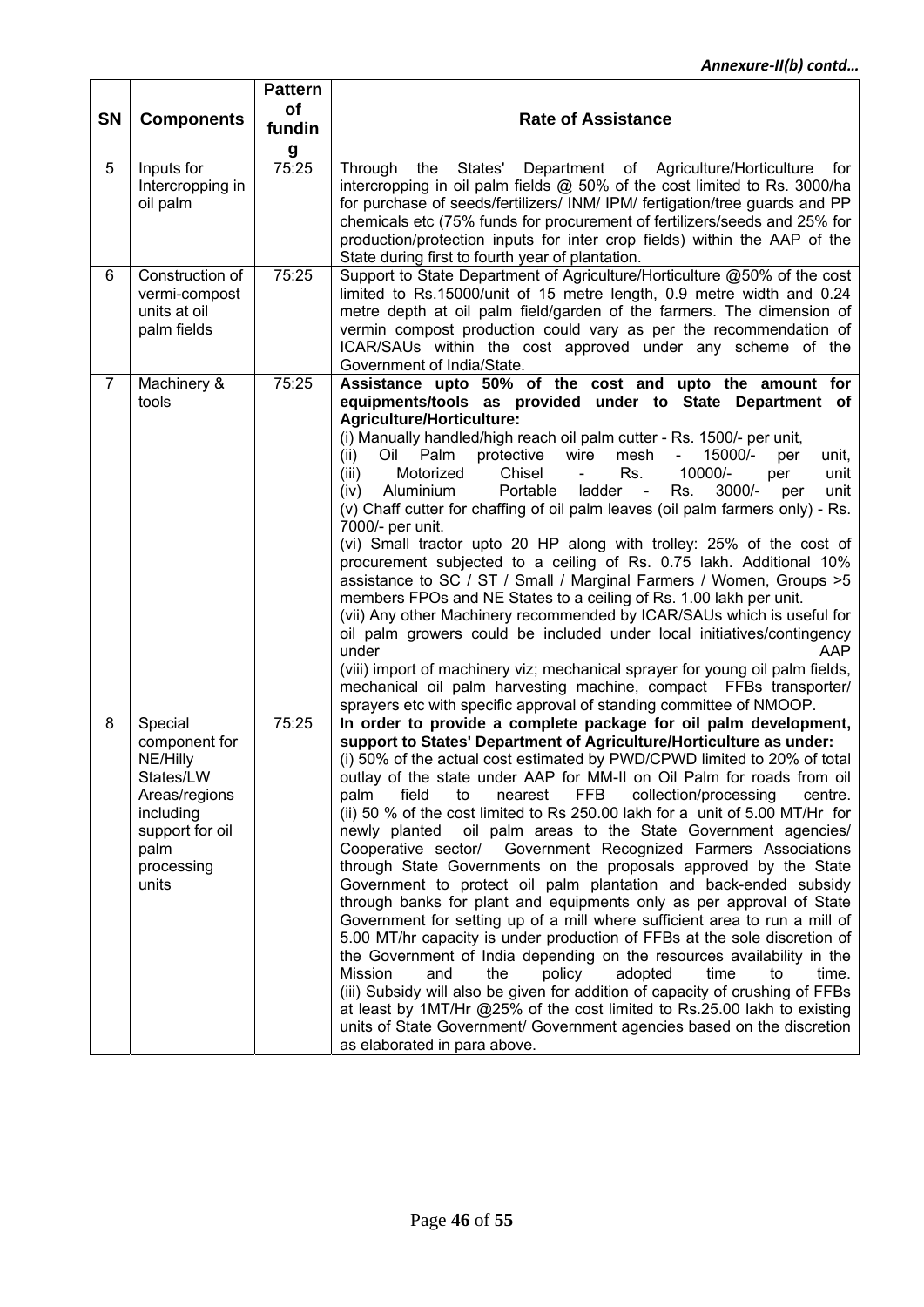### **Pattern of Assistance for Transfer of Technology Inputs component under Mini Mission-II (Oil Palm) of NMOOP during XII Plan**

| SN             | <b>Components</b>                                                                                                                                                                                                       | <b>Pattern</b><br>of | <b>Rate of Assistance</b>                                                                                                                                                                                                                                                                                                                                                                                                                                                                                                                                                                                                                                                                                                                                                                                                                                                                                                                                                                                                                                                                                                                                                                                                                                                                                                                                                                                                                                                                                                                                                                                                                                                          |  |  |  |  |
|----------------|-------------------------------------------------------------------------------------------------------------------------------------------------------------------------------------------------------------------------|----------------------|------------------------------------------------------------------------------------------------------------------------------------------------------------------------------------------------------------------------------------------------------------------------------------------------------------------------------------------------------------------------------------------------------------------------------------------------------------------------------------------------------------------------------------------------------------------------------------------------------------------------------------------------------------------------------------------------------------------------------------------------------------------------------------------------------------------------------------------------------------------------------------------------------------------------------------------------------------------------------------------------------------------------------------------------------------------------------------------------------------------------------------------------------------------------------------------------------------------------------------------------------------------------------------------------------------------------------------------------------------------------------------------------------------------------------------------------------------------------------------------------------------------------------------------------------------------------------------------------------------------------------------------------------------------------------------|--|--|--|--|
|                |                                                                                                                                                                                                                         | funding              |                                                                                                                                                                                                                                                                                                                                                                                                                                                                                                                                                                                                                                                                                                                                                                                                                                                                                                                                                                                                                                                                                                                                                                                                                                                                                                                                                                                                                                                                                                                                                                                                                                                                                    |  |  |  |  |
| $\mathbf{1}$   | Farmers' Training                                                                                                                                                                                                       | 75:25                | Rs. 24000/- per training for a batch of 30 farmers for 2 days (@ 400/-<br>per participant per day).                                                                                                                                                                                                                                                                                                                                                                                                                                                                                                                                                                                                                                                                                                                                                                                                                                                                                                                                                                                                                                                                                                                                                                                                                                                                                                                                                                                                                                                                                                                                                                                |  |  |  |  |
| $\overline{2}$ | Training of<br>Extension<br>Workers/ Officers/<br>input dealers                                                                                                                                                         | 75:25                | Input dealers included. Rs.36000/- per training for a batch of 20<br>officers for 2 days. (@ 900/- per participant per day).                                                                                                                                                                                                                                                                                                                                                                                                                                                                                                                                                                                                                                                                                                                                                                                                                                                                                                                                                                                                                                                                                                                                                                                                                                                                                                                                                                                                                                                                                                                                                       |  |  |  |  |
| 3              | Demonstrations                                                                                                                                                                                                          | 75:25                | Support to the State Department of Agriculture/ Horticulture as<br>under:<br>(i) 5 demonstration of 1 ha each in a block of new plantation of 500 ha<br>above<br>taken<br>farmers'<br>field.<br>being<br>or<br>up<br>on<br>(ii) Assistance for demonstration in a new oil palm Block/district will be<br>provided through State Department of Agriculture/Horticulture @ 85% of<br>the cost of planting material limited to Rs. 10,000/- per ha for planting<br>material and maximum @50% of the maintenance cost during gestation<br>period of demonstration field for 3 years with a ceiling of Rs. 14,000 per<br>ha. The illustrative breakup of gestation period assistance for 3 years of<br>new plantations under demonstration starting from the 2nd year of new<br>plantation is given @ Rs 3500/ha, Rs 4500/ha, Rs 6000/ha in 2nd, 3rd &<br>4th Years respectively. Balance cost, if any, on planting material,<br>cultivation and other expenditures may be met either by the farmer or<br>State Government.                                                                                                                                                                                                                                                                                                                                                                                                                                                                                                                                                                                                                                                             |  |  |  |  |
| 4              | Research &<br>Development<br>(R&D) Schemes                                                                                                                                                                              | 100%                 | Need based support will be given for ongoing schemes by ICAR for<br>maintenance of existing seed gardens & ongoing schemes viz; leaf<br>analysis lab, training of staff/officers and testing of genotype etc as<br>approved in X and XI plan period on project basis by the Department of<br>Agriculture & Cooperation.                                                                                                                                                                                                                                                                                                                                                                                                                                                                                                                                                                                                                                                                                                                                                                                                                                                                                                                                                                                                                                                                                                                                                                                                                                                                                                                                                            |  |  |  |  |
| 5              | Training infra-<br>structure support<br>to ICAR                                                                                                                                                                         | 100%                 | Need based support to the ICAR Institutes on project basis to<br>strengthen training infrastructure for oil palm growers/farmers.                                                                                                                                                                                                                                                                                                                                                                                                                                                                                                                                                                                                                                                                                                                                                                                                                                                                                                                                                                                                                                                                                                                                                                                                                                                                                                                                                                                                                                                                                                                                                  |  |  |  |  |
| 6              | Initiatives,<br>Local<br>Contingency<br>including<br>monitoring<br>&<br>evaluation<br>and<br>Operational<br>costs<br>including<br>consultant<br>services. Exposure<br>visits of farmers/<br>Seminar/<br>Conference etc. | 75 25                | The respective implementing States will be allowed to utilize 1.0 % of<br>the total allocation under MM-II on Oil Palm for contingency including<br>monitoring & evaluation and Operational Costs including consultant<br>services in the Annual Action Plans of Mini Mission-II on Oil Palm. The<br>following activities will be covered under this intervention<br>1. Publicity under Mini Mission-II on Oil Palm and Exposure visits (inter<br>and intra state) of farmers and/or officers / Seminar / Conference /<br>Workshop / Mela etc.<br>2. Contingency: States will be allowed to engage state level consultants/<br>supporting staff as Technical Support Group (TSG) on contractual<br>Monitoring of scheme/attending<br>of vehicles/<br>basis. Hiring<br>workshop/meetings. Purchase of vehicles will not be allowed. No<br>permanent post will<br>be created under the<br>Mission.<br>3. Organizing workshop/Seminar/Conference etc by States on oil palm<br>&<br>technologies. Support for<br>use<br>ICT.<br>its<br>of<br>4. Concurrent/Mid Term and end of the Plan period evaluation of Mini-<br>Mission<br>Components<br>independent<br>by<br>an<br>agency.<br>5. Any other component on increasing production/productivity of palm<br>oil in state as state specific local initiative which may be crucial for<br>effective implementation & adoption of best practices in increasing<br>production and productivity of palm oil under the programme and not<br>covered as an intervention of the MM-II with the approval of GOI in their<br>AAPs. The State may include such interventions with subsidy not more<br>than 50% of the cost of the item/services. |  |  |  |  |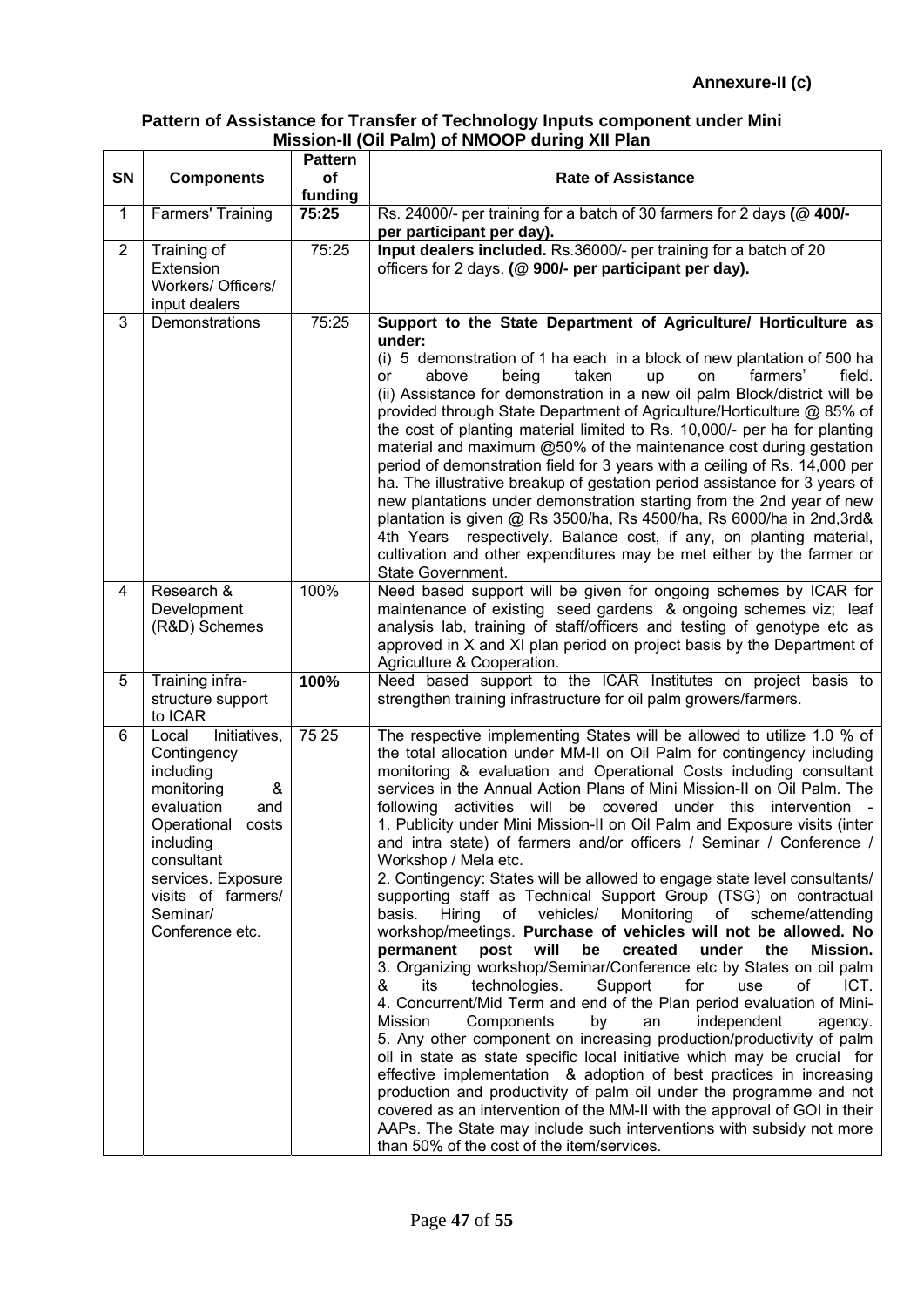### **NATIONAL MISSION ON OILSEEDS & OIL PALM**

### **Pattern of Assistance for Area Expansion Inputs component under Mini Mission-III (TBOs) of NMOOP during XII Plan**

|                |                                                                                                                       | <b>Pattern</b>       |                                                                                                                                                                                                                                                                                                                           |                                                                                                                                                                                                                                                                                       |                                 |                                                                                        |  |
|----------------|-----------------------------------------------------------------------------------------------------------------------|----------------------|---------------------------------------------------------------------------------------------------------------------------------------------------------------------------------------------------------------------------------------------------------------------------------------------------------------------------|---------------------------------------------------------------------------------------------------------------------------------------------------------------------------------------------------------------------------------------------------------------------------------------|---------------------------------|----------------------------------------------------------------------------------------|--|
| <b>SN</b>      | <b>Components</b>                                                                                                     | <b>of</b><br>funding |                                                                                                                                                                                                                                                                                                                           |                                                                                                                                                                                                                                                                                       | <b>Rate of Assistance</b>       |                                                                                        |  |
| $\mathbf{1}$   | Integrated<br>development<br>of<br>&<br><b>Nurseries</b><br>plantation on the<br>new wasteland as<br>well as existing | 75:25                | Support to nodal/central agency of MM-III on TBOs in<br>AAPs for undertaking Systematic Plantation of 11 Tree<br>Borne Oilseeds on the newly developed wasteland<br>under MM-III of TBOs of NMOOP as well as existing<br>wasteland/ degraded forest land with maximum cost of<br>plantation for different TBOs as follow: |                                                                                                                                                                                                                                                                                       |                                 |                                                                                        |  |
|                | wasteland/<br>forest<br>degraded<br>land.                                                                             |                      | <b>Plantation</b><br>No. of<br>SI.<br><b>Name of Plant</b><br>plants per<br>cost per ha<br>No.<br>ha.<br>(Rs.)                                                                                                                                                                                                            |                                                                                                                                                                                                                                                                                       |                                 |                                                                                        |  |
|                |                                                                                                                       |                      | 1                                                                                                                                                                                                                                                                                                                         | Simarouba                                                                                                                                                                                                                                                                             | 500                             | 24,000                                                                                 |  |
|                |                                                                                                                       |                      | $\overline{2}$                                                                                                                                                                                                                                                                                                            | Neem                                                                                                                                                                                                                                                                                  | 400                             | 17,000                                                                                 |  |
|                |                                                                                                                       |                      | 3                                                                                                                                                                                                                                                                                                                         | Jojoba*                                                                                                                                                                                                                                                                               | 2500                            | 35,000                                                                                 |  |
|                |                                                                                                                       |                      | $\overline{4}$                                                                                                                                                                                                                                                                                                            | Karanja                                                                                                                                                                                                                                                                               | 500                             | 20,000                                                                                 |  |
|                |                                                                                                                       |                      | $\overline{5}$                                                                                                                                                                                                                                                                                                            | Mahua                                                                                                                                                                                                                                                                                 | 200                             | 15,000                                                                                 |  |
|                |                                                                                                                       |                      | $6\phantom{1}6$                                                                                                                                                                                                                                                                                                           | Wild apricot                                                                                                                                                                                                                                                                          | 400                             | 16,000                                                                                 |  |
|                |                                                                                                                       |                      | $\overline{7}$                                                                                                                                                                                                                                                                                                            | Jatropha                                                                                                                                                                                                                                                                              | 2500                            | 41,000                                                                                 |  |
|                |                                                                                                                       |                      | 8                                                                                                                                                                                                                                                                                                                         | Cheura                                                                                                                                                                                                                                                                                | 250                             | 14,000                                                                                 |  |
|                |                                                                                                                       |                      | $\overline{9}$                                                                                                                                                                                                                                                                                                            | Kokum                                                                                                                                                                                                                                                                                 | 250                             | 15,000                                                                                 |  |
|                |                                                                                                                       |                      | 10                                                                                                                                                                                                                                                                                                                        | Tung                                                                                                                                                                                                                                                                                  | 500                             | 21,000                                                                                 |  |
|                |                                                                                                                       |                      | 11                                                                                                                                                                                                                                                                                                                        | $Olive^*$                                                                                                                                                                                                                                                                             | 200                             | 48,000                                                                                 |  |
|                |                                                                                                                       |                      | *                                                                                                                                                                                                                                                                                                                         | Additional assistance will be provided for drip                                                                                                                                                                                                                                       |                                 |                                                                                        |  |
|                |                                                                                                                       |                      |                                                                                                                                                                                                                                                                                                                           | irrigation as per approved norms, if required.                                                                                                                                                                                                                                        |                                 |                                                                                        |  |
| $\overline{2}$ | <b>Maintenance of</b><br><b>TBOs plantation</b><br>from 2nd year of<br>plantation till<br>gestation period.           | 75:25                | TBOs as follow:                                                                                                                                                                                                                                                                                                           | Support to nodal/central agency of MM-III on TBOs in<br>AAPs for undertaking maintenance of TBOs Plantation<br>of 11 Tree Borne Oilseeds from 2nd year onwards till<br>gestation period under MM-III of TBOs of NMOOP with<br>maximum cost of maintenance of plantation for different |                                 |                                                                                        |  |
|                |                                                                                                                       |                      | SI.<br>No.                                                                                                                                                                                                                                                                                                                | Name of TBO<br>plant                                                                                                                                                                                                                                                                  | gestation<br>period in<br>years | <b>Ceiling of</b><br>maintenance<br>cost per<br>year till<br>gestation<br>period (Rs.) |  |
|                |                                                                                                                       |                      | 1                                                                                                                                                                                                                                                                                                                         | Simarouba                                                                                                                                                                                                                                                                             | 5                               | 2000                                                                                   |  |
|                |                                                                                                                       |                      | $\overline{2}$                                                                                                                                                                                                                                                                                                            | Neem                                                                                                                                                                                                                                                                                  | 5                               | 2000                                                                                   |  |
|                |                                                                                                                       |                      | 3                                                                                                                                                                                                                                                                                                                         | Jojoba*                                                                                                                                                                                                                                                                               | 4                               | 3200                                                                                   |  |
|                |                                                                                                                       |                      | $\overline{\mathbf{4}}$                                                                                                                                                                                                                                                                                                   | Karanja                                                                                                                                                                                                                                                                               | 4                               | 2000                                                                                   |  |
|                |                                                                                                                       |                      | 5                                                                                                                                                                                                                                                                                                                         | Mahua                                                                                                                                                                                                                                                                                 | 8                               | 2000                                                                                   |  |
|                |                                                                                                                       |                      | $\,6$                                                                                                                                                                                                                                                                                                                     | Wild apricot                                                                                                                                                                                                                                                                          | 4                               | 2000                                                                                   |  |
|                |                                                                                                                       |                      | $\overline{7}$                                                                                                                                                                                                                                                                                                            | Jatropha                                                                                                                                                                                                                                                                              | $\overline{2}$                  | 3200                                                                                   |  |
|                |                                                                                                                       |                      | 8                                                                                                                                                                                                                                                                                                                         | Cheura                                                                                                                                                                                                                                                                                | 6                               | 2000                                                                                   |  |
|                |                                                                                                                       |                      | 9                                                                                                                                                                                                                                                                                                                         | Kokum                                                                                                                                                                                                                                                                                 | 6                               | 2000                                                                                   |  |
|                |                                                                                                                       |                      | 10                                                                                                                                                                                                                                                                                                                        | Tung                                                                                                                                                                                                                                                                                  | 4                               | 2000                                                                                   |  |
|                |                                                                                                                       |                      | 11                                                                                                                                                                                                                                                                                                                        | Olive                                                                                                                                                                                                                                                                                 | $\overline{\mathbf{4}}$         | 3200                                                                                   |  |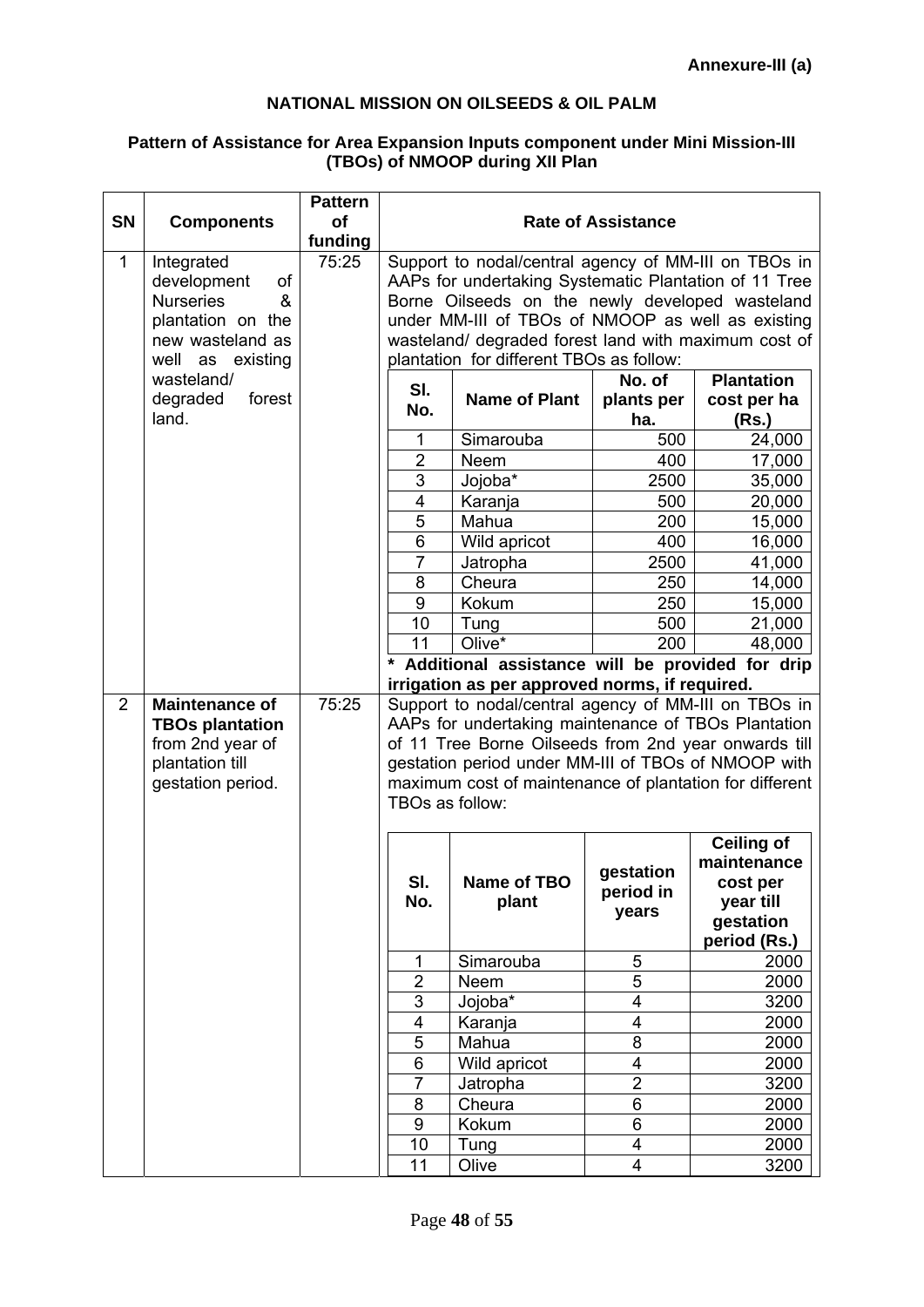### **NATIONAL MISSION ON OILSEEDS & OIL PALM**

#### **SN Components Pattern of funding Rate of Assistance**  1 Incentives for undertaking Intercrops with oilseeds, pulses and other crops during gestation period. 75.25 Support to nodal/central agency of MM-III on TBOs in AAPs for undertaking intercrops with oilseeds, pulses and other crops during gestation period @ Rs 1000/ ha for critical inputs to various types of intercrops. Applicable to TBOs farms that have undertaken Plantation of Tree Borne Oilseeds under MM-III on TBOs. 2 Research and Development on TBOs 100% Support will be provided for need based Research & Development projects on 100% funding from the Government of India to central R&D institutes like ICAR, ICFRE, CSIR and IITs for undertaking Research for development of high oil content and higher yield varieties of TBOs, development of package of practice for intercropping, plantation techniques through various methods through seeds, cuttings, tissue culture, designing and development of pre-processing and processing tools, value addition and Post Harvest Techniques of various Tree Borne Oilseeds (TBOs) and analysis of various other parameters of TBOs for its alternate use. The R&D programmes will be target based & short term (3-4 years during the Twelfth Plan period only). No regular staff will be provided under the R&D component. 3 Distribution of preprocessing, processing and oil extraction equipments **Back** ended credit linked subsidy (30% subsidy, 50% loan, 20% own share) Support to nodal/central agency of MM-III on TBOs in AAPs for installation of TBOs seeds processing/ Oil Extraction units where sufficient TBOs seeds are produced and collected for extraction of oil and above 60% capacity of unit can be utilized. The subsidy is for providing financial assistance for Pre-processing & Processing devices under MM-lll on TBOs for 12 TBOs namely Simarouba, Neem , Jojoba, Karanja, Mahua, Wild apricot, Jatropha, Cheura, Kokum, Tung, Olive and Rubber seed. Back ended credit linked subsidy (30% subsidy, 50% loan, 20% own share). Quantum of assistance - Subsidy restricted to 30% of project cost with ceiling as under: i) Government / Semi Govt. Organizations: Four projects Rs. 25.00 lakhs ii) FPOs/SHGs/FIGs/Cooperatives/Individuals - One project Rs. 6.50 lakhs

### **Pattern of Assistance for Production Inputs component under Mini Mission - III (TBOs) under NMOOP during XII Plan**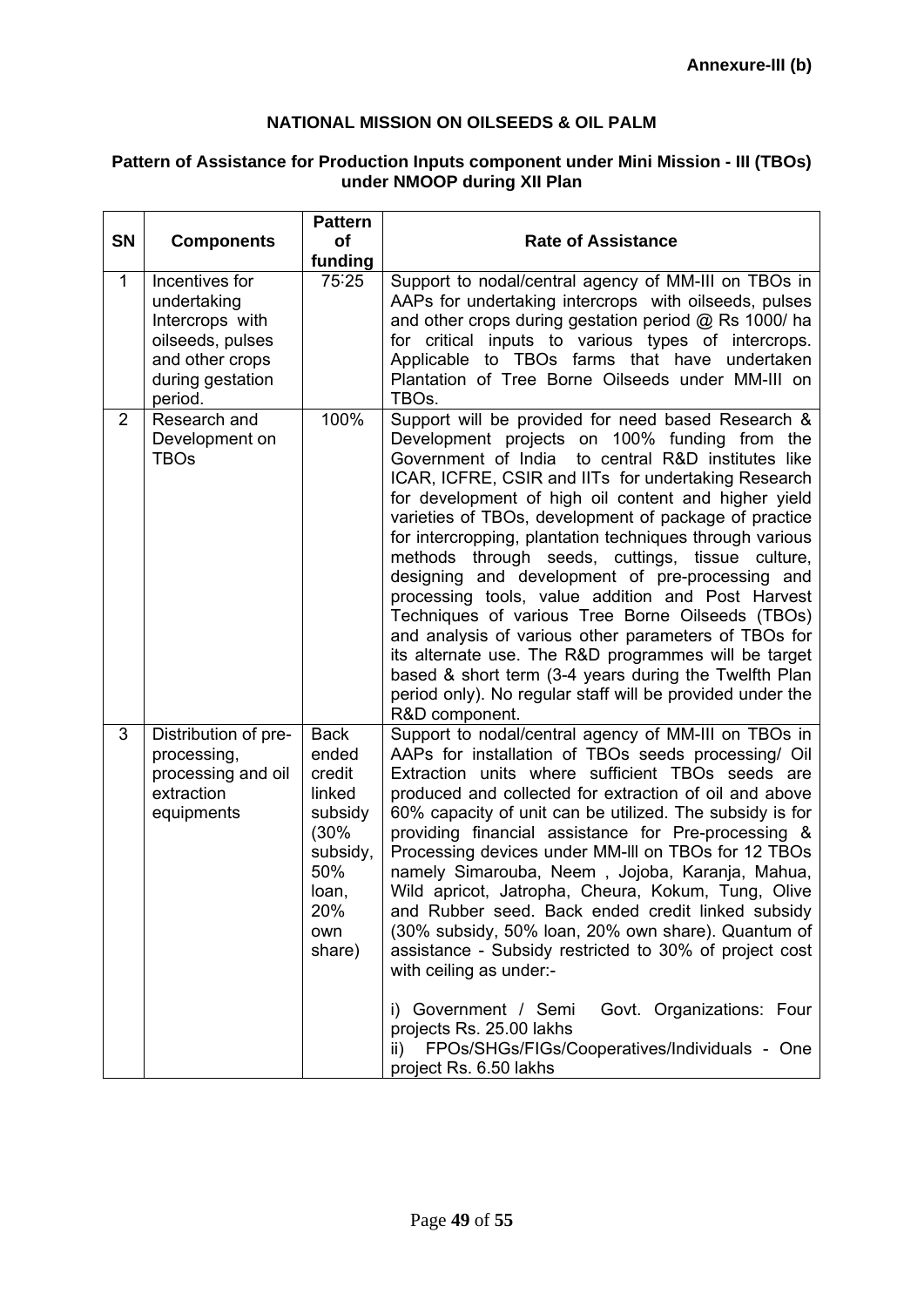# *Annexure-III (b) contd…*

| <b>SN</b> | <b>Components</b> | <b>Pattern of</b><br>funding |                                                                                                               | <b>Rate of Assistance</b>                                                                                                      |                  |                                 |  |  |
|-----------|-------------------|------------------------------|---------------------------------------------------------------------------------------------------------------|--------------------------------------------------------------------------------------------------------------------------------|------------------|---------------------------------|--|--|
|           |                   |                              |                                                                                                               | Component wise details of assistance are as follows:-                                                                          |                  |                                 |  |  |
|           |                   |                              | SI.                                                                                                           | <b>Particulars &amp;</b>                                                                                                       | <b>Estimated</b> | <b>Back ended</b>               |  |  |
|           |                   |                              | No.                                                                                                           | <b>Capacity</b>                                                                                                                | cost in Rs.      | <b>Credit Linked</b>            |  |  |
|           |                   |                              |                                                                                                               |                                                                                                                                |                  | Subsidy @ 30%                   |  |  |
|           |                   |                              |                                                                                                               |                                                                                                                                |                  | on actual cost<br>restricted to |  |  |
|           |                   |                              |                                                                                                               |                                                                                                                                |                  | cost ceiling in                 |  |  |
|           |                   |                              |                                                                                                               |                                                                                                                                |                  | Rs.                             |  |  |
|           |                   |                              |                                                                                                               | For Neem, Jatropha, Karanja and Tung developed by<br>IIT, N Delhi                                                              |                  |                                 |  |  |
|           |                   |                              | $\mathbf{1}$                                                                                                  | Neem Depulper<br>(Mannual) - 20 Kg/hr                                                                                          | 40,000           | 12,000                          |  |  |
|           |                   |                              | 2                                                                                                             | Karanja Decorticator -                                                                                                         | 1,00,000         | 30,000                          |  |  |
|           |                   |                              |                                                                                                               | 50 Kg/hr                                                                                                                       |                  |                                 |  |  |
|           |                   |                              | 3                                                                                                             | Tung Decorticator - 40<br>Kg/hr                                                                                                | 1,00,000         | 30,000                          |  |  |
|           |                   |                              | 4                                                                                                             | Jatropha Decorticator<br>(Mannual) - 40 Kg/hr                                                                                  | 50,000           | 15,000                          |  |  |
|           |                   |                              | 5                                                                                                             | <b>Neem Decorticator</b><br>(Mechanical with 2                                                                                 | 80,000           | 24,000                          |  |  |
|           |                   |                              |                                                                                                               | H.P. Motor) - 100<br>Kg/hr                                                                                                     |                  |                                 |  |  |
|           |                   |                              | For Jojoba, Mahua & Wild Apricot developed by Oil<br>Technological Research Institute, JNTU, Ananthpur (A.P.) |                                                                                                                                |                  |                                 |  |  |
|           |                   |                              | Jojoba Seed Dehuller<br>6<br>50,000<br>15,000                                                                 |                                                                                                                                |                  |                                 |  |  |
|           |                   |                              |                                                                                                               | $-60$ Kg/hr                                                                                                                    |                  |                                 |  |  |
|           |                   |                              | $\overline{7}$                                                                                                | Mahua Seed                                                                                                                     | 50,000           | 15,000                          |  |  |
|           |                   |                              |                                                                                                               | Decorticator - 50                                                                                                              |                  |                                 |  |  |
|           |                   |                              |                                                                                                               | Kg/hr.                                                                                                                         |                  |                                 |  |  |
|           |                   |                              | 8                                                                                                             | <b>Wild Apricot</b>                                                                                                            | 50,000           | 15,000                          |  |  |
|           |                   |                              |                                                                                                               | Decorticator - 45                                                                                                              |                  |                                 |  |  |
|           |                   |                              |                                                                                                               | Kg/hr<br>For other TBOs (Simarouba, Cheura, kokum, Olive and                                                                   |                  |                                 |  |  |
|           |                   |                              |                                                                                                               | Rubber)                                                                                                                        |                  |                                 |  |  |
|           |                   |                              | 9                                                                                                             | Depulper - 20 Kg/hr                                                                                                            | 40,000           | 12,000                          |  |  |
|           |                   |                              | 10                                                                                                            | Decorticator - 40                                                                                                              | 50,000           | 15,000                          |  |  |
|           |                   |                              |                                                                                                               | Kg/hr                                                                                                                          |                  |                                 |  |  |
|           |                   |                              | 11                                                                                                            | Dehuller - 50 Kg/hr                                                                                                            | 50,000           | 15,000                          |  |  |
|           |                   |                              | 12                                                                                                            | Drier - 40 Kg/hr                                                                                                               | 50,000           | 15,000                          |  |  |
|           |                   |                              | 13                                                                                                            | Cleaner/grader - 100<br>Kg/hr                                                                                                  | 30,000           | 9,000                           |  |  |
|           |                   |                              |                                                                                                               | Installation of oil Expeller for above TBOs                                                                                    |                  |                                 |  |  |
|           |                   |                              | 14                                                                                                            | Oil Expeller 1 Tonne                                                                                                           | 2,00,000         | 60,000                          |  |  |
|           |                   |                              |                                                                                                               | per day (TPD)                                                                                                                  |                  |                                 |  |  |
| 4         | Support<br>to     | 100%                         |                                                                                                               | A lump sum grant upto Rs. 50 lakh per annum to Tribal                                                                          |                  |                                 |  |  |
|           | TRIFED/NCDC       |                              |                                                                                                               | Cooperative Marketing Development Federation of India                                                                          |                  |                                 |  |  |
|           |                   |                              | (TRIFED)/National<br>Limited<br>Cooperative<br>Development                                                    |                                                                                                                                |                  |                                 |  |  |
|           |                   |                              | Corporation (NCDC) for promotion of seed collections of                                                       |                                                                                                                                |                  |                                 |  |  |
|           |                   |                              | TBOs and facilitating marketing of collected TBO seeds on                                                     |                                                                                                                                |                  |                                 |  |  |
|           |                   |                              |                                                                                                               | project basis preferably in tribal areas (forest/non forest) to<br>harness the potential of TBOs, promotion of seed collection |                  |                                 |  |  |
|           |                   |                              |                                                                                                               |                                                                                                                                |                  |                                 |  |  |
|           |                   |                              |                                                                                                               | and marketing of TBOs through TRIFED/NCDC. No support<br>for manpower, machinery, infrastructure development will be           |                  |                                 |  |  |
|           |                   |                              |                                                                                                               | provided under the component.                                                                                                  |                  |                                 |  |  |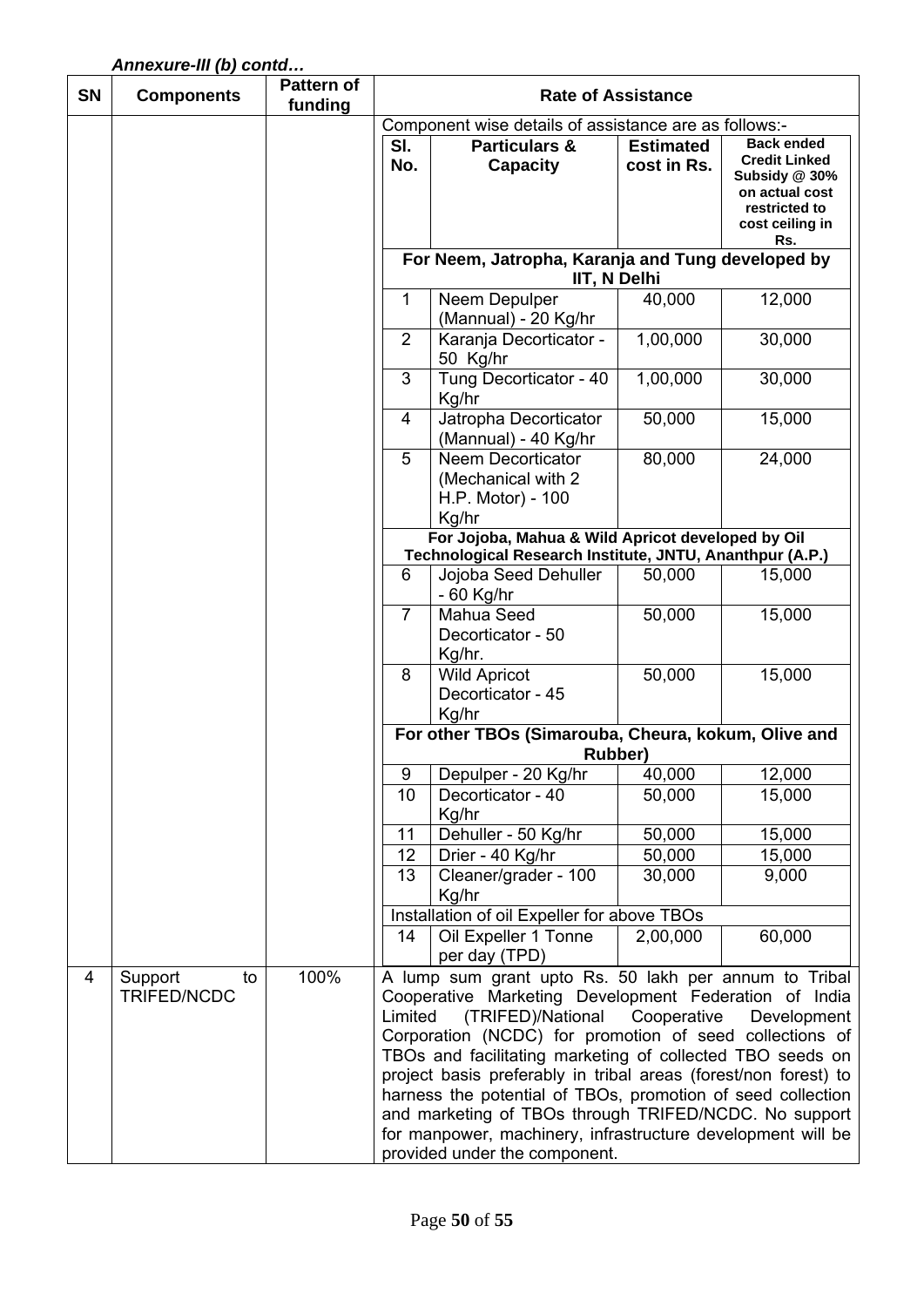### **Pattern of Assistance for Transfer of Technology component under Mini Mission - III (TBOs) under NMOOP during XII Plan**

| <b>SN</b>    | <b>Components</b>                                                                                                                                                           | Pattern of<br>funding | <b>Rate of Assistance</b>                                                                                                                                                                                                                                                                                                                                                                                                                                                                                                                                                                                                                                                                                                                                                                                                                                               |             |             |                                |              |
|--------------|-----------------------------------------------------------------------------------------------------------------------------------------------------------------------------|-----------------------|-------------------------------------------------------------------------------------------------------------------------------------------------------------------------------------------------------------------------------------------------------------------------------------------------------------------------------------------------------------------------------------------------------------------------------------------------------------------------------------------------------------------------------------------------------------------------------------------------------------------------------------------------------------------------------------------------------------------------------------------------------------------------------------------------------------------------------------------------------------------------|-------------|-------------|--------------------------------|--------------|
| $\mathbf{1}$ | <b>Farmers Training</b>                                                                                                                                                     | 75:25                 | Rs. 24000/- per training for a batch of 30 farmers for 2 days<br>(@ 400/- per participant per day). The farmers should have<br>undertaken Plantation of Tree Borne Oilseeds.                                                                                                                                                                                                                                                                                                                                                                                                                                                                                                                                                                                                                                                                                            |             |             |                                |              |
| 2            | Officers/ Extension<br>workers/input<br>dealer training                                                                                                                     | 75:25                 | Support to nodal/central agency of MM-III on TBOs in AAPs<br>@ Rs.36000/- per training for a batch of 20 Officers/<br>Extension workers/input dealer for 2 days.                                                                                                                                                                                                                                                                                                                                                                                                                                                                                                                                                                                                                                                                                                        |             |             |                                |              |
| 3            | Local Initiatives,<br>Contingency<br>including<br>monitoring &<br>evaluation and<br>Operational costs.<br>Exposure visits of<br>farmers/ Seminar/<br>Conference/Mela<br>etc | 75 25                 | <b>NOVOD Board:</b> The contingency<br>Support to<br>1.<br>expenditure under MM-III will also be utilized by the<br>Government of India for meeting the actual expenditure<br>incurred on NOVOD Board under contingency expenditure<br>administrative, establishment,<br>engagement of<br>for<br>consultants/ services<br>etc as approved the Chairman of<br>Standing Committee within<br>the outlay of the MM-<br>III/Mission.100% Central Govt. Grants to NOVOD Board as<br>per the provisions of section 12 (1) (b) of NOVOD Board<br>Act. 1983, to meet the expenses as detailed under section<br>12 (2) of NOVOD Board Act. 1983.                                                                                                                                                                                                                                  |             |             |                                |              |
|              |                                                                                                                                                                             |                       | Operational cost/contingency of NOVOD Board - 100%<br><b>GOI support through Government Grants</b>                                                                                                                                                                                                                                                                                                                                                                                                                                                                                                                                                                                                                                                                                                                                                                      |             |             |                                |              |
|              |                                                                                                                                                                             |                       | <b>Head</b>                                                                                                                                                                                                                                                                                                                                                                                                                                                                                                                                                                                                                                                                                                                                                                                                                                                             | 2014-<br>15 | 2015-<br>16 | (Rs. in crores)<br>2016-<br>17 | <b>TOTAL</b> |
|              |                                                                                                                                                                             |                       | Employees salary<br>& allowances (32<br>on roll out of 46)                                                                                                                                                                                                                                                                                                                                                                                                                                                                                                                                                                                                                                                                                                                                                                                                              | 2.45        | 2.66        | 2.80                           | 7.91         |
|              |                                                                                                                                                                             |                       | Establishment &<br>administrative<br>expenses                                                                                                                                                                                                                                                                                                                                                                                                                                                                                                                                                                                                                                                                                                                                                                                                                           | 0.65        | 0.90        | 1.05                           | 2.60         |
|              |                                                                                                                                                                             |                       | Monitoring &<br>Evaluation                                                                                                                                                                                                                                                                                                                                                                                                                                                                                                                                                                                                                                                                                                                                                                                                                                              | 0.05        | 0.20        | 0.25                           | 0.50         |
|              |                                                                                                                                                                             |                       | One Consultant+2<br>Senior Research<br>Fellow (SRF)                                                                                                                                                                                                                                                                                                                                                                                                                                                                                                                                                                                                                                                                                                                                                                                                                     | 0.11        | 0.11        | 0.11                           | 0.33         |
|              |                                                                                                                                                                             |                       | <b>TOTAL</b>                                                                                                                                                                                                                                                                                                                                                                                                                                                                                                                                                                                                                                                                                                                                                                                                                                                            | 3.26        | 3.87        | 4.21                           | 11.34        |
|              |                                                                                                                                                                             |                       | 2. Support to nodal/central agency of MM-III on TBOs in<br>AAPs for area expansion programs will be provided under<br>MM-III on TBOs of NMOOP @ 1% of total Annual Action<br>Plan of the nodal/central agency. Contingencies will be<br>given for monitoring and evaluation, TA, POL, publications,<br>publicity, seminar / Workshop / exhibitions / exposure visits /<br>conference etc. The States will be allowed to use<br>expenditure on publicity, meeting / seminars / conference<br>etc, hiring of services of experts, ICT tools/ equipments,<br>hiring of vehicles, telephone expenditure, stationery etc. No<br>permanent post will be created under MM-III and No support<br>for manpower will be provided under this component.<br>Purchase<br>of<br>vehicles<br>and<br>infrastructure<br>including<br>civil/electrical, building etc will not be allowed. |             |             |                                |              |

**Note:** Maximum allocation under machineries will be within the limit of 25% of total outlay of each Mini Mission.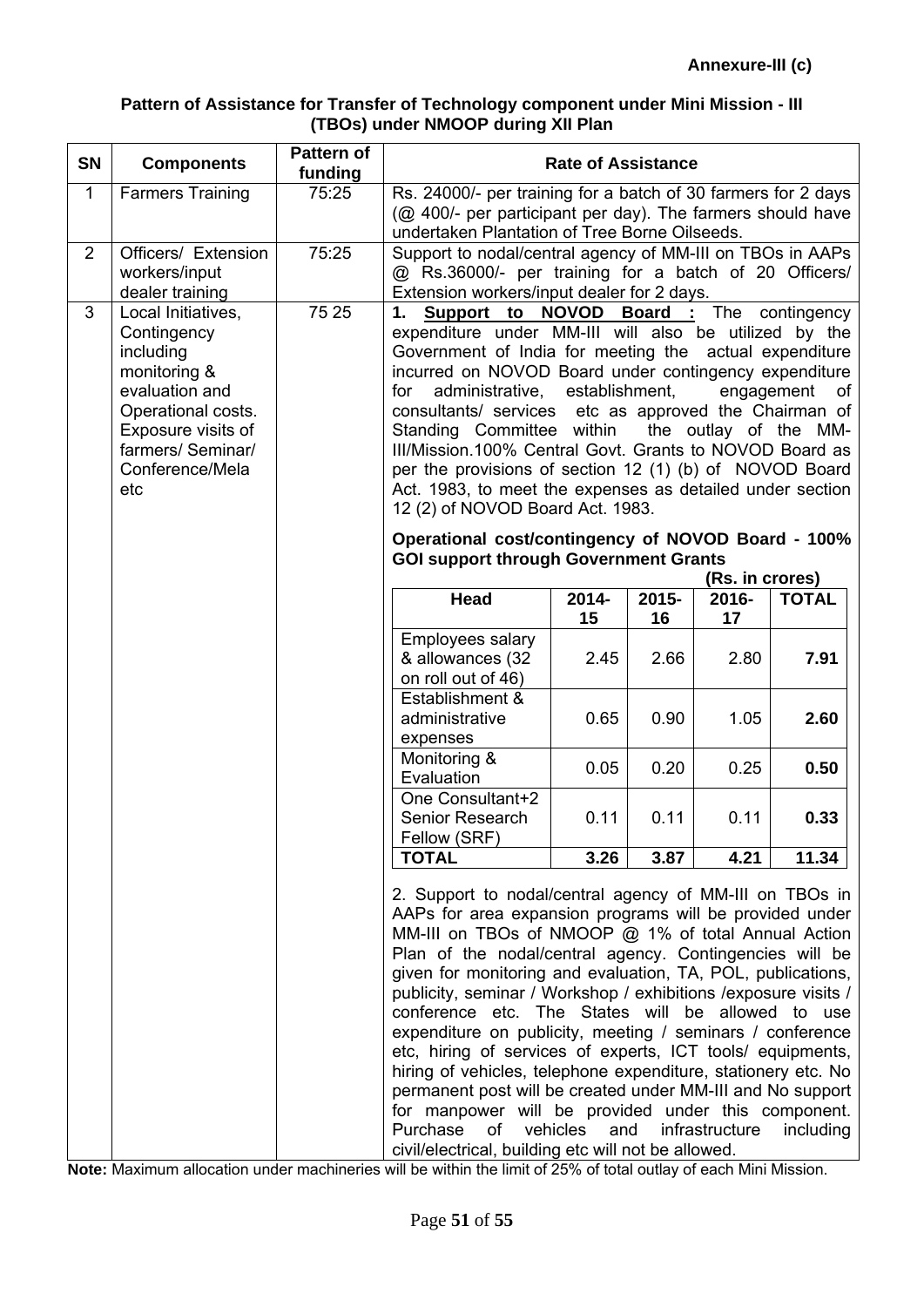### **NATIONAL MISSION ON OILSEEDS & OIL PALM**

# **Pattern of assistance for Activities/Components at the National Level**

| S.<br>No.      | <b>Activities/</b><br><b>Components</b>                                                                            | <b>Rate of Assistance</b>                                                                                                                                                                                                                                                                                                                                                                                                                                                                                                                                                                      | <b>Tentative</b><br>allocation for<br><b>Twelfth Plan period</b>                                                                                                                                                   |
|----------------|--------------------------------------------------------------------------------------------------------------------|------------------------------------------------------------------------------------------------------------------------------------------------------------------------------------------------------------------------------------------------------------------------------------------------------------------------------------------------------------------------------------------------------------------------------------------------------------------------------------------------------------------------------------------------------------------------------------------------|--------------------------------------------------------------------------------------------------------------------------------------------------------------------------------------------------------------------|
| $\mathbf{1}$   | <b>Technical</b><br>Support<br>Group<br>(TSG) at National<br>Level                                                 | By utilizing out sourced services, a Technical Support<br>Group at National Level (DAC/DOD) will work under<br>the leadership of Mission Director consisting of<br>technical support in form of 4 consultants (2 for major<br>oilseeds viz., Groundnut, Soybean, Rapeseed &<br>Mustard, Sunflower; 1 for production/protection<br>technology and 1 for Oil Palm) and 05 Technical<br>Assistant. One Jr. Programmer, Four typists and two<br>Data Entry Operators will also be provided in this<br>component.                                                                                   | NMOOP will have<br>various components<br>related<br>to<br>administrative<br>expenditure,<br>therefore,<br>the<br>Department<br><b>of</b><br>Agriculture &<br>$Co-$<br>operation (DAC) will<br>retain<br>upto 1% of |
| $\overline{2}$ | Awards to States<br>annually<br>at<br><b>National Level</b>                                                        | Three awards upto a total of Rs. 1.00 Crore annually<br>to the States implementing NMOOP during Twelfth<br>Plan period.                                                                                                                                                                                                                                                                                                                                                                                                                                                                        | the<br>total<br>outlay<br>under NMOOP to<br>organize pan India                                                                                                                                                     |
| 3              | Awards<br>to<br>Farmers annually<br>at National Level                                                              | Eleven awards of Rs. 1.00 Lakh each year annually<br>upto a total of Rs. 11 lakhs in the States implementing<br>NMOOP during Twelfth Plan period.                                                                                                                                                                                                                                                                                                                                                                                                                                              | activities as detailed<br>for<br>such<br>or<br>administrative                                                                                                                                                      |
| $\overline{4}$ | In-country<br>&<br>abroad<br>training/exposure<br>visits of officials<br>of DAC/DOD etc.                           | Actual cost of expenses for officers of DAC for in-<br>country & abroad training/meetings/visits/conference<br>etc. The Chairman of the Standing Committee of<br>NMOOP may also consider inclusion of officials of<br>States Governments/ICAR/ SAUs/ KVKs Officials<br>based on the requirements of such Indian delegation.<br>The expenditure on foreign visits/training/meetings will<br>be kept within the 1% administrative costs retained by<br>DAC at its level.                                                                                                                         | contingencies<br>that<br>may arise at various<br>times. The Standing<br>Committee<br>of<br><b>NMOOP</b><br>will<br>be<br>to<br>empowered<br>increase<br><b>or</b><br>decrease<br>the<br>administrative             |
| 5              | Contingency<br>including<br>development<br>οf<br>training<br>Infrastructure<br>&<br>strengthening<br>οf<br>DAC/DOD | In order to strengthen and/or to create new training<br>infrastructure at nodal organizations at national level,<br>NMOOP will provide need based support to the<br>Department of Agriculture & Co-operation (DAC),<br><b>Oilseeds</b><br>Development<br>of<br><b>Directorate</b><br>$(DOD)$ ,<br>Hyderabad, National Oilseeds and Vegetable Oils<br>Development (NOVOD) Board and Mission Cell of<br>NMOOP. Publicity/ Seminars/ Workshops/ Field Visits/<br>Meetings/Conference/Melas etc in the country will be<br>funded during Twelfth Plan period                                        | within<br>expenditure<br>the mission<br>funds<br>depending<br>upon<br>actual need.                                                                                                                                 |
| 6              | &<br>Monitoring<br>Evaluation<br>of<br><b>NMOOP</b>                                                                | NMOOP will have a mechanism of monitoring and<br>evaluation<br>with<br>the<br>involvement<br>of<br>all<br>the<br>implementing agencies and the line departments. This<br>component includes cost of web-based software<br>development by NIC for the three mini-missions. This<br>software will be comprehensive having modules for<br>data capture from districts & reporting with different<br>authentication levels. The concurrent, Midterm and<br>plan-end impact evaluation of the Mission will be<br>undertaken at National level through AFC or some<br>other agency appointed by GOI. |                                                                                                                                                                                                                    |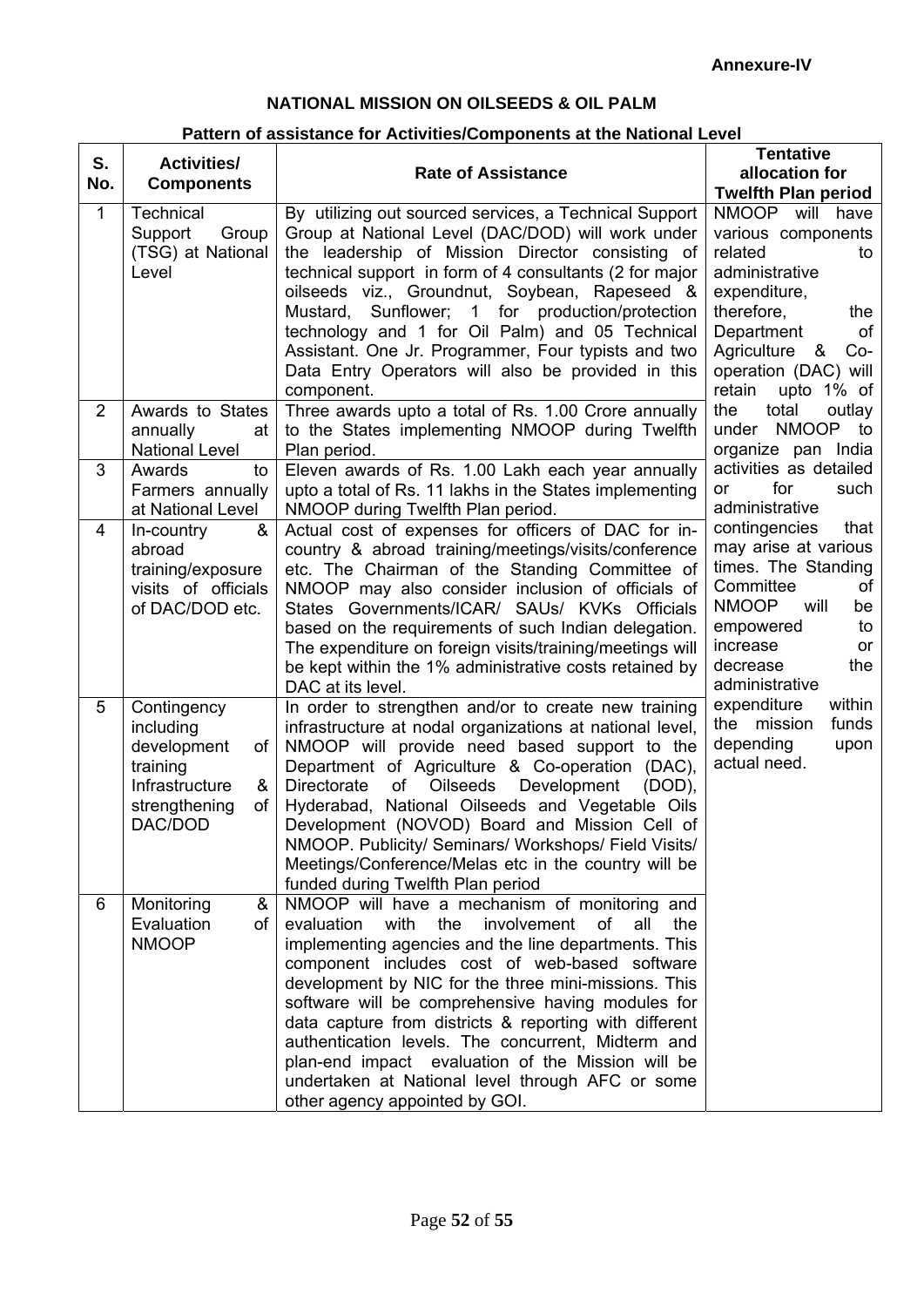# **Abbreviations**

| A&C            | Agriculture & Cooperation                                   |
|----------------|-------------------------------------------------------------|
| AAP            | <b>Annual Action Plan</b>                                   |
| <b>AESA</b>    | Agro-Eco-System Analysis                                    |
| <b>ATMA</b>    | Agricultural Technological Management Agency                |
| <b>BE</b>      | <b>Budget Estimate</b>                                      |
| CAG            | Comptroller & Auditor General of India                      |
| <b>CDDs</b>    | <b>Crop Development Directorates</b>                        |
| <b>CFTRI</b>   | Central Food Technological Research Institute               |
| <b>CMD</b>     | <b>Chairman-cum- Managing Director</b>                      |
| <b>CPWD</b>    | <b>Central Public Works Department</b>                      |
| <b>CSIR</b>    | <b>Council of Scientific and Industrial Research</b>        |
| <b>DAC</b>     | Department of Agriculture & Cooperation                     |
| <b>DARE</b>    | Department of Agriculture Research & Education              |
| DG (ICAR)      | Director General (Indian Council of Agricultural Research)  |
| <b>DOD</b>     | Directorate of Oil seeds Development                        |
| <b>EC</b>      | <b>Executive Committee</b>                                  |
| <b>FFBs</b>    | <b>Fresh Fruit Bunches</b>                                  |
| <b>FFS</b>     | <b>Farmer's Field School</b>                                |
| <b>FIGs</b>    | <b>Farmer's Interest Groups</b>                             |
| <b>FLDs</b>    | <b>Front Line Demonstrations</b>                            |
| GOI            | Government of India                                         |
| <b>GPS</b>     | <b>Global Positioning System</b>                            |
| HP             | <b>Horse Power</b>                                          |
| <b>HDPE</b>    | <b>High Density Poly Ethylene</b>                           |
| <b>HIL</b>     | Hindustan Insecticides Limited                              |
| Hr             | Hour                                                        |
| <b>ICFRE</b>   | Indian Council of Forestry Research and Education           |
| <b>ICRISAT</b> | International Crop Research Institute for Semi-Arid Tropics |
| <b>ICT</b>     | Information & Communications Technology                     |
| <b>IFD</b>     | <b>Internal Finance Division</b>                            |
| <b>IFFCO</b>   | Indian Farmers Fertilizers Co-operative Ltd.                |
| <b>IFFDC</b>   | Indian Farmers Fertilizers Development Corporation          |
| <b>IITs</b>    | Indian Institutes of Technology                             |
| <b>INM</b>     | <b>Integrated Nutrient Management</b>                       |
| <b>IPM</b>     | <b>Integrated Pest Management</b>                           |
| <b>ISOPOM</b>  | Integrated Scheme of Oil seeds, Pulses, Oil Palm and Maize  |
| <b>JNTU</b>    | Jawaharlal Nehru Technological University                   |
| <b>KRIBHCO</b> | Krishak Bharati Co-operative Ltd.                           |
| <b>KVIC</b>    | Khadi and Village Industries Commission                     |
| <b>KVKs</b>    | Krishi Vigyan Kendras                                       |
| <b>MFP</b>     | <b>Minor Forest Products</b>                                |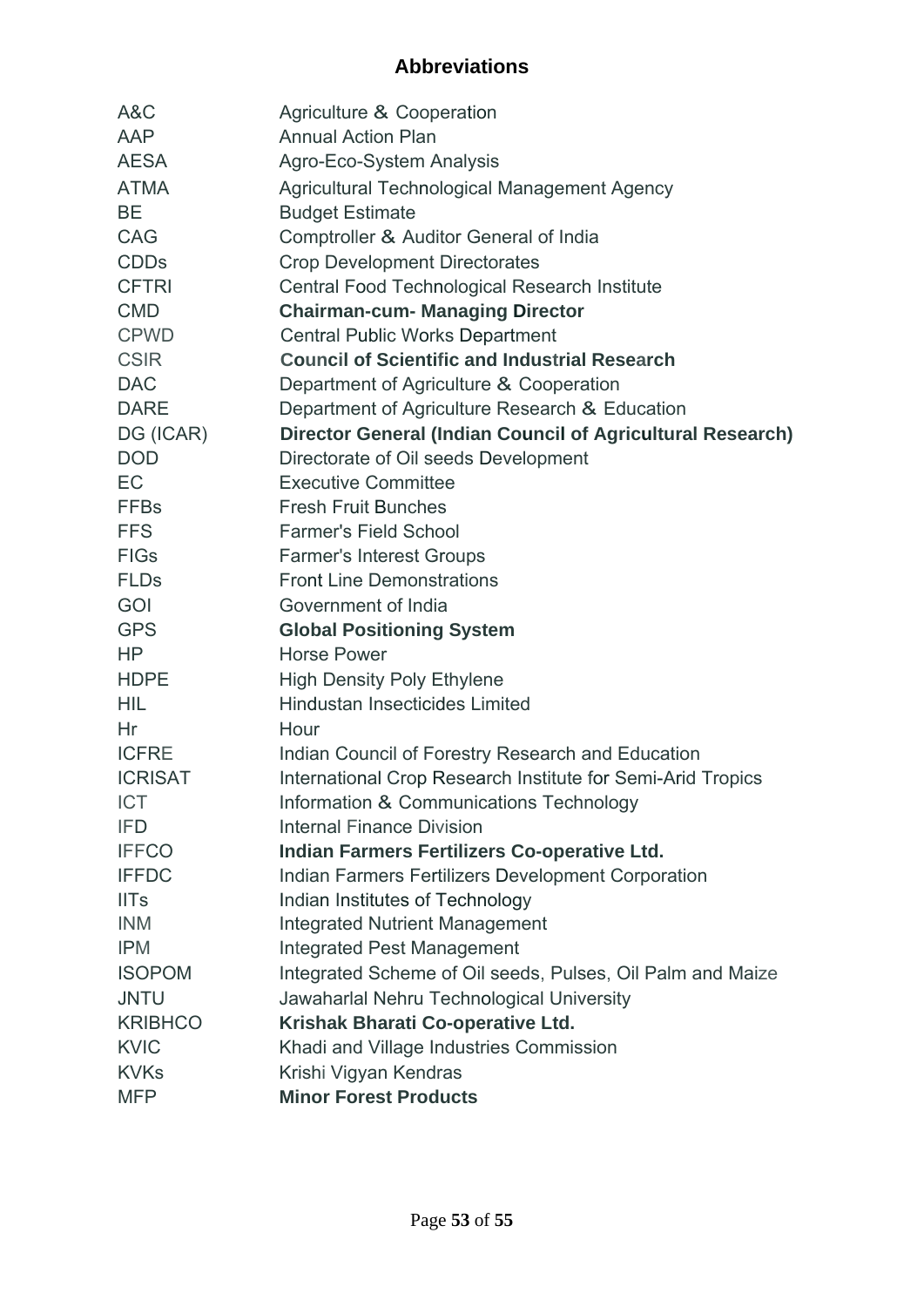# **Abbreviations**

| <b>MIS</b>     | <b>Management Information System</b>                                    |
|----------------|-------------------------------------------------------------------------|
| МM             | Mini Mission                                                            |
| <b>MMA</b>     | <b>Macro Management in Agriculture</b>                                  |
| <b>MMC</b>     | <b>Mission Monitoring Committee</b>                                     |
| МT             | <b>Metric Tonnes</b>                                                    |
| N, P&K         | Nitrogen, Phosphorous & Potassium                                       |
| <b>NAFED</b>   | National Agricultural Cooperative Marketing Federation of India Limited |
| <b>NALMOTS</b> | <b>National Level Monitoring Teams</b>                                  |
| <b>NARS</b>    | <b>National Agricultural Research System</b>                            |
| <b>NCCF</b>    | <b>National Consumer Cooperative Federation of India Ltd.</b>           |
| <b>NCDC</b>    | <b>National Cooperative Development Corporation</b>                     |
| <b>NCIPM</b>   | National Centre for Integrated Pest Management                          |
| <b>NE</b>      | North-Eastern                                                           |
| <b>NFSM</b>    | <b>National Food Security Mission</b>                                   |
| <b>NGOs</b>    | Non-Government Organization                                             |
| <b>NIC</b>     | <b>National Informatics Centre</b>                                      |
| <b>NMSA</b>    | National Mission for Sustainable Agriculture                            |
| <b>NOVOD</b>   | The National Oil seeds and Vegetable Oils Development Board             |
| <b>NPV</b>     | <b>Nuclear Polyhedrosis Virus</b>                                       |
| <b>NRM</b>     | National Resource Management                                            |
| <b>NSC</b>     | <b>National Seeds Corporation</b>                                       |
| <b>PMB</b>     | Potash Mobilising Bacteria                                              |
| <b>PMT</b>     | <b>Project Management Team</b>                                          |
| PP             | <b>Plant Protection</b>                                                 |
| <b>PRI</b>     | Panchayat Raj Institution                                               |
| <b>PSB</b>     | <b>Phosphate Solubilising Bacteria</b>                                  |
| <b>PSUs</b>    | <b>Public Sector Undertakings</b>                                       |
| <b>PVC</b>     | Poly Vinyl Chloride                                                     |
| <b>PWD</b>     | <b>Public Works Department</b>                                          |
| R&D            | <b>Research and Development</b>                                         |
| <b>RE</b>      | <b>Revised Estimate</b>                                                 |
| <b>SALMOT</b>  | <b>State Level Monitoring Team</b>                                      |
| <b>SAP</b>     | State Action Plan                                                       |
| <b>SAUs</b>    | <b>State Agricultural Universities</b>                                  |
| <b>SC</b>      | <b>Standing Committee</b>                                               |
| <b>SC</b>      | <b>Schedule Caste</b>                                                   |
| <b>SFAC</b>    | <b>Small Farmer's Agribusiness Consortium</b>                           |
| <b>SFCI</b>    | <b>State Farms Corporation of India</b>                                 |
| <b>SHGs</b>    | Self-Help Groups                                                        |